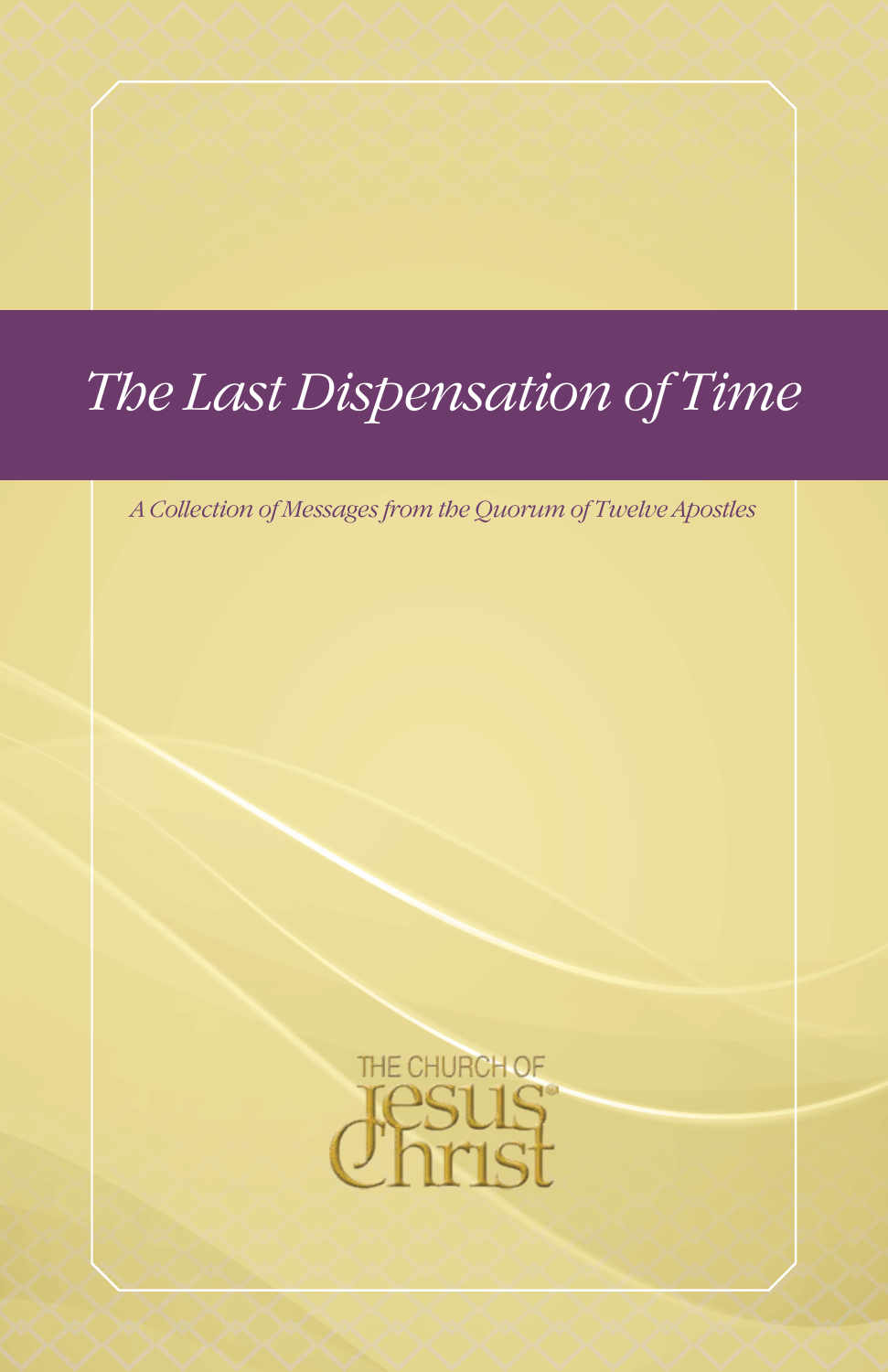The Church of Jesus Christ, with headquarters in Monongahela, PA, believes the Bible and the Book of Mormon to be Holy Scriptures telling of God's relationship with the human family. These two scriptures jointly convey God's dealings and plan for mankind.

For further information on the beliefs of The Church of Jesus Christ, visit our website at: *[www.thechurchofjesuschrist.org](http://www.thechurchofjesuschrist.org)* This website includes a series of basic beliefs of The Church of Jesus Christ. We believe each of them to be consistent with the scriptures and in accordance with the New Testament Church as established by Jesus Christ.

Published 2019 by The Quorum of Twelve Apostles

*This series of Messages were prepared by the Quorum of Twelve Apostles of The Church of Jesus Christ and were first printed as individual articles in The Gospel News.*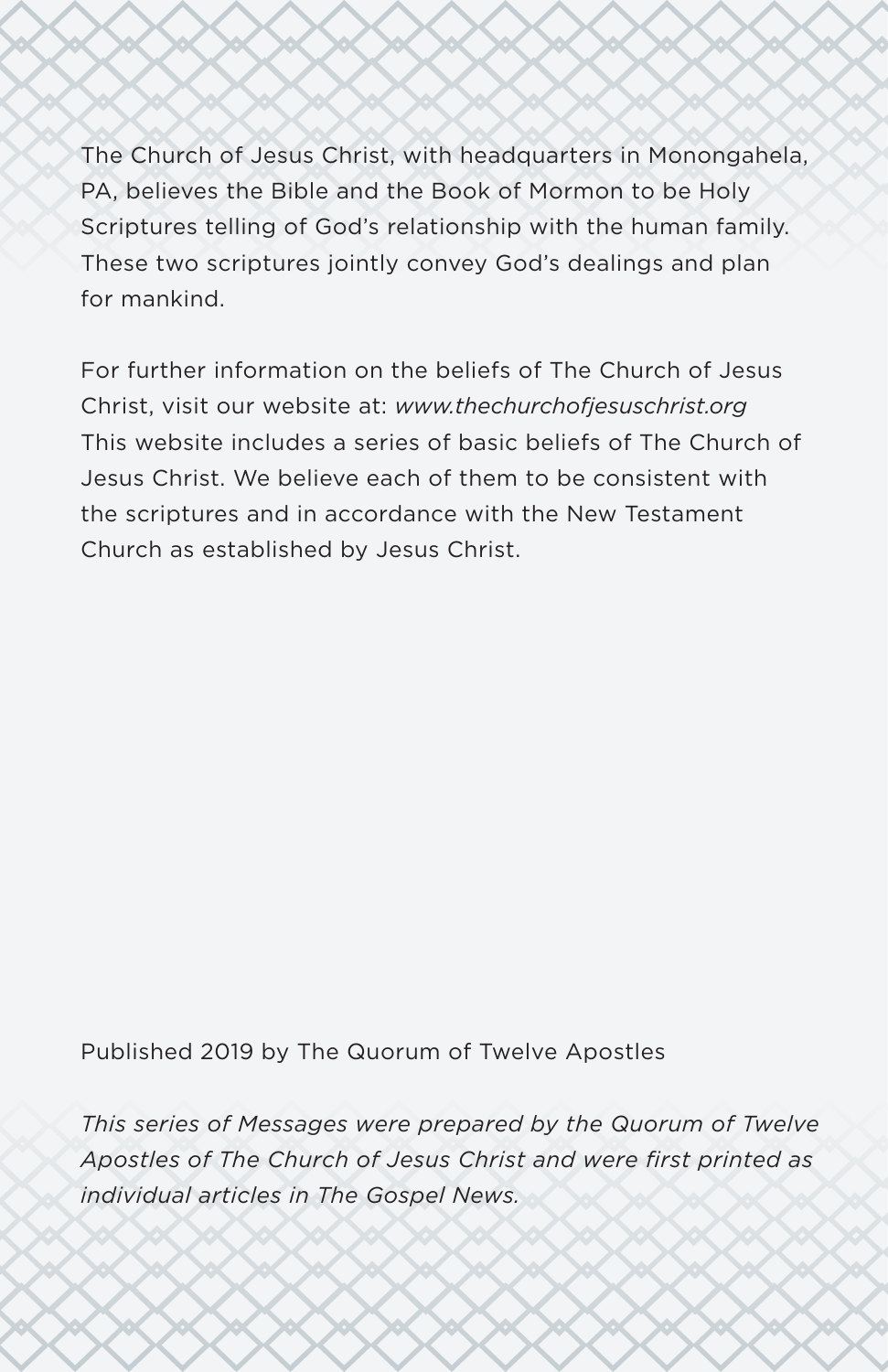# *Introduction*

The Quorum of Twelve Apostles is pleased to present this series of articles on "The Last Dispensation of Time". This is a topic that is of interest to many people. The scriptures contain many insights to future events on earth as well as the plans for our souls when we leave this earth. These articles pull together many of these scriptures so the information can be easily understood. This e-book puts all of the articles under one cover so they can easily be referenced in a single place.

We hope you find these articles informative and will receive a blessing as you read about God's plan for the Last Dispensation of Time.

In the Love of Christ, The Quorum of Twelve Apostles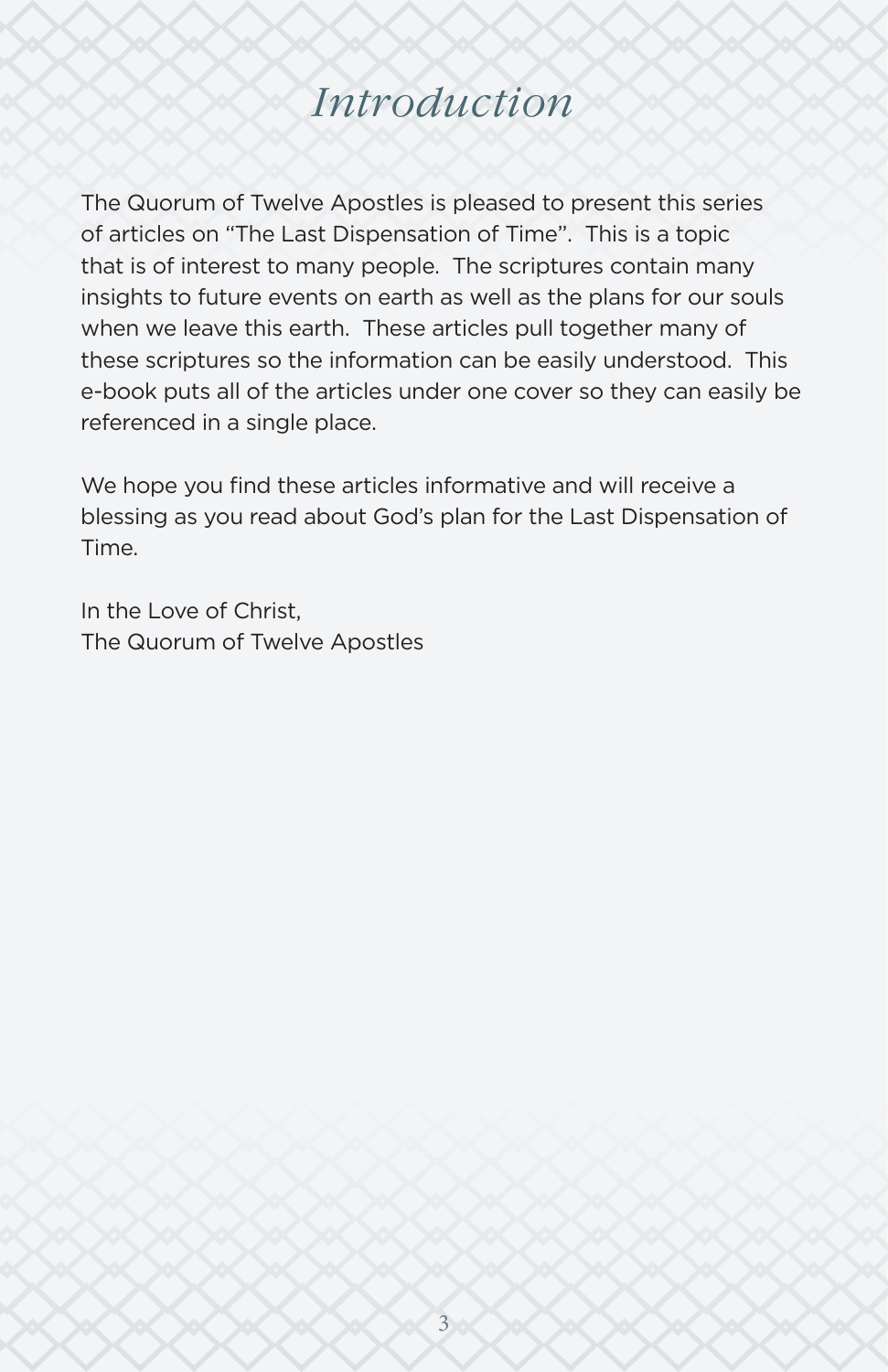# <span id="page-3-0"></span>Contents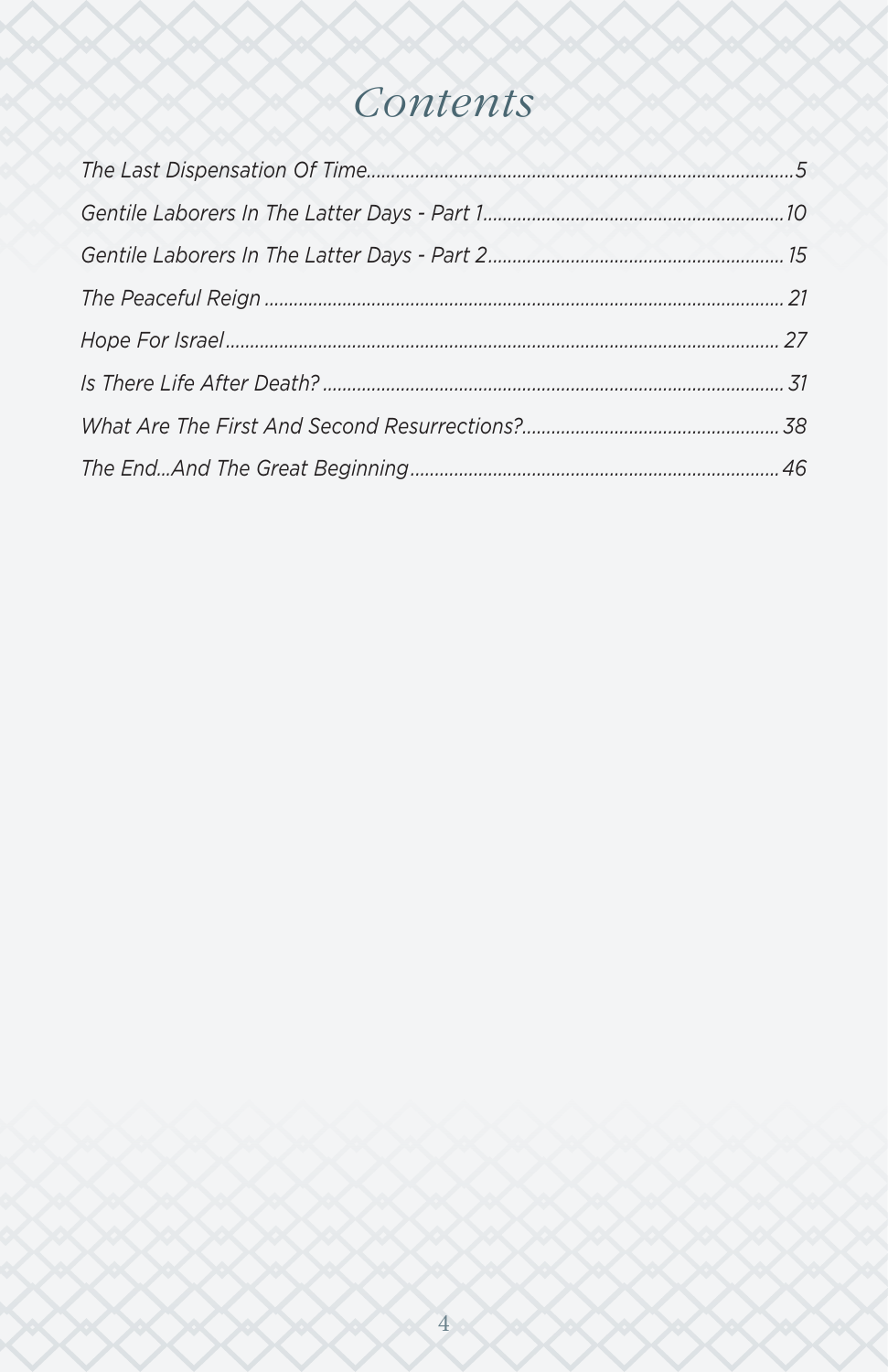# <span id="page-4-0"></span>*The Last Dispensation Of Time*

We live in a day and time, possibly like no other, where uncertainty and instability appear on nearly every horizon. Our heightened awareness may be directly linked to what we read, listen and see, almost in real-time, throughout the world. No land is too distant and no fact too obscure to be reported or shared. Maybe we have become desensitized to wars and rumors of wars, economic fluctuations, world government volatilities and even global weather conditions. Yet whether individuals are knowledgeable of latter day events through the Bible and Book of Mormon or not, many have begun to ask the question… "What lies in our future?"

For some, these questions are motivated out of fear, some may be seeking to prepare themselves or seek to understand God's plan, while others may simply be curious. As the people of God, we are confident in His Word. As Jesus stated, *"But of that day and hour knoweth no man, no, not the angels of heaven, but my Father only. …Watch therefore: for ye know not what hour your Lord doth come. But know this, that if the goodman of the house had known in what watch the thief would come, he would have watched, and would not have suffered his house to be broken up. Therefore be ye also ready: for in such an hour as ye think not the Son of man cometh."* Matthew 24:36-44\*. (\*refers to the second coming of Christ and His return, which is near the end of the latter day events highlighted below).

Looking back, we see various dispensations of time and ways by which God has made known His dealings with mankind. We can reflect on the time of Noah and the flood, of Abraham and the covenant between him and God, of salvation coming through Jesus Christ (prophesied throughout the Old Testament and much of the Book of Mormon and its fulfillment as noted in the New Testament and 3 Nephi). As time progressed, false teachings slowly entered the Church and eventually, a falling away (apostasy) of the true teachings of Christ and His church occurred (1 Timothy 4:1-3), beginning around 35 A.D. with the gospel authority completely taken away around 560 A.D. (agreed upon by many historians as the timeframe marking the beginning of the Dark Ages).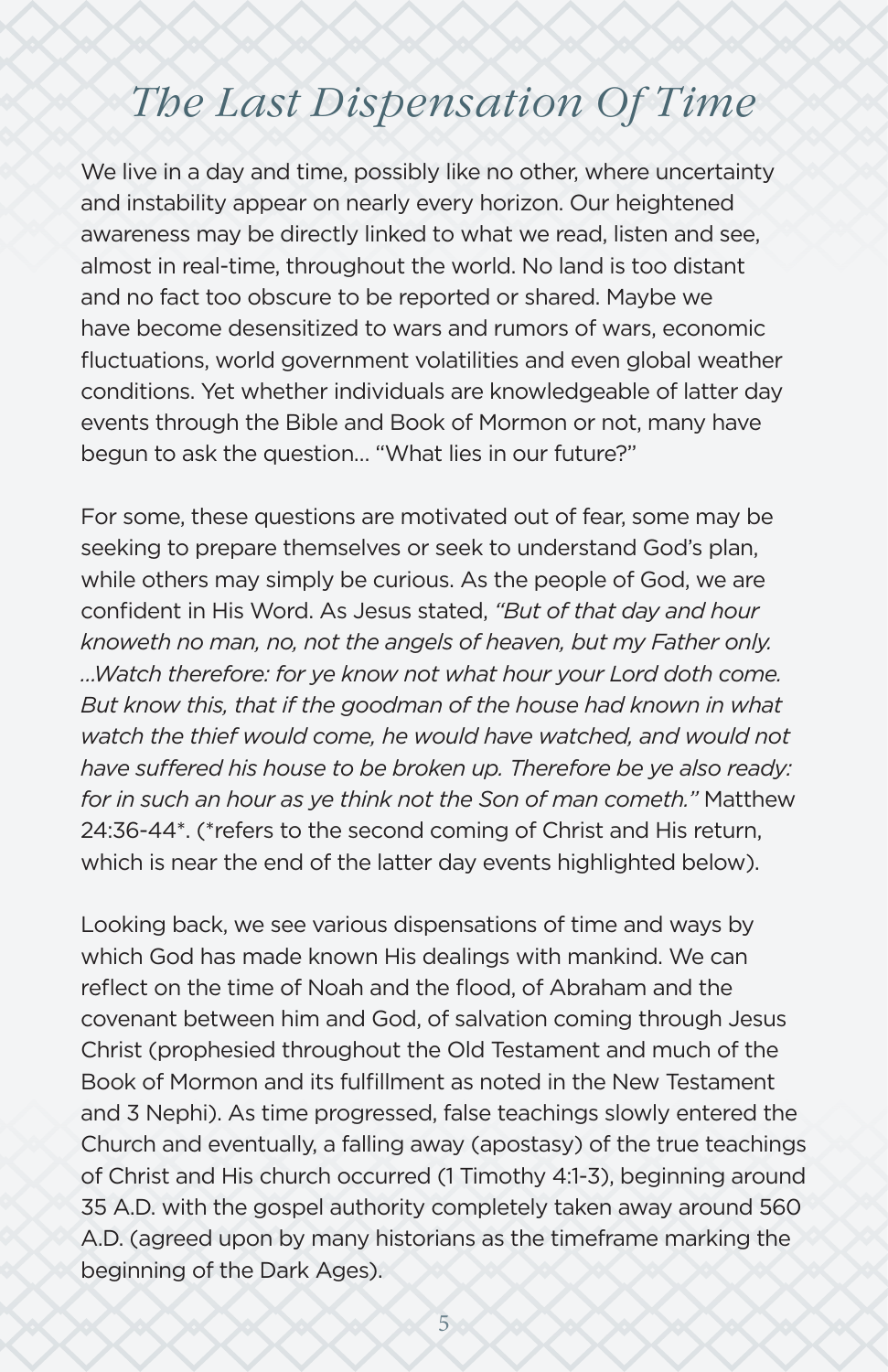The final dispensation of time is the time of the Restoration of the Gospel of Jesus Christ (the latter days) wherein the Lord restored His Church and priesthood authority as a means to recover His covenant people (Israel) and ALL that would be drawn to Him. This is our time to search the scriptures and recognize that in this last dispensation of time, we have been provided a unique opportunity to see prophecies unfold.

Although neither the Bible nor the Book of Mormon lay out the precise timing of events, and even the exact sequence has various interpretations, the scriptures are replete with references that provide us with what we NEED to know. A comprehensive study of all the scriptures related to the last dispensation would take more space than we have here. Let's walk through some of the scriptures that The Church of Jesus Christ understands to relate to the events during this last dispensation of time (these events are not in a definite order and should not be interpreted as sequential):

- A restoration of that which had fallen away occurred, and His Church / His Gospel, His true teachings and His priesthood authority were restored and established again on the earth (Revelation 14:6).
	- » The Gospel authority was returned to the earth in 1829 A.D. along with the Book of Mormon, published in 1830 A.D.
	- » The Gospel was restored to the Gentiles and the Gentiles are to bring the Gospel to the tribe of Joseph (Native American) (3 Nephi 21:5-6) and to all the world (Mark 16: 15-16).
	- » God sent His son for the salvation of every man (1 Timothy 2:1-6).
- The sinful condition of the Gentiles is warned rejecting the fullness of the Gospel (3 Nephi 16:7-10). Wickedness, sin, pride, lyings, murders, whoredoms, etc.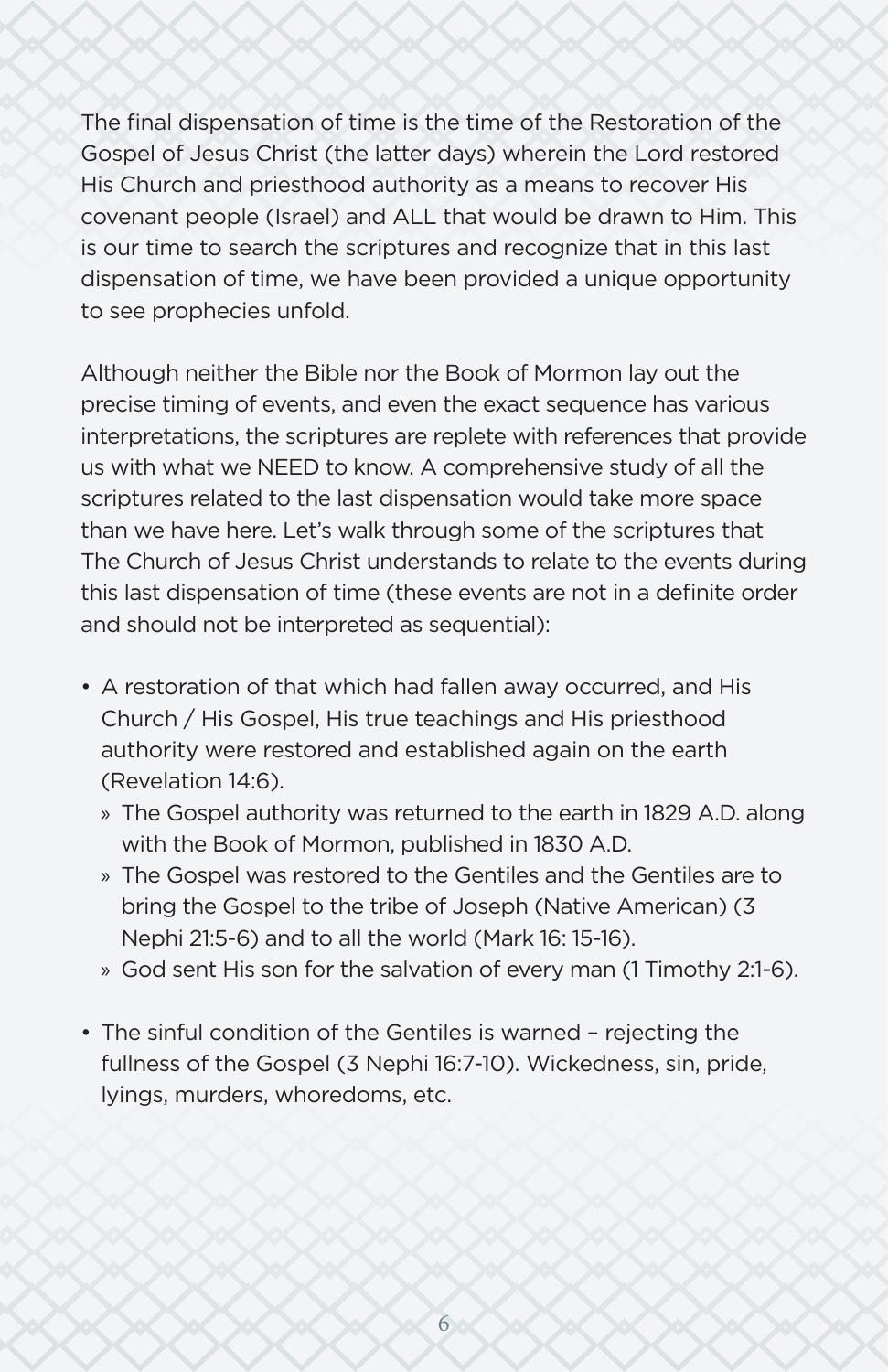- In order for God's kingdom to be built on earth, the land (and those who possess it) must be clean from sin. (Ether 2:9-12, 3 Nephi 20:20).
	- » If the people choose sin, they will be swept off the land destruction is necessary to cleanse the land (3 Nephi 20:15- 20), unless they choose to turn to Christ, repent and choose righteousness.
	- » No matter what, The Righteous Need Not Fear (1 Nephi 22:17), but it is critical that the people of God are spiritually prepared by purifying themselves, repenting daily, fasting and praying, learning His Word, having the pure love of Christ in our hearts, separating themselves from sin, etc. (Matthew 25: 1-13).
- The Choice Seer will come forth out of the tribe of Joseph and translate records (2 Nephi 3:8-13).
- The Gentiles and the followers of Christ from the tribe of Joseph build the New Jerusalem and establish Zion on the land of America (in the flesh) – referred to as the Peaceful Reign (3 Nephi 21:23-24).
- The Peaceful Reign (Zion) will last for a long time (possibly hundreds of years, though scripture is not clear exactly how long) and Christ will visit (3 Nephi 21:25).
	- » This is the kingdom of Christ on earth referred to by Daniel as the reign of "The Ancient of Days" (Daniel chapter 7) where the devil will have no power due to the righteousness of the saints (2 Nephi 30:18).
- "…there are save two churches only; the one is the church of the Lamb of God, and the other is the church of the devil…" (1 Nephi 14:8-12).
- Believing Jews will be converted to Christ (Hosea 10:11, Isaiah 31:31, Jeremiah 31:31).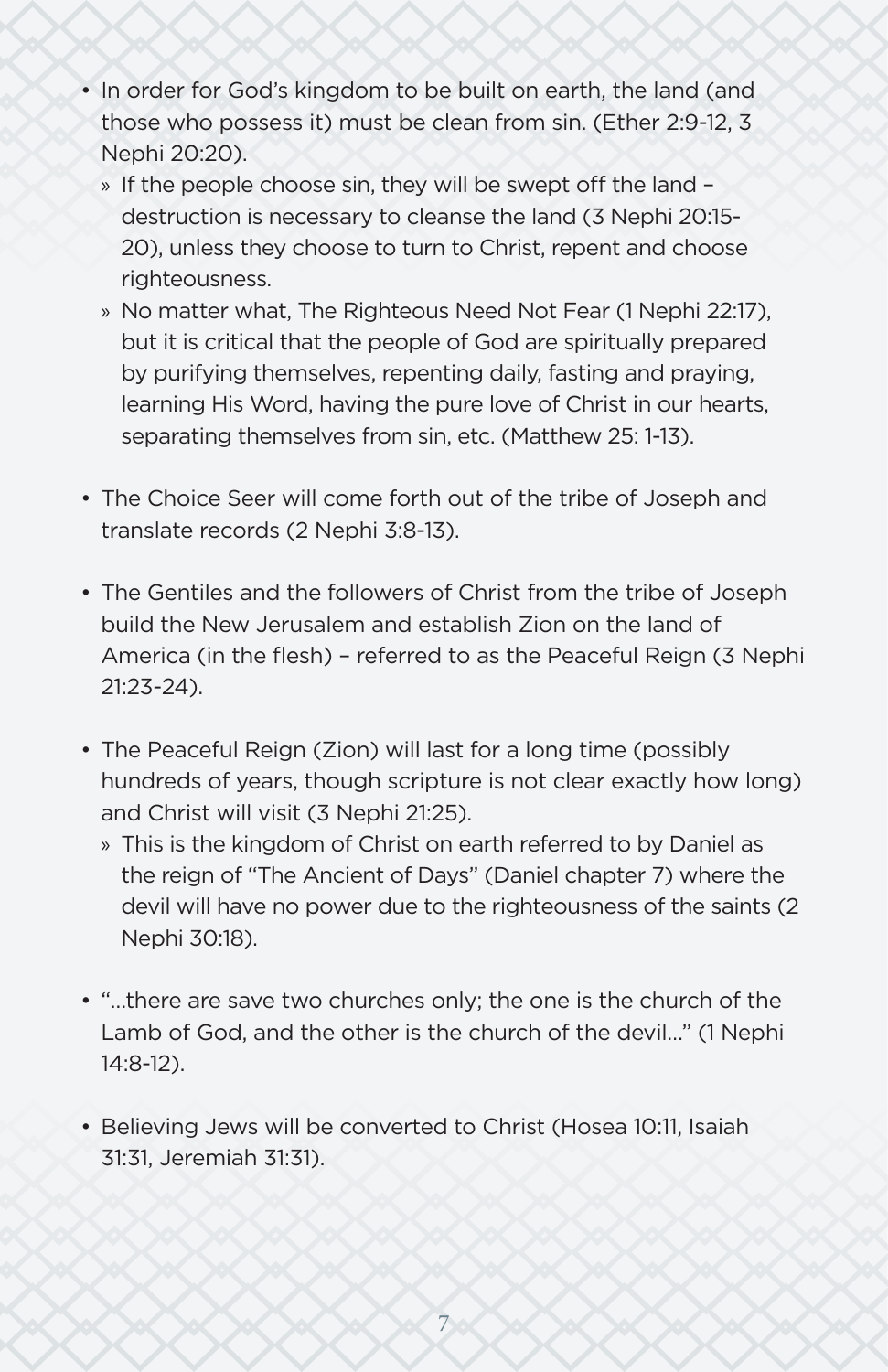- Jerusalem (in the land of Israel) will be rebuilt unto the house of Israel (Ether 13: 5).
- All the tribes of Israel will be gathered (Ezekiel 37:21-28) and an invitation extended to all nations (Daniel 2:44) who love and follow Christ.
- At the time when evil returns, the days of the Peaceful Reign are to be shortened for the sake of the elect. The Peaceful Reign ends with the gathering and disposition of the good and the bad (Jacob 5:77; Matthew 24:21-22).
- Christ will return (Matthew 25:30-32).
- Resurrection our body and soul will reunite (Alma chapter 40).
	- » This is the First Resurrection for the Redeemed joining with Christ at His coming and dwelling with Him through Millennium (Revelation 20:6).
- The evil power and his followers will march against the camp of the saints. Fire comes down from God out of heaven and devours the evil (Revelation 20:9). The devil, death and hell will be cast into the lake of fire (Revelation 20:10-15).
- Judgment day occurs at the Throne of God (Revelation 20:12-15): » Christ is the Judge.
	- » The books are opened wide.
- All the Redeemed will spend eternity with God and Christ and inhabit a new heaven and new earth (Revelation 21:10).

We encourage you to read and study the Word of God with diligence, attend church and scripture study, seek to draw nearer to the Lord and His gospel each day. Jesus reminds us that, *"Blessed are they which do hunger and thirst after righteousness: for they shall be filled."* Matthew 5:6.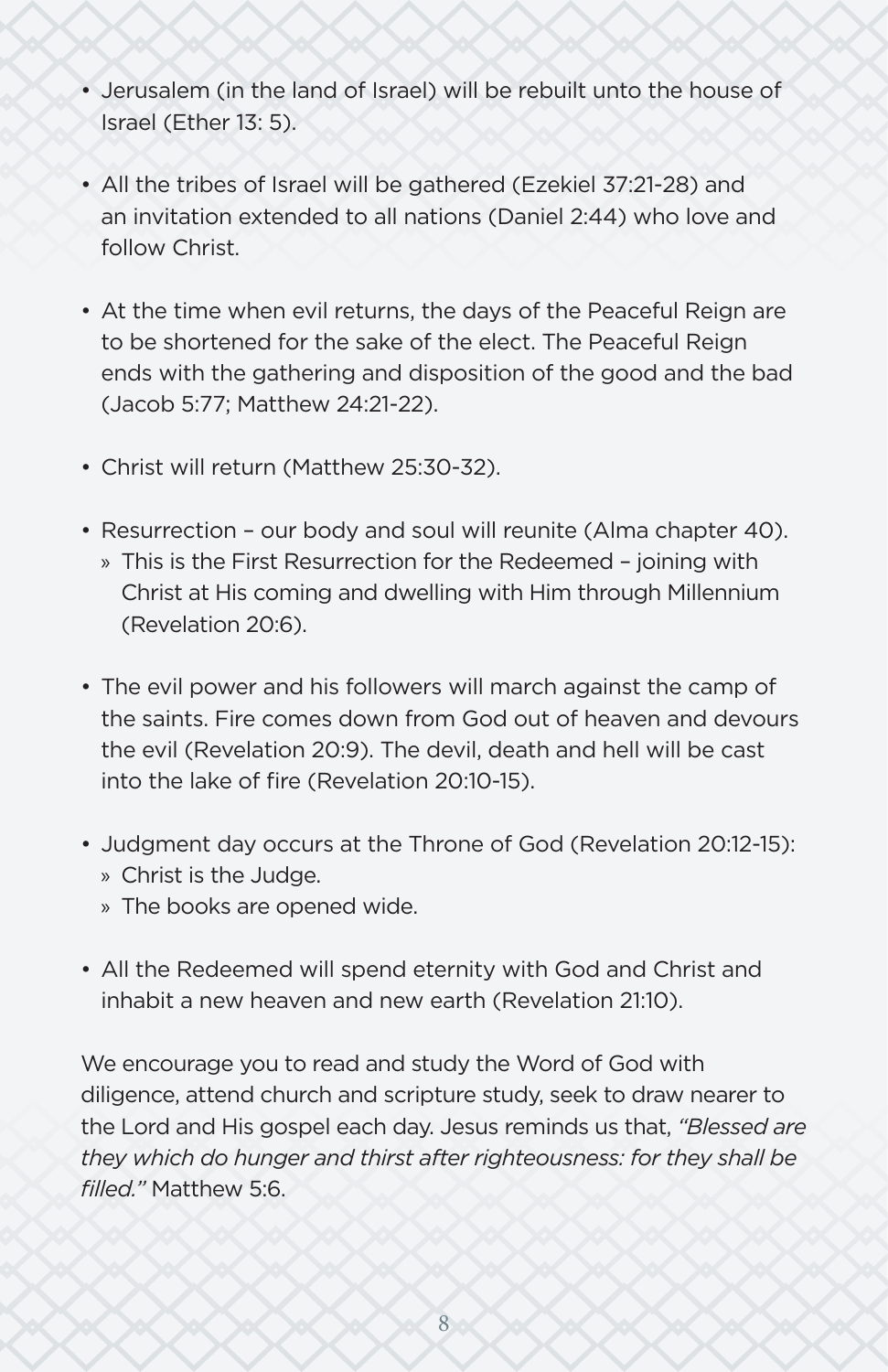While many prophecies lie in our future during this last dispensation, we still have much to do! We ask that you remain focused on reaching out to those lost in sin, that they might find salvation through the atoning sacrifice of Jesus Christ.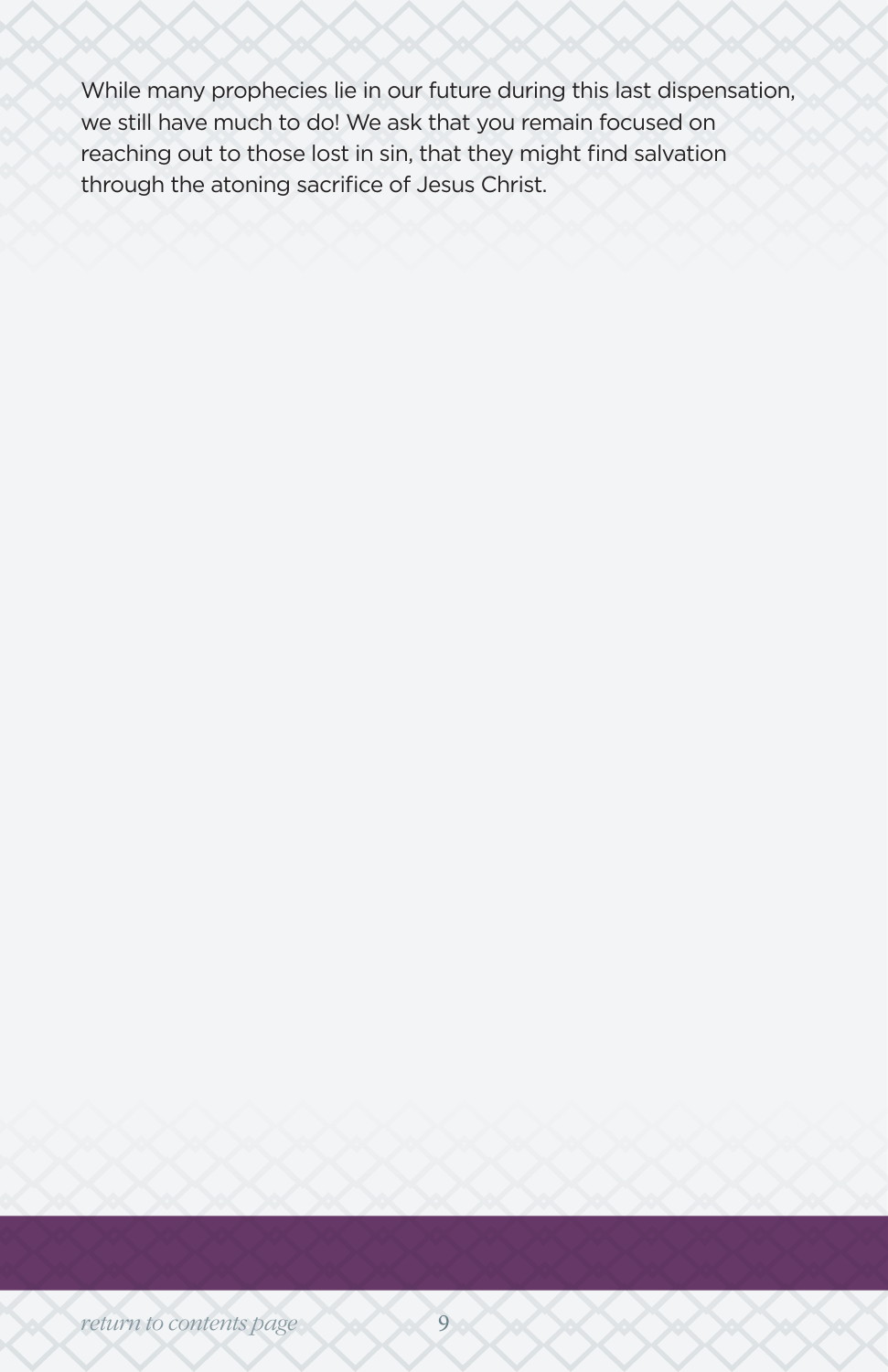# <span id="page-9-0"></span>*Gentile Laborers In The Latter Days - Part 1*

The Church of Jesus Christ today has a special and unique role in the great plan of God. It is very important for all who have been blessed with the privilege of becoming a part of the restored gospel to know of the great role and responsibility placed upon The Church of Jesus Christ in this period of time.

The understanding of God's plan and our role in this plan, in our present day, has always been one of the greatest challenges for the people of God in all ages of time. Do we see where we are in the tremendous timeframe of God's creation and very importantly, what does God desire for His church? Fortunately for us today we have been blessed with wonderful insight and understanding because of The Book of Mormon and the revelation of God through the Holy Spirit which opens our understanding of the scripture.

We believe the everlasting gospel has been restored to the earth in our day and time for all people on the earth.

*"And I saw another angel fly in the midst of heaven, having the everlasting gospel to preach unto them that dwell on the earth, and to every nation, and kindred, and tongue, and people," (Revelation 14:6).*

This restoration of the everlasting gospel occurred or was delivered to a land (America) and a people (Gentiles). The scripture informs us of this mysterious plan of God in the latter days.

*"And the time cometh that he shall manifest himself unto all nations, both unto the Jews and also unto the Gentiles; and after he has manifested himself unto the Jews and also unto the Gentiles, then he shall manifest himself unto the Gentiles and also unto the Jews, and the last shall be first, and the first shall be last." (1 Nephi 13:42)*

Today, we are living in the sequence of this scripture where we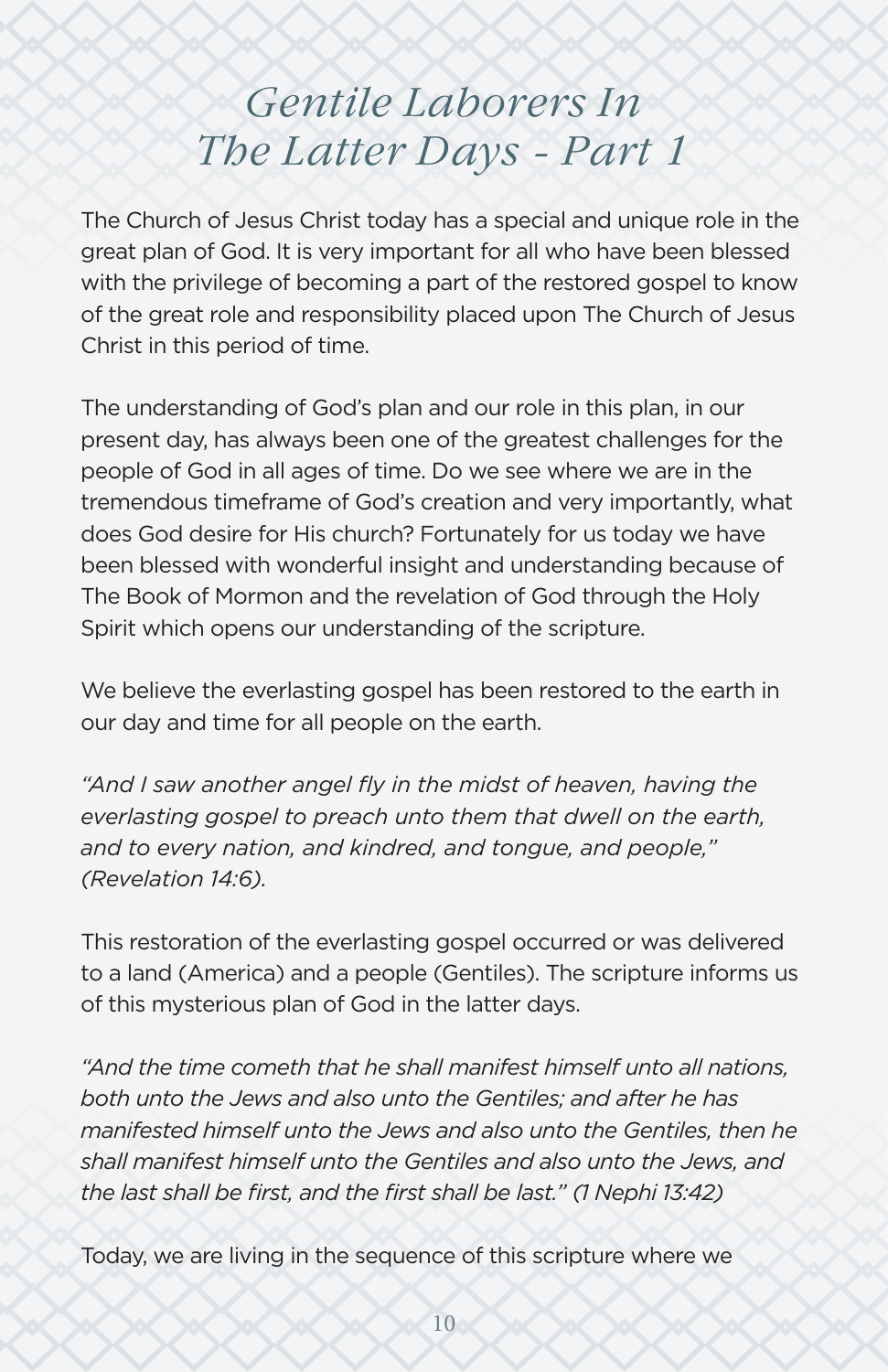(Gentiles) are first and then this restored gospel will go unto the Jews (House of Israel).

#### **GENTILES VERSUS HOUSE OF ISRAEL**

The everlasting gospel is for all people. In the latter days, the responsibility and indeed, the blessings of God to the Gentiles are very great. This responsibility and blessing continues throughout the latter days.

*But behold, thus saith the Lord God: When the day cometh that they shall believe in me, that I am Christ, then have I covenanted with their fathers that they shall be restored in the flesh, upon the earth, unto the lands of their inheritance. And it shall come to pass that they shall be gathered in from their long dispersion, from the isles of the sea, and from the four parts of the earth; and the nations of the Gentiles shall be great in the eyes of me, saith God, in carrying them forth to the lands of their inheritance. Yea, the kings of the Gentiles shall be nursing fathers unto them, and their queens shall become nursing mothers; wherefore, the promises of the Lord are great unto the Gentiles, for he hath spoken it, and who can dispute? (2 Nephi 10:7 - 9)*

*And after our seed is scattered the Lord God will proceed to do a marvelous work among the Gentiles, which shall be of great worth unto our seed; wherefore, it is likened unto their being nourished by the Gentiles and being carried in their arms and upon their shoulders. And it shall also be of worth unto the Gentiles; and not only unto the Gentiles but unto all the house of Israel, unto the making known of the covenants of the Father of heaven unto Abraham, saying: In thy seed shall all the kindreds of the earth be blessed. (1 Nephi 22:8 - 9)*

God has designated a special work (and special blessings) for the Gentiles in the latter days – in our day and well into the future. The great work of the Gentiles in the latter days must not be overlooked or diminished as we anticipate the future glories of God's plan. The "*marvelous work*" is certainly not just the Book of Mormon coming forth and the Church being established. The scriptures make it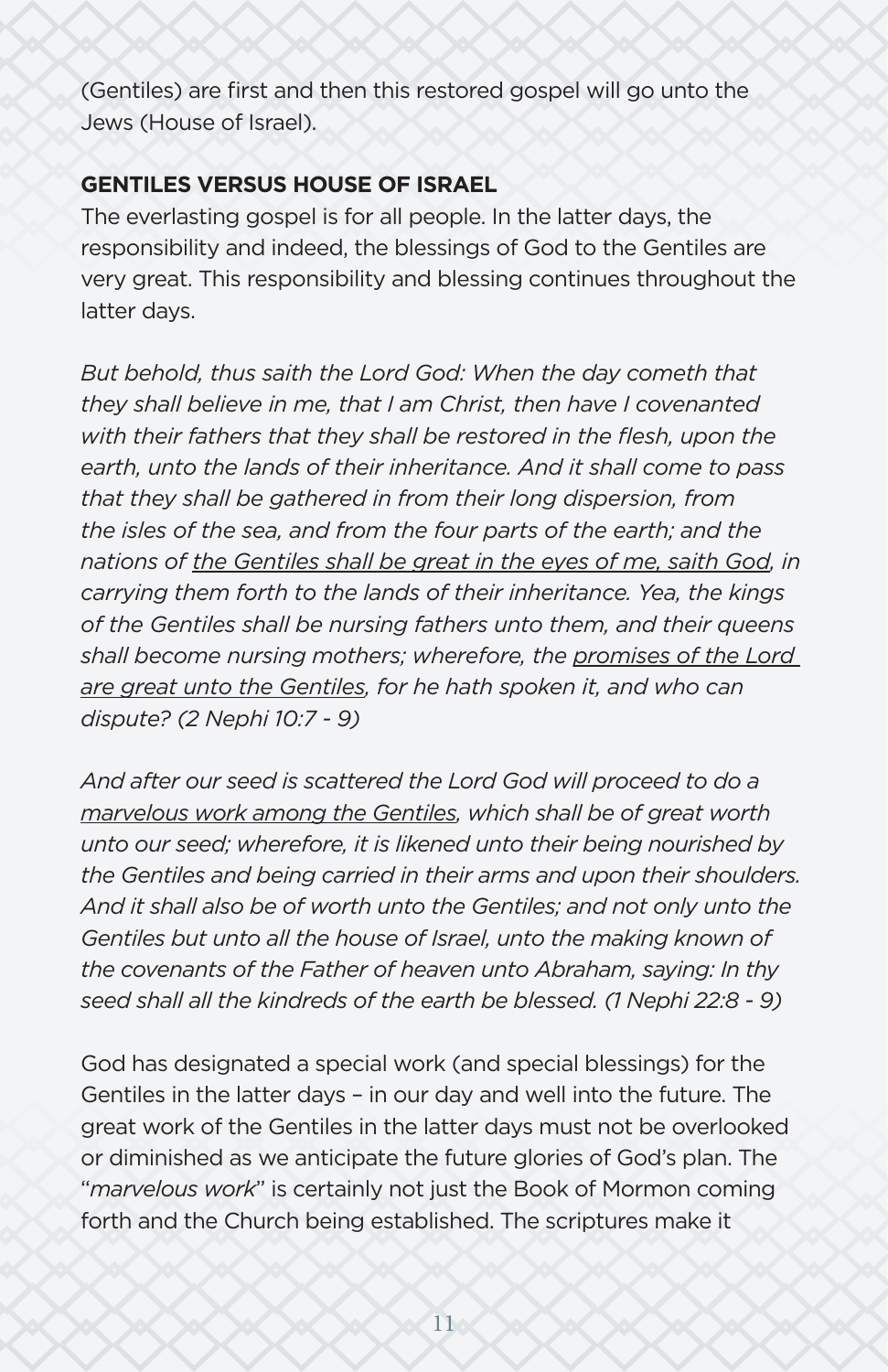clear that blessings and work of the Gentiles extend through the completion of the full recovery of the House of Israel back to a belief in Christ. There are tremendous events yet in the future for the Gentile people as God's *"marvelous work"* continues to unfold.

*But if they* (Gentiles) *will repent and hearken unto my words, and harden not their hearts, I will establish my church among them, and they shall come in unto the covenant and be numbered among this the remnant of Jacob, unto whom I have given this land for their inheritance; And they shall assist my people, the remnant of Jacob, and also as many of the house of Israel as shall come, that they may build a city, which shall be called the New Jerusalem. And then shall they assist my people that they may be gathered in, who are scattered upon all the face of the land, in unto the New Jerusalem. (3 Nephi 21:22 - 24)*

We need to understand that the latter-day work begins with the Gentile people receiving and holding the truth of God. But the plan of the latter days is not exclusive to any one group of people. God's plan and purpose in the latter days is completely inclusive. The scripture says, *"…unto them that dwell on the earth…" (Revelation 14:6)*. That is a totally inclusive declaration. The scriptures show the blessings of God unto the Gentile people will extend until the end of creation. In God's kingdom there is only one King and He is Jesus Christ. Jesus Christ is the one and only reason for the restoration. There is no 'us' versus 'them' (Gentile versus House of Israel) in God's kingdom. We are all one in Christ.

### **FULNESS OF GENTILES (FULNESS OF GOSPEL)**

*"And now, the thing which our father meaneth concerning the grafting in of the natural branches through the fulness of the Gentiles, is, that in the latter days, when our seed shall have dwindled in unbelief, yea, for the space of many years, and many generations after the Messiah shall be manifested in body unto the children of men, then shall the fulness of the gospel of the Messiah come unto the Gentiles, and from the Gentiles unto the remnant of our seed—" (1*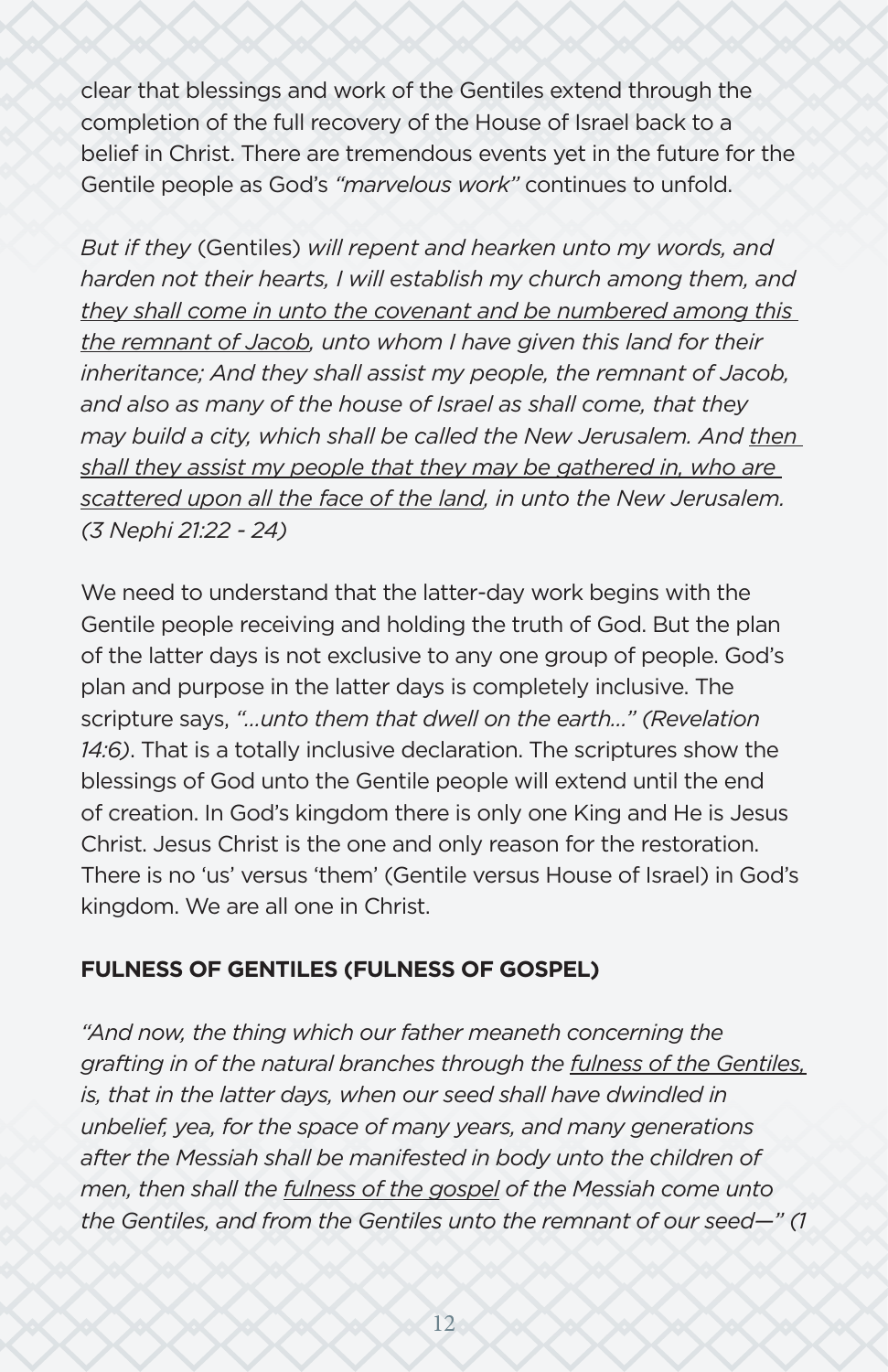#### *Nephi 15:13)*

Understanding the term – Fulness of the Gentiles – is very important for our topic and ultimately wisdom in understanding the future events spoken of in the scriptures. Jesus spoke about this subject when He was with the Nephites on the land of America.

*…that these sayings which ye shall write shall be kept and shall be manifested unto the Gentiles, that through the fulness of the Gentiles, the remnant of their seed, who shall be scattered forth upon the face of the earth because of their unbelief, may be brought in, or may be brought to a knowledge of me, their Redeemer. And then will I gather them in from the four quarters of the earth; and then will I fulfil the covenant which the Father hath made unto all the people of the house of Israel. (3 Nephi 16:4 - 5)*

Part of the 'Fulness of the Gentiles' is The Book of Mormon coming forth to the Gentiles.

*And blessed are the Gentiles, because of their belief in me, in and of the Holy Ghost, which witnesses unto them of me and of the Father. Behold, because of their belief in me, saith the Father, and because of the unbelief of you, O house of Israel, in the latter day shall the truth come unto the Gentiles, that the fulness of these things shall be made known unto them. (3 Nephi 16:6 - 7)*

A significant part of the 'Fulness of the Gentiles' is knowledge of the truth of God. It is a knowledge of the everlasting gospel restored on the earth, for the last time, to all nations. It is a knowledge of the true points of the doctrine of Jesus Christ. It is a knowledge of God's great plan and purpose to restore a remnant of the entire House of Israel back to a true worship of God. It is a knowledge that God will establish His spiritual Kingdom on earth (Zion). It is a knowledge that in God's plan, the Gentiles have a great role to play in all these events. The Apostle Paul was one who understood the impact and significance of this 'Fulness' in the latter days.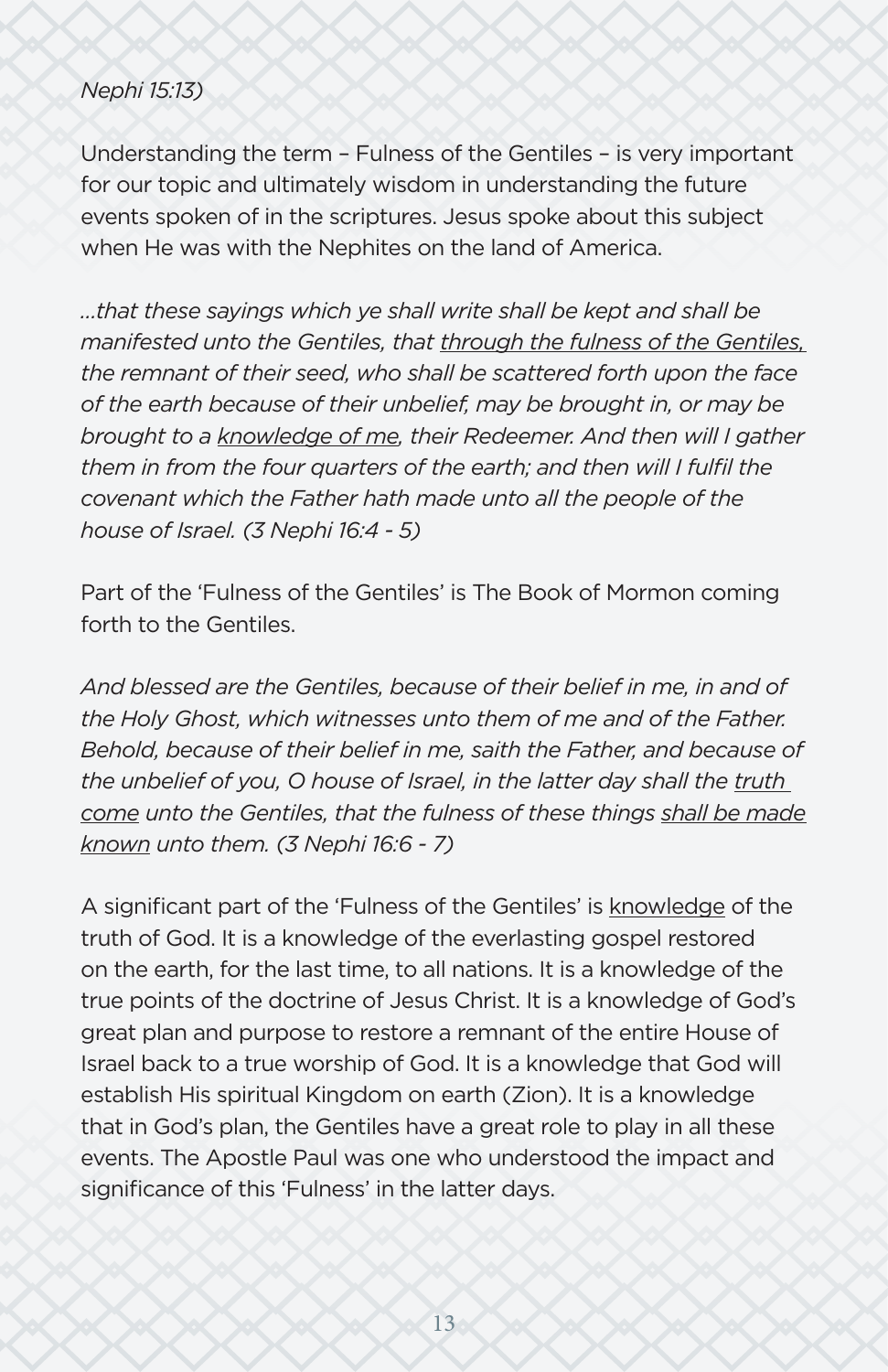*"Now if the fall of them (House of Israel) be the riches of the world, and the diminishing of them the riches of the Gentiles; how much more their fulness? (Romans 11:12) "For if the casting away of them (House of Israel) be the reconciling of the world, what shall the receiving of them be, but life from the dead? (Romans 11:15)*

The knowledge that has been given to the Gentiles will eventually impact the entire world. The 'Fulness of the Gentiles' is one of – and perhaps – the greatest blessing that the Gentiles, and indeed the world, will receive. The Apostle Paul makes the statement it is as impactful as the dead coming back to life. It is understanding God and the plans of God for His creation in our time. What a special blessing and honor given by God to us today.

Because this knowledge is so precious and special to the world, there is also a great warning given to the Gentiles. Jesus said, "*…and if they shall do all those things, and shall reject the fulness of my gospel, behold, saith the Father, I will bring the fulness of my gospel from among them." (3 Nephi 16:10)*

Just as in all periods of time, great knowledge brings with it great responsibility. There is a work to be done. A work by God certainly, but also a great work by the Gentiles who possess this knowledge.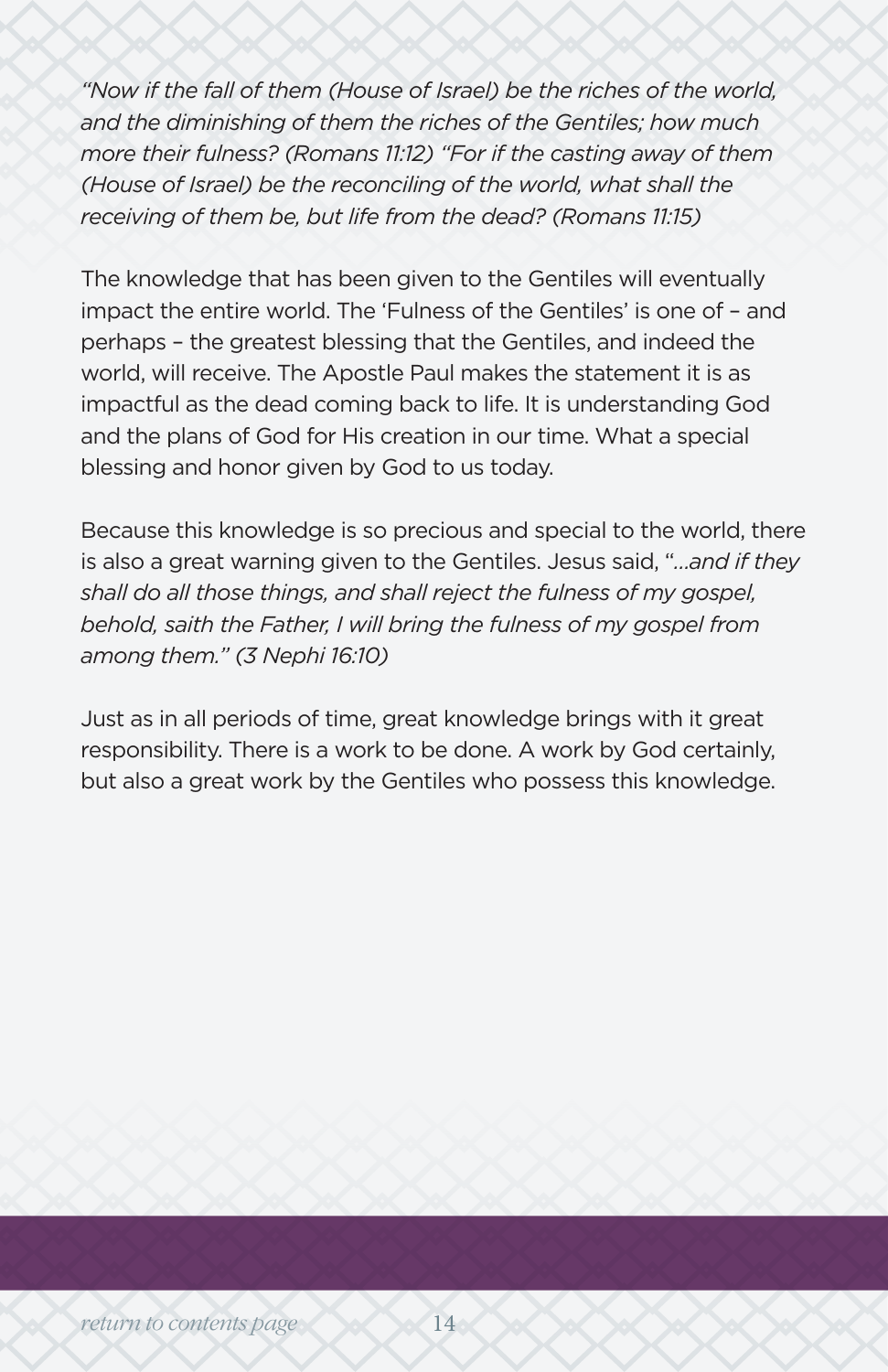# <span id="page-14-0"></span>*Gentile Laborers In The Latter Days - Part 2*

# **FIVE RESPONSIBILITIES OF THE GENTILES**

# **A - The Church of Jesus Christ**

The Church of Jesus Christ has been established by God in these final days of God's creation. The Church today is in the hands of the Gentiles to keep and oversee the pure doctrine of Jesus Christ.

*"But if they* (Gentiles) *will repent and hearken unto my words, and harden not their hearts, I will establish my church among them… (3 Nephi 21:22)*

*"And this is my doctrine, and it is the doctrine which the Father hath given unto me; and I bear record of the Father, and the Father beareth record of me, and the Holy Ghost beareth record of the Father and me; and I bear record that the Father commandeth all men, everywhere, to repent and believe in me." (3 Nephi 11:32)*

Even though there is still much disputation and doctrinal controversy in Christianity today. The restoration of Jesus Christ's doctrine in simplicity and purity is in our hands. Let us be diligent to keep The Church of Jesus Christ as Jesus delivered it to mankind.

# **B - Help and Care for House of Israel – temporal**

A huge responsibility today for the Gentiles is the temporal care for the House of Israel on the land of America. The Book of Mormon clearly describes this work.

*"Thus saith the Lord God: Behold, I will lift up mine hand to the Gentiles, and set up my standard to the people; and they shall bring thy sons in their arms, and thy daughters shall be carried upon their shoulders." (1 Nephi 21:22)*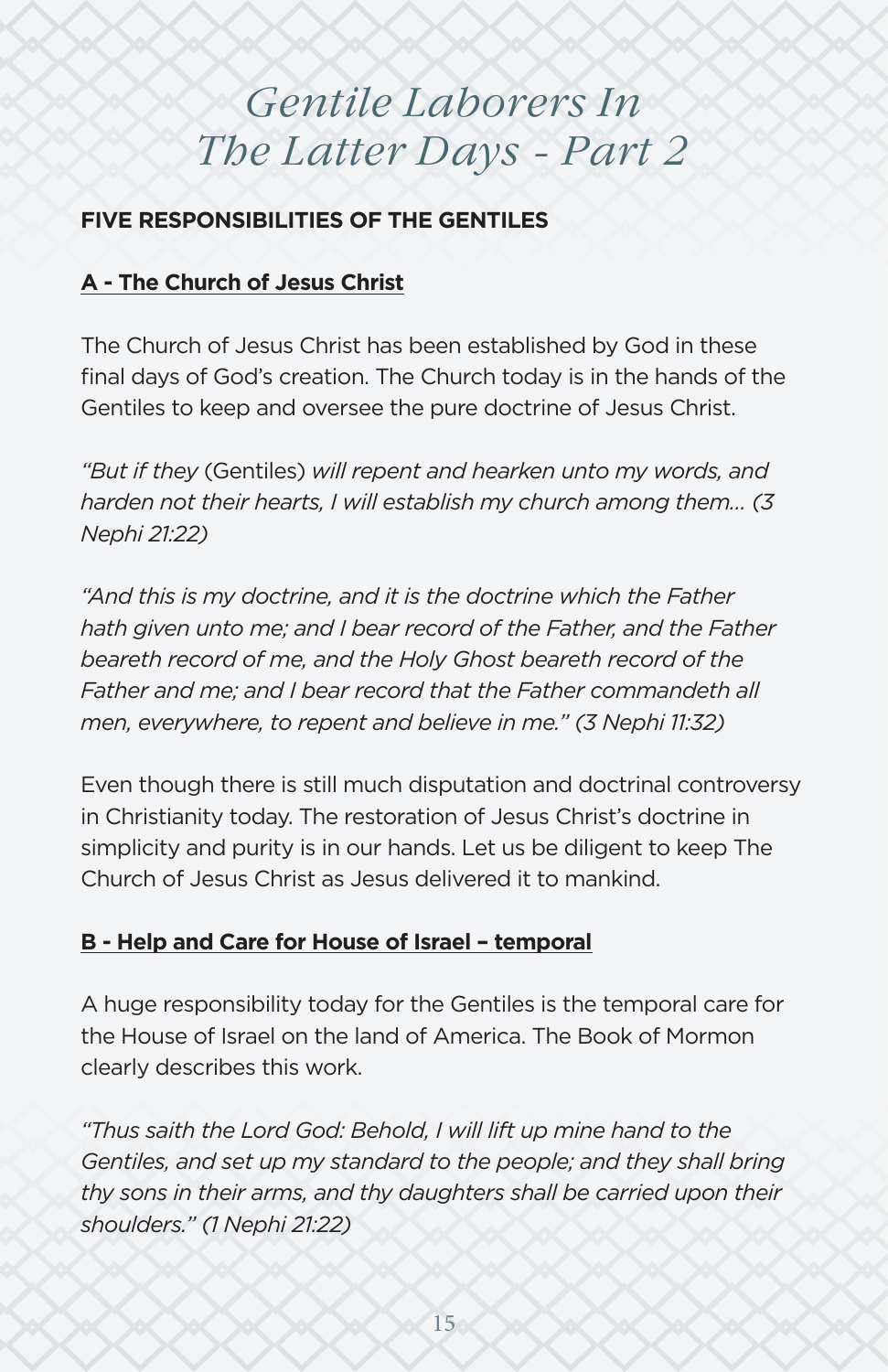*"Nevertheless, after they (House of Israel) shall be nursed by the Gentiles, and the Lord has lifted up his hand upon the Gentiles and set them up for a standard, and their children have been carried in their arms, and their daughters have been carried upon their shoulders, behold these things of which are spoken are temporal; for thus are the covenants of the Lord with our fathers; and it meaneth us in the days to come, and also all our brethren who are of the house of Israel." (1 Nephi 22:6)*

Once again the scripture describes the Lord establishing His Church among the Gentiles. The scripture states that the Lord sets up a standard which is The Church of Jesus Christ. Then, there is a work that is accomplished by the Gentiles which is a temporal, or natural work among the House of Israel. This temporal help is a physical assistance. We are directed to pray for Israel.

*"And now behold, this I speak unto their seed, and also to the Gentiles who have care for the house of Israel, that realize and know from whence their blessings come. For I know that such will sorrow*  for the calamity of the house of *Israel*; yea, they will sorrow for the *destruction of this people; they will sorrow that this people had not repented that they might have been clasped in the arms of Jesus." (Mormon 5:10 - 11)*

But even more than prayer and concern, we must labor for the welfare of the House of Israel. We must assist them with friendship, with love, and with physical assistance where possible. We as Gentiles must love them to the point that we see them as part of our own family. In our own families, we carry and hold our children dear to us. We do all we can to keep them from danger and harm. The House of Israel are as the children of the Gentiles today. We must and we will carry them to Christ.

### **C - Deliver the Gospel**

"And now, I would prophesy somewhat more concerning the Jews and the Gentiles. For after the book of which I have spoken shall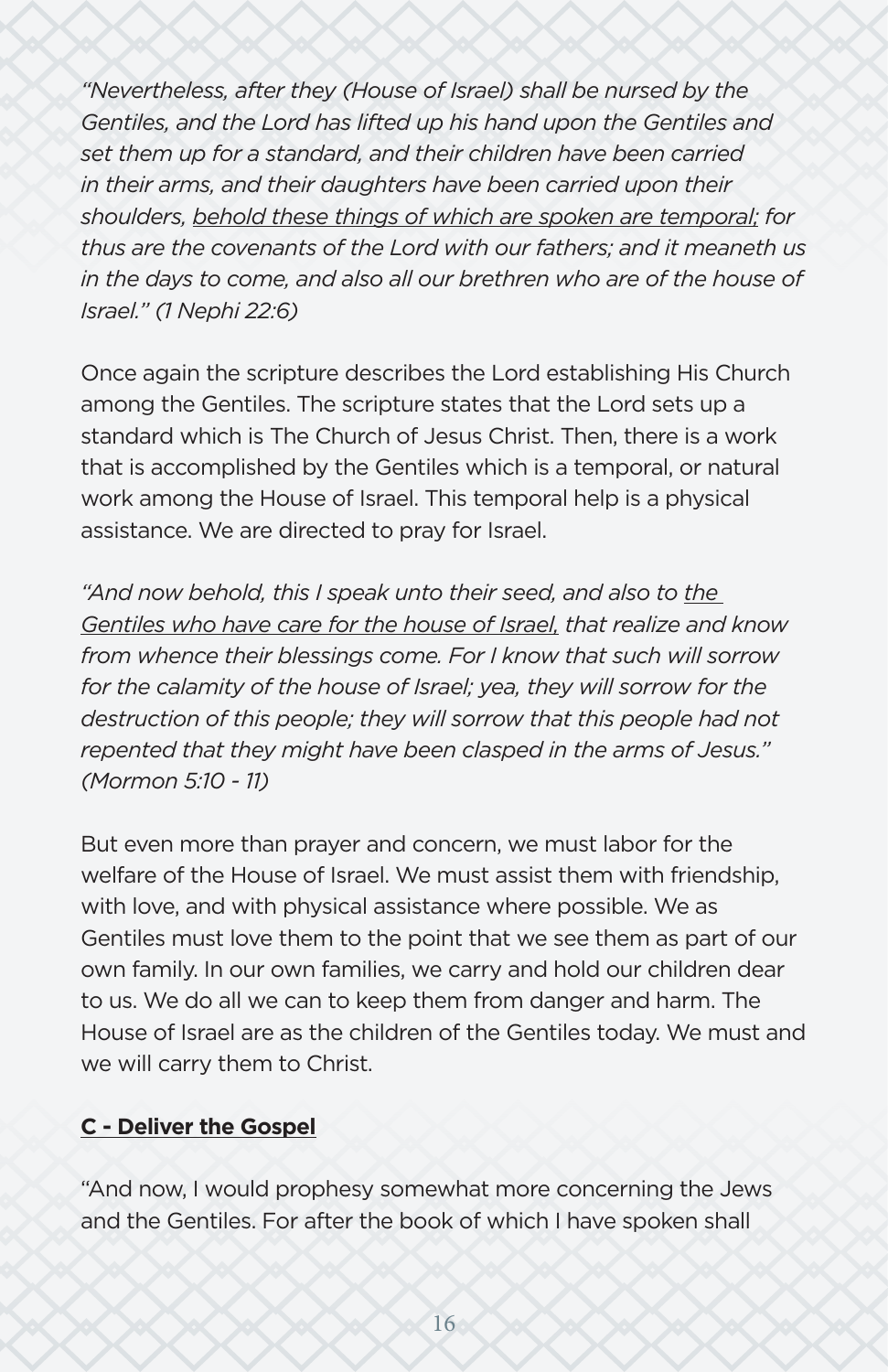*come forth, and be written unto the Gentiles, and sealed up again unto the Lord, there shall be many which shall believe the words which are written; and they shall carry them forth unto the remnant of our seed." (2 Nephi 30:3)*

*"And I would, my brethren, that ye should know that all the kindreds of the earth cannot be blessed unless he shall make bare his arm in the eyes of the nations. Wherefore, the Lord God will proceed to make bare his arm in the eyes of all the nations, in bringing about his covenants and his gospel unto those who are of the house of Israel." (1 Nephi 22:10 - 11)*

*"And the Lord will set his hand again the second time to restore his people from their lost and fallen state. Wherefore, he will proceed to do a marvelous work and a wonder among the children of men. Wherefore, he shall bring forth his words unto them, which words shall judge them at the last day, for they shall be given them for the purpose of convincing them of the true Messiah, who was rejected by them;… " (2 Nephi 25:17 - 18)*

These verses are just a small sampling of the scriptures that describes the great work and responsibility of the Gentiles to take the 'Fulness of the Gospel' to the House of Israel. We are tasked with delivering the truth of Jesus Christ and the great plan of God, through God's word to the House of Israel.

*"And the gospel of Jesus Christ shall be declared among them; wherefore, they shall be restored unto the knowledge of their fathers, and also to the knowledge of Jesus Christ, which was had among their fathers. And then shall they rejoice; for they shall know that it is a blessing unto them from the hand of God;…" (2 Nephi 30:5-6)*

What gospel? The everlasting gospel of Jesus Christ that was restored to the Gentiles. What knowledge? The knowledge of Jesus Christ and His wonderful plan in the latter days. This is the work of God today. This is the work of The Church of Jesus Christ today.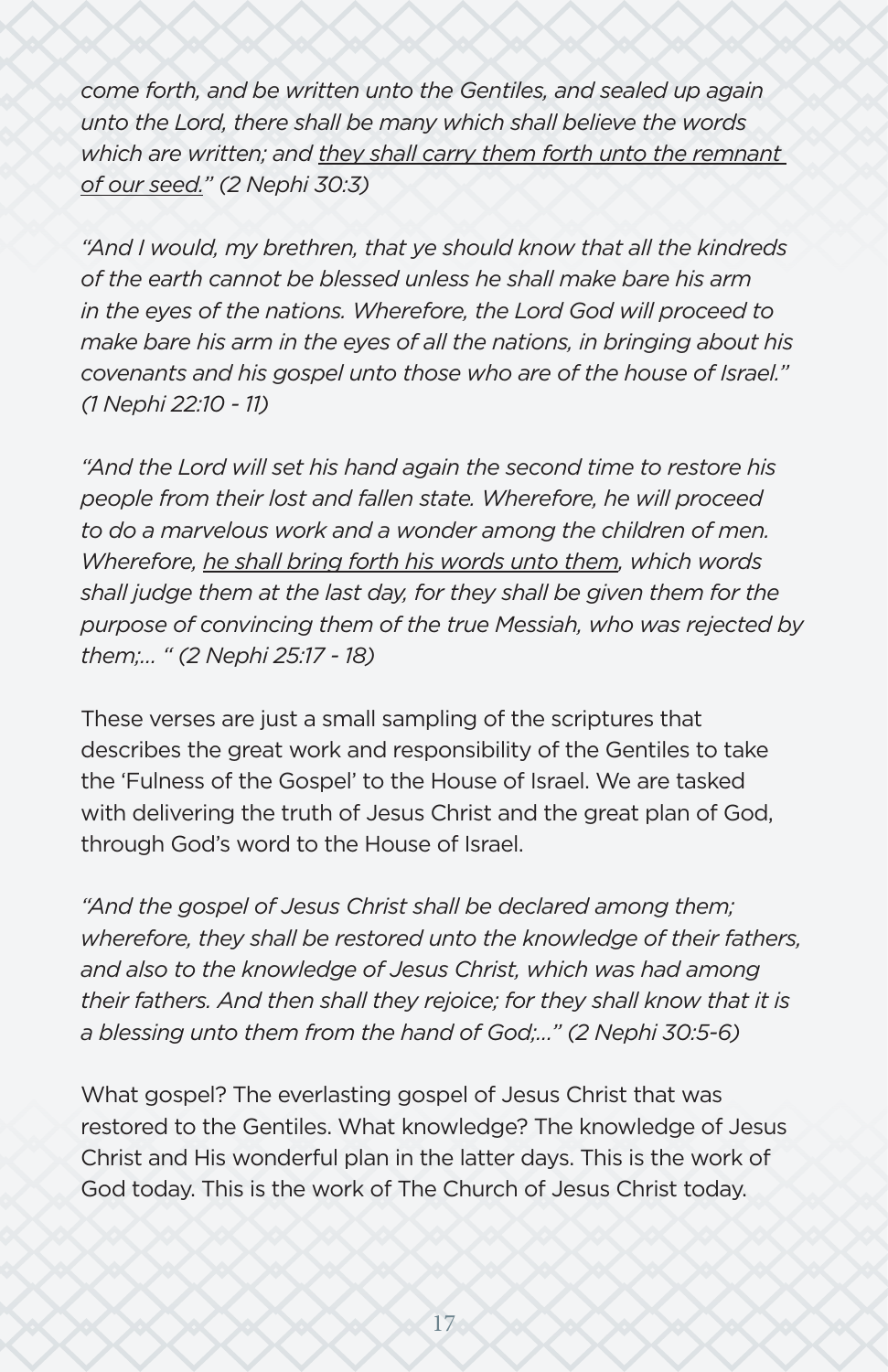### **D - Assist in the Recovery of the House of Israel**

"And then shall the work of the Father commence at that day, even *when this gospel shall be preached among the remnant of this people. Verily I say unto you, at that day shall the work of the Father*  commence among all the dispersed of my people, yea, even the *tribes which have been lost, which the Father hath led away out of Jerusalem. Yea, the work shall commence among all the dispersed of my people, with the Father to prepare the way whereby they may come unto me, that they may call on the Father in my name. Yea, and then shall the work commence, with the Father among all nations in preparing the way whereby his people may be gathered home to the land of their inheritance. And they shall go out from all nations; and they shall not go out in haste, nor go by flight, for I will go before them, saith the Father, and I will be their rearward. (3 Nephi 21: 26-29)*

The people of God, including and especially the Gentiles who have accepted the everlasting gospel, will assist in the work of physically preaching and working to bring all of the House of Israel back to the promised lands of God.

# **E - Assist in the Establishment of Zion**

*"And they* (Gentiles) *shall assist my people, the remnant of Jacob, and also as many of the house of Israel as shall come, that they may build a city, which shall be called the New Jerusalem. And then shall they* (Gentiles) *assist my people that they may be gathered in, who are scattered upon all the face of the land, in unto the New Jerusalem. And then shall the power of heaven come down among them; and I also will be in the midst." (3 Nephi 21:23-25)*

*"For the Lord said unto me: They shall not go forth unto the Gentiles until the day that they shall repent of their iniquity, and become clean before the Lord. And in that day that they shall exercise faith in me, saith the Lord, even as the brother of Jared did, that they may become sanctified in me, then will I manifest unto them the*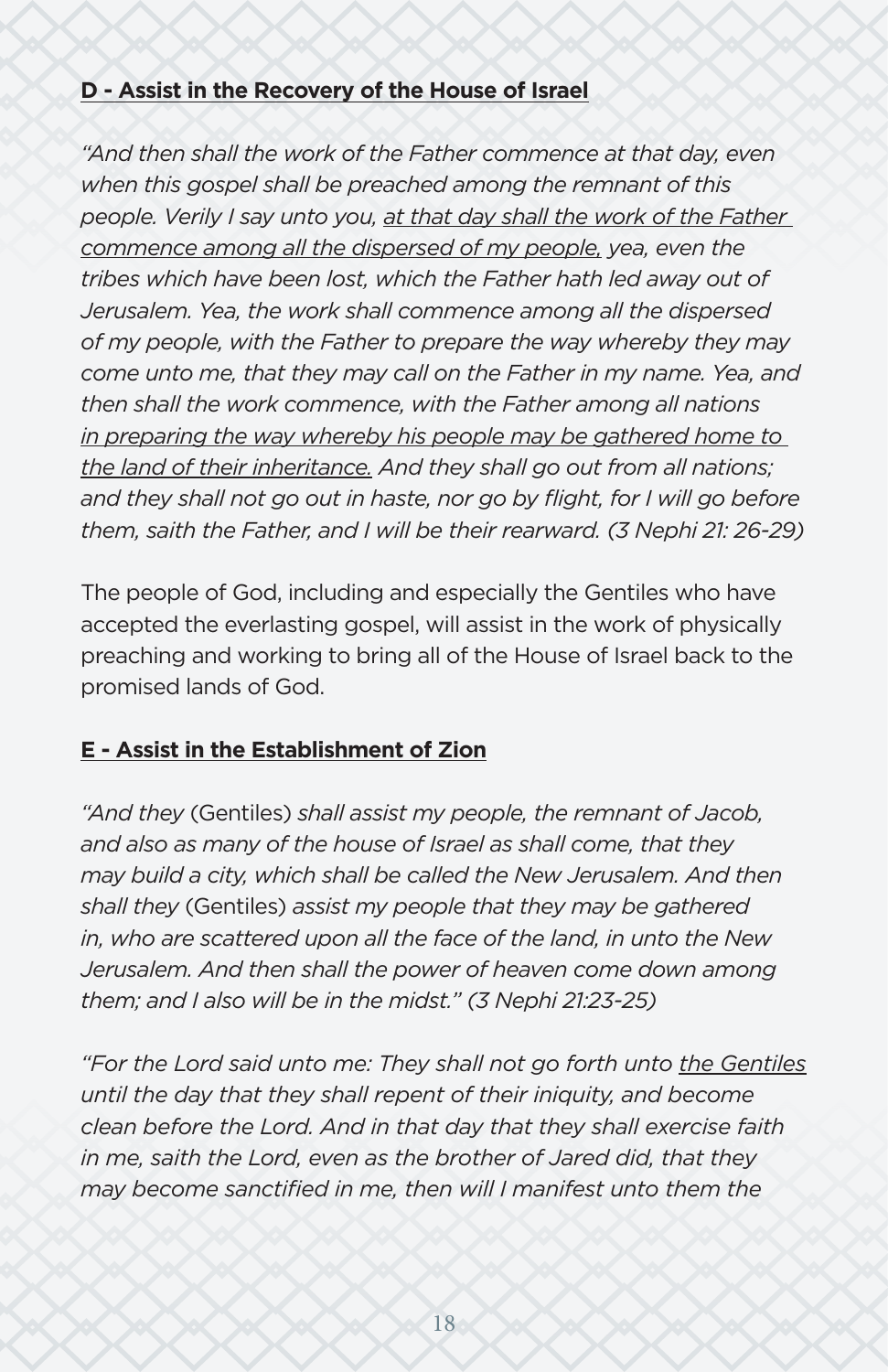*things which the brother of Jared saw, even to the unfolding unto them all my revelations, saith Jesus Christ, the Son of God, the Father of the heavens and of the earth, and all things that in them are." (Ether 4:6 - 7)*

The responsibility of the Gentiles in God's great 'marvelous work' is far reaching and very extensive. It is very clear God has given great significance to the Gentile people who accept the restored gospel.

# **WARNING**

As much as we have outlined and explored the role of the Gentiles in God's latter-day plan, it is also very important that we understand the difference between the Gentiles who accept the everlasting gospel and the scriptures which describe the Gentiles (Gentile nations) that reject the everlasting gospel. The Book of Mormon also describes in many places that there will be Gentiles (not those who embrace the Restored Gospel which we have come to know in The Church of Jesus Christ) that will reject the true doctrine of Jesus Christ and will reap the displeasure of God.

*"AND now behold, my beloved brethren, I would speak unto you; for I, Nephi, would not suffer that ye should suppose that ye are more righteous than the Gentiles shall be. For behold, except ye shall keep the commandments of God ye shall all likewise perish; and because of the words which have been spoken ye need not suppose that the Gentiles are utterly destroyed. For behold, I say unto you that as many of the Gentiles as will repent are the covenant people of the Lord; and as many of the Jews as will not repent shall be cast off; for the Lord covenanteth with none save it be with them that repent and believe in his Son, who is the Holy One of Israel." (2 Nephi 30:1 - 2)*

# **CONCLUSION**

Blessings and great joy await the people of God (Gentile and House of Israel) in our day and time. As The Church of Jesus Christ today, let us be committed to the Lord and His church, and dedicated to the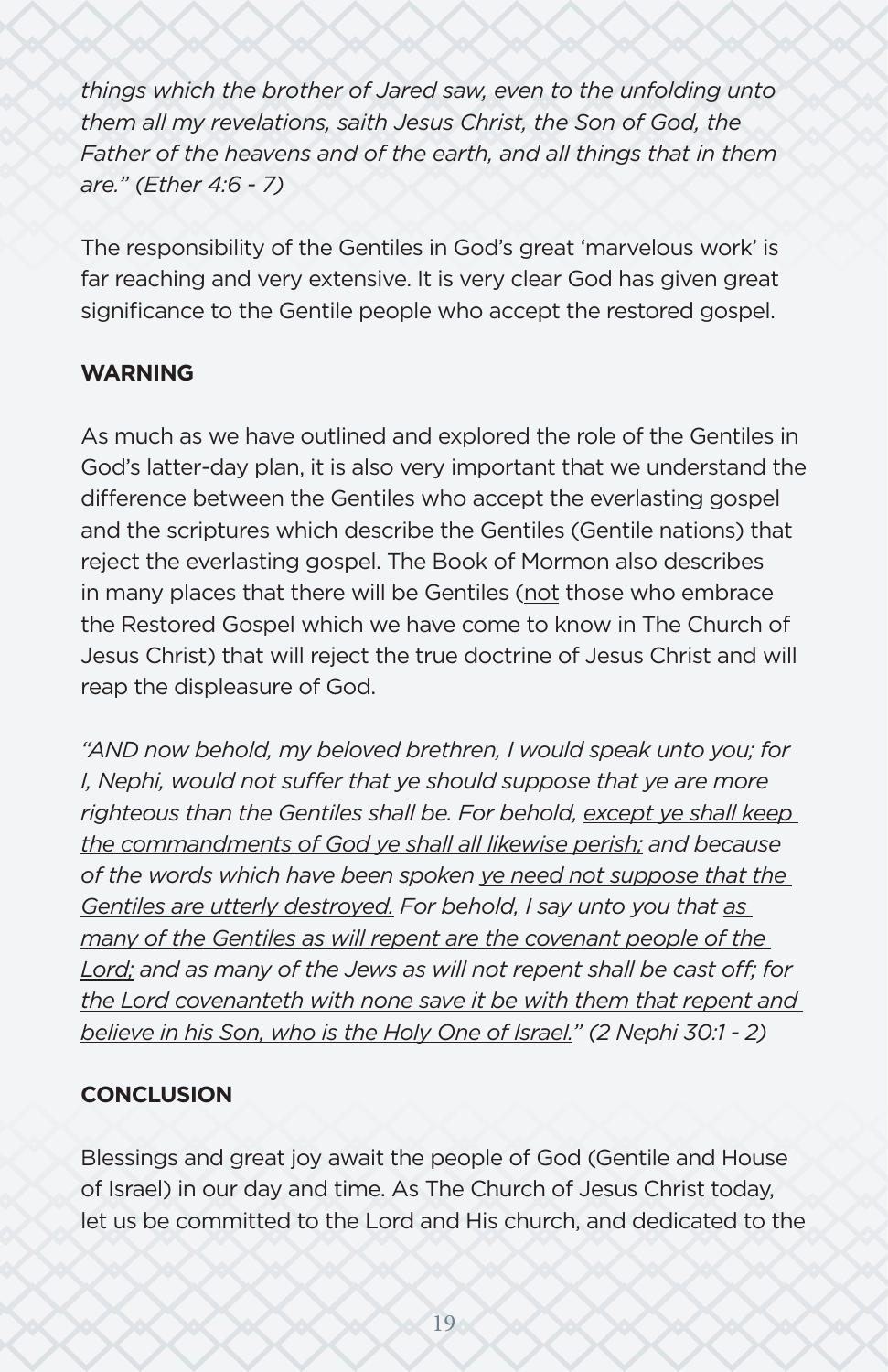work of God. There is no greater purpose in life.

*"Therefore, when these works and the works which shall be wrought among you hereafter shall come forth from the Gentiles, unto your seed which shall dwindle in unbelief because of iniquity; For thus it behooveth the Father that it should come forth from the Gentiles, that he may show forth his power unto the Gentiles, for this cause that the Gentiles, if they will not harden their hearts, that they may repent and come unto me and be baptized in my name and know of the true points of my doctrine, that they may be numbered among my people, O house of Israel;" "For in that day, for my sake shall the Father work a work, which shall be a great and a marvelous work among them,…" (3 Nephi 21:5 – 6, 9)*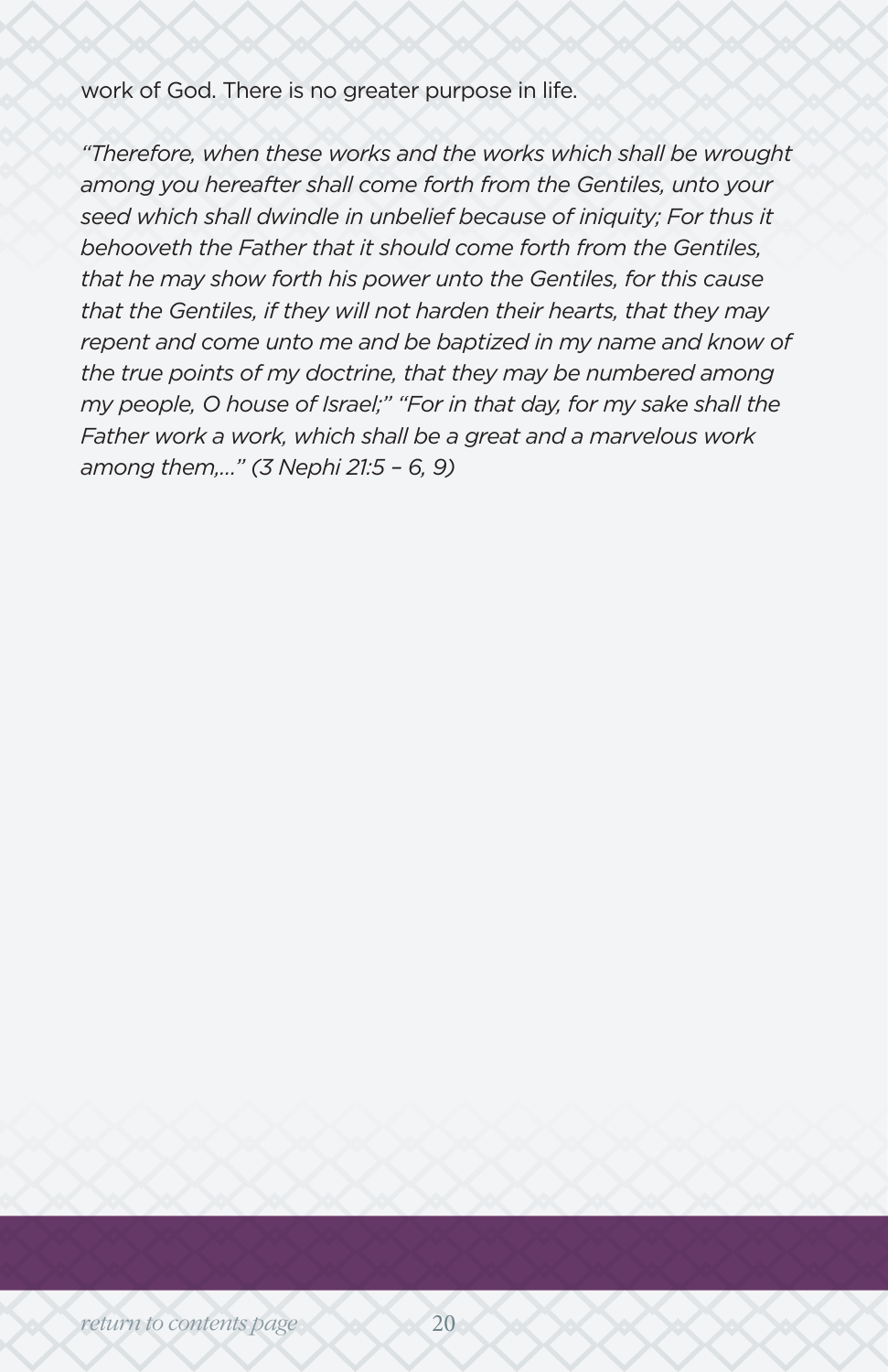# *The Peaceful Reign*

<span id="page-20-0"></span>Although there is no greater joy and excitement than finding salvation through the atoning sacrifice of Jesus Christ, our hearts are often stirred over the many prophecies that lie in our future during this last dispensation of time. One such prophecy is the hope of peace. The 23rd Article of the Faith and Doctrine of The Church of Jesus Christ states the following:

*"We believe in the fulfillment and ultimate establishment of the Kingdom of God on the earth while men are still in the flesh. We refer to this period of time as the Peaceful Reign, which shall precede the Millennium, or Thousand Years with Christ."* (Isaiah 2:1-5; Isaiah 35; Isaiah 51:3; Isaiah 55; Isaiah 65:18-25; Hosea 2:18-19; Job 5:22-25; Ezekiel 34: 25-26; 1 Nephi 22: 4-28; 3 Nephi 20: 22; 3 Nephi 21: 23-29; Ether 13: 4-12)

We believe the scriptures above, along with the others below, overwhelmingly confirm that Zion, another term for the Peaceful Reign, will be an era of peace such as man has never known. In an effort to provide greater understanding and insight into the events and conditions that will exist as the Lord establishes His Kingdom, we have provided numerous references as a sampling of scriptures on this subject. (Please note that there are many other applicable references throughout the Bible and Book of Mormon.)

#### *The Peaceful Reign or Zion*

#### **1. Conditions that precede this time:**

*But, behold, in the last days, or in the days of the Gentiles -- yea, behold all the nations of the Gentiles and also the Jews, both those who shall come upon this land and those who shall be upon other*  lands, yea, even upon all the lands of the earth, behold, they will *be drunken with iniquity and all manner of abominations -- And when that day shall come they shall be visited of the Lord of Hosts, with thunder and with earthquake, and with a great noise, and with*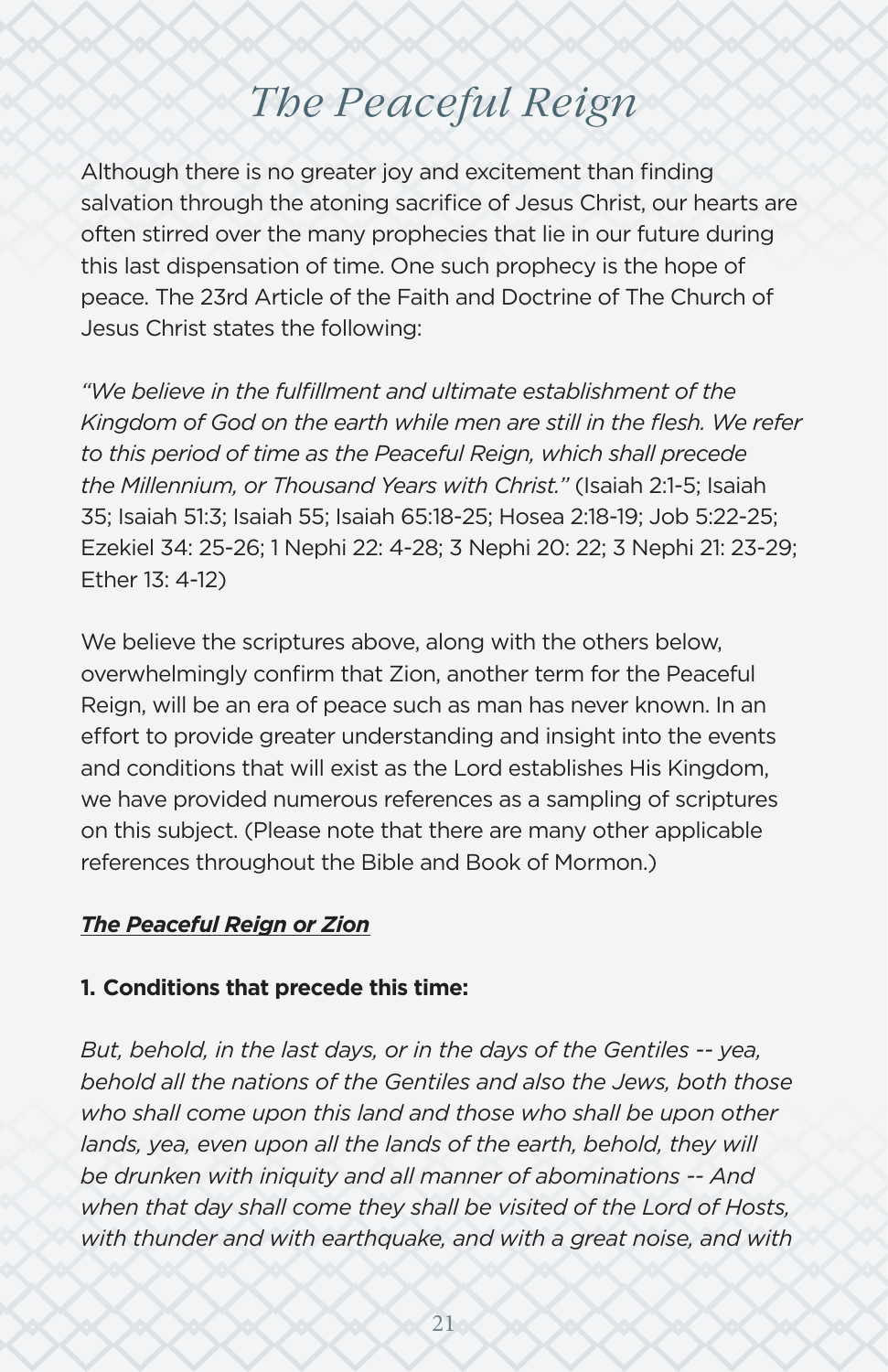*storm, and with tempest, and with the flame of devouring fire. (2 Nephi 27:1-2)*

- God will unfold all of His revelations to The Church of Jesus Christ and The Gospel will be preached throughout the world. (Ether 4:7; Revelation 14:6; Isaiah 60; Matthew 28:19; 1 Nephi 14:12)
- God will destroy the enemies of Zion & deliver the righteous. (1 Nephi 22:13,16-17)
- A time of travail and destruction will occur to cleanse the land from sin. (1 Nephi 21:14; Isaiah 66:5-9; Micah 4:9-12; 3 Nephi 21:11-22)

#### **2.Facts about this time:**

*And they shall assist my people, the remnant of Jacob, and also as many of the house of Israel as shall come, that they may build a city, which shall be called the New Jerusalem. And then shall they assist my people that they may be gathered in, who are scattered upon all the face of the land, in unto the New Jerusalem. And then shall the power of heaven come down among them; and I also will be in the midst. And then shall the work of the Father commence at that day, even when this gospel shall be preached among the remnant of this people. Verily I say unto you, at that day shall the work of the Father commence among all the dispersed of my people, yea, even the tribes which have been lost, which the Father hath led away out of Jerusalem. Yea, the work shall commence among all the dispersed of my people, with the Father to prepare the way whereby they may come unto me, that they may call on the Father in my name. Yea, and then shall the work commence, with the Father among all nations in preparing the way whereby his people may be gathered home to the land of their inheritance. And they shall go out from all nations; and they shall not go out in haste, nor go by flight, for I will go before them, saith the Father, and I will be their rearward. (3 Nephi 21:23-29)*

- God has a set time to favor Zion establishing this Kingdom is part of His plan. (Psalm 102:13; 3 Nephi 20:29)
- Zion will be established quickly. (Isaiah 66:8-9)
- Zion will be established in a prominent way, on mountain tops, for all to see. (Isaiah 2:3; 2 Nephi 12:2-3; Zechariah 8:3)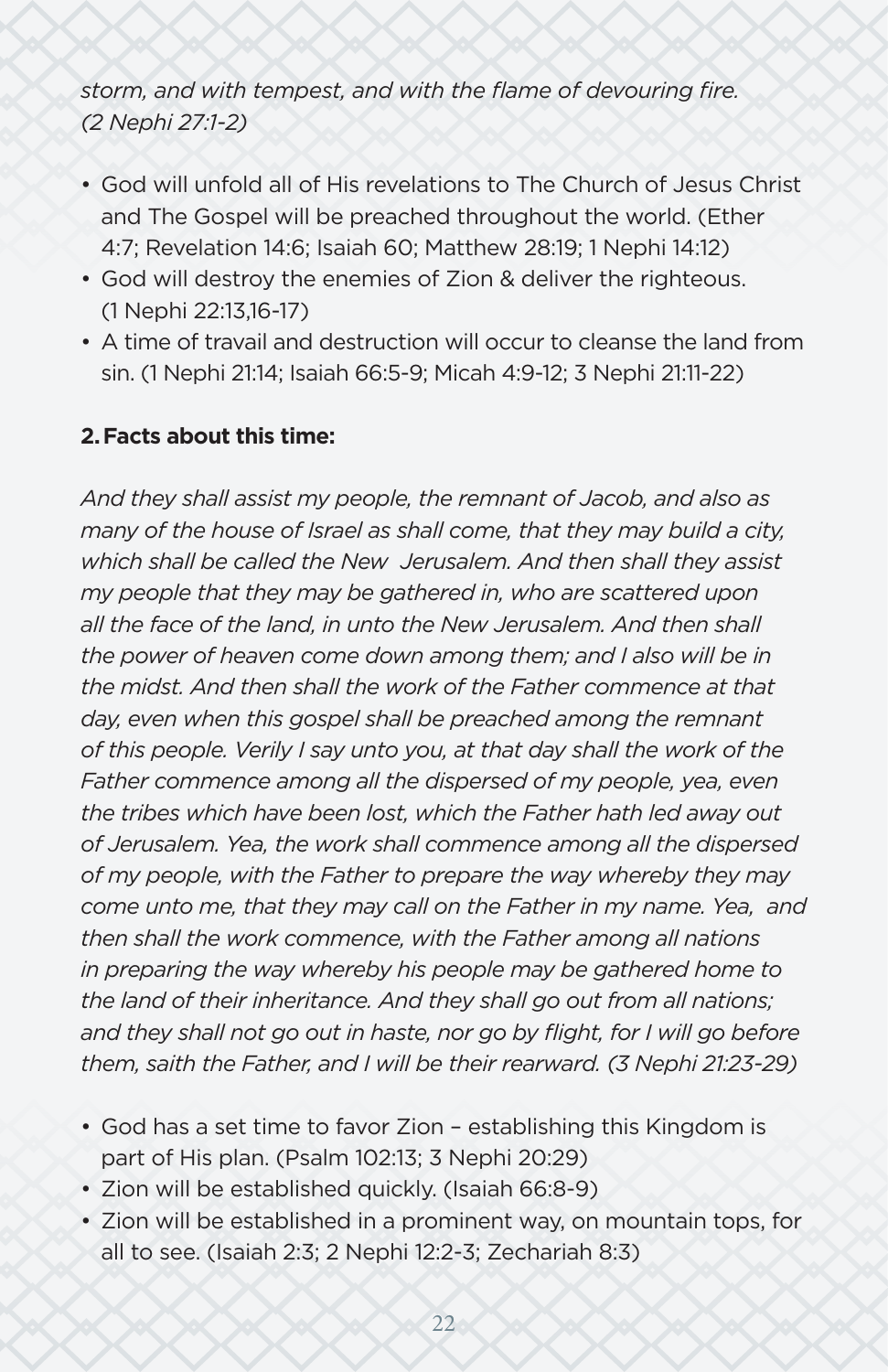- Zion will be established before the First Resurrection and Millennium, while man is in the flesh. (3 Nephi 21:24-29; 3 Nephi 20:22; Ether 13:8; 1 Nephi 22: 18, 26-27).
	- » The Millennium (which follows Zion) is when Christ will reign for 1,000 years with those who come forth (or resurrect) in the First Resurrection. (Revelation 20:4-6).
- Zion will be established in the Americas. (3 Nephi 20:22; 3 Nephi 21:22-24)
- Old Jerusalem (in the land of Israel) will be restored to the House of Israel for those that do not gather in the Americas. They will eventually come to Zion in the Americas on a highway of holiness. (Ether 13:11-12; 3 Nephi 21:26-29; Isaiah 11:16; Isaiah 35:8-9)
- Blessings promised for those who work to bring forth Zion. (1 Nephi 13:37)
- Woes promised to those who fight against Zion. (1 Nephi 22:14; Isaiah 29:7-8; 2 Nephi 10:13)
- Zion will be shortened for the sake of the righteous before sin enters in. (Matthew 24:21-22)

## **3.Spiritual conditions that will exist during this time:**

*And he gathereth his children from the four quarters of the earth; and he numbereth his sheep, and they know him; and there shall be one fold and one shepherd; and he shall feed his sheep, and in him they shall find pasture. And because of the righteousness of his people, Satan has no power; wherefore, he cannot be loosed for the space of many years; for he hath no power over the hearts of the people, for they dwell in righteousness, and the Holy One of Israel reigneth. And now behold, I, Nephi, say unto you that all these things must come according to the flesh. (1 Nephi 22:25-27)*

- There will be righteousness with total unity and the devil will be temporarily bound and have no power over the righteous. (1 Nephi 22:26-27; 2 Nephi 30:18) This is the kingdom of Christ on earth referred to by Daniel as the reign of "The Ancient of Days". (Daniel 7)
- Other records of Israel will be brought forth. (1 Nephi 13:39-40; 2 Nephi 29:12-13)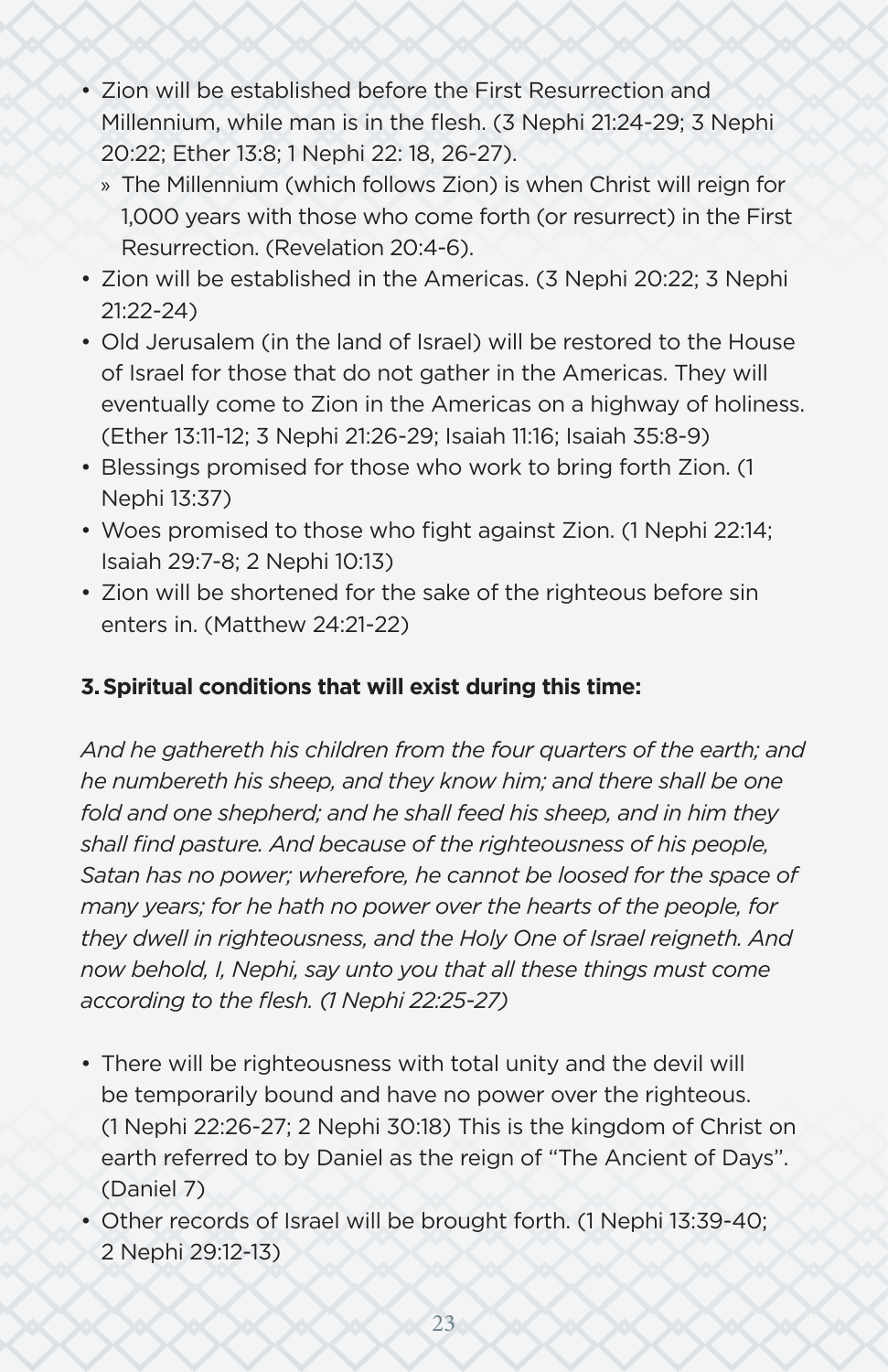- All knowledge will be given to the righteous. (Ether 4:6-7; Jeremiah 31:34; 2 Nephi 12:3)
- The Choice Seer and others will preach and convert many. (2 Nephi chapter 3)
- The Songs of Zion will be sung. (Psalm 137:1-4; 2 Nephi 8:3, 11; Isaiah 35:10)

#### **4.Temporal conditions that will exist during this time:**

*And it shall come to pass in the last days, when the mountain of the Lord's house shall be established in the top of the mountains, and shall be exalted above the hills, and all nations shall flow unto it. And many people shall go and say, Come ye, and let us go up to the mountain of the Lord, to the house of the God of Jacob; and he will teach us of his ways, and we will walk in his paths; for out of Zion shall go forth the law, and the word of the Lord from Jerusalem. And he shall judge among the nations, and shall rebuke many people: and they shall beat their swords into plow-shares, and their spears into pruning- hooks: nation shall not lift up sword against nation, neither shall they learn war any more. (Isaiah 2:2-4)*

- Peace will reign there will be no war. (2 Nephi 12:2-4; Isaiah 11:9)
- Joy will prevail with no temporal needs, no sickness, no affliction or sadness. (Isaiah 33:16-24; Isaiah 35:10; Isaiah 65:21-23)
- The earth will be blessed as in the first dominion (garden of Eden). (Isaiah 51:3; Joel 2:3)
- There will be one pure language. (Zephaniah 3:9)
- Long life will be granted (we will be in the flesh and enjoy the peaceful condition of Zion. (Isaiah 65:20-22)
- There will be peace among the animal kingdom. (Isaiah 11:6-8; Isaiah 65:25)

#### **5.Results from establishing this peaceful kingdom:**

*Wherefore, the Lord God will proceed to make bare his arm in the eyes of all the nations, in bringing about his covenants and his gospel*  unto those who are of the house of Israel. Wherefore, he will bring *them again out of captivity, and they shall be gathered together*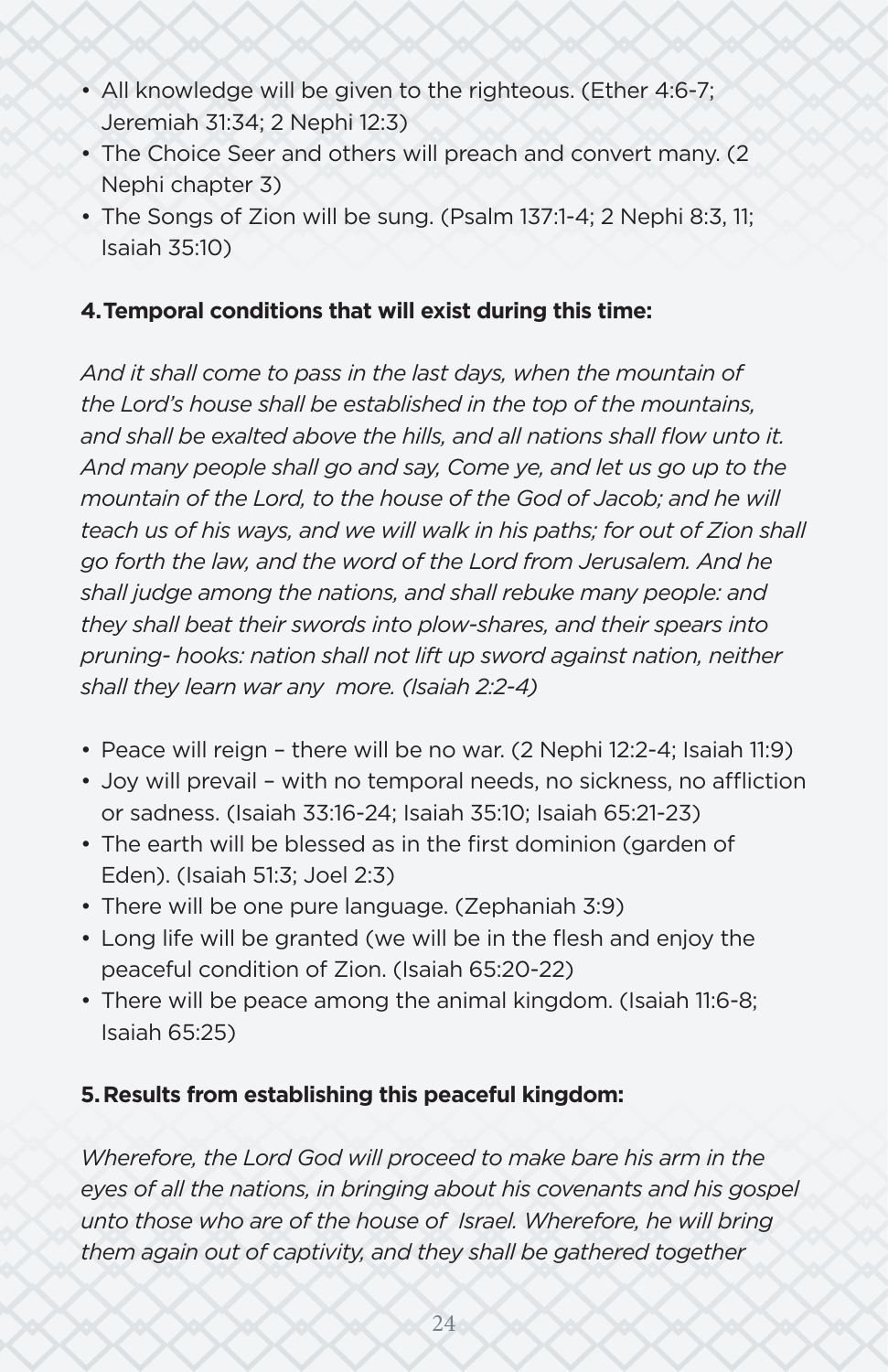*to the lands of their inheritance; and they shall be brought out of obscurity and out of darkness; and they shall know that the Lord is their Savior and their Redeemer, the Mighty One of Israel. (1 Nephi 22:11-12)*

- The plain and precious parts of The Gospel will be returned. (1 Nephi 13:39-40)
- The Gentile church will demonstrate great faith and receive God's promises to the House of Israel. (Ether 4:4-7; 3 Nephi 21:22-29)
- The Choice Seer will appear. (Romans 11:25-26)
- There will be a condition of righteousness. (Isaiah 62:1)
- The House of Israel will be restored & gathered. (1 Nephi 22:11-12; Jeremiah 16:15)
- The New Jerusalem will be built. (Ether 13:10-12; 3 Nephi 21:23)
- Christ will make His appearance from time to time. (3 Nephi 21:25)

**The Peaceful Reign or Zion will be wonderful! But when will "this time" come to pass?** We do not know the exact time for certain, but we are confident that we are living in the latter days referenced in the scriptures and that the process has already begun, starting with the Restoration and the coming forth of the Book of Mormon. God knows the exact time for Zion to be fully established and He will move quickly when that time comes. The priesthood of The Church has accepted many revelations over the recent years that reinforce the urgency to prepare ourselves, in righteousness. It is our responsibility, as members of *The Church of Jesus Christ*, to watch for the events noted above as we seek to draw men and women to Christ. We must diligently continue to carry out the Divine Commission, and pray for the understanding that **God wants us to live in the Spirit of Zion today,** while we are watching and waiting for the full establishment of Zion, which will surely come! The following verses in the Book of Mormon, speak of a peaceful reign that existed in the land of America many years ago, and provide even further motivation. May these words encourage us to know that such a time will come again:

*And it came to pass that there was no contention in the land, because of the love of God which did dwell in the hearts of the people. And*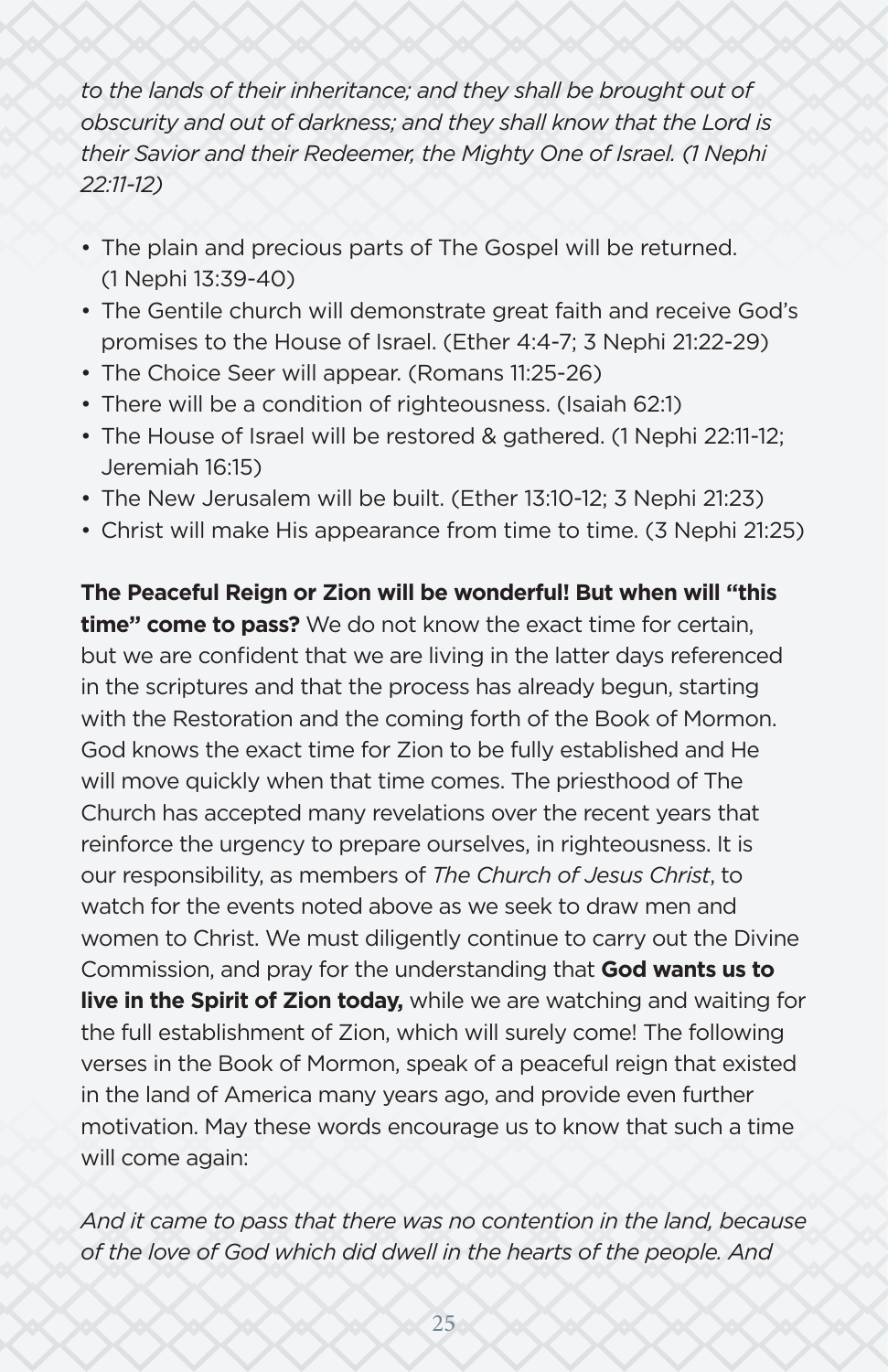*there were no envyings, nor strifes, nor tumults, nor whoredoms, nor lyings, nor murders, nor any manner of lasciviousness; and surely there could not be a happier people among all the people who had been created by the hand of God. There were no robbers, nor murderers, neither were there Lamanites, nor any manner of -ites; but they were in one, the children of Christ, and heirs to the kingdom of God. And how blessed were they! For the Lord did bless them in all their doings; yea, even they were blessed and prospered until an hundred and ten years had passed away; and the first generation from Christ had passed away, and there was no contention in all the land. (4 Nephi v15-18)*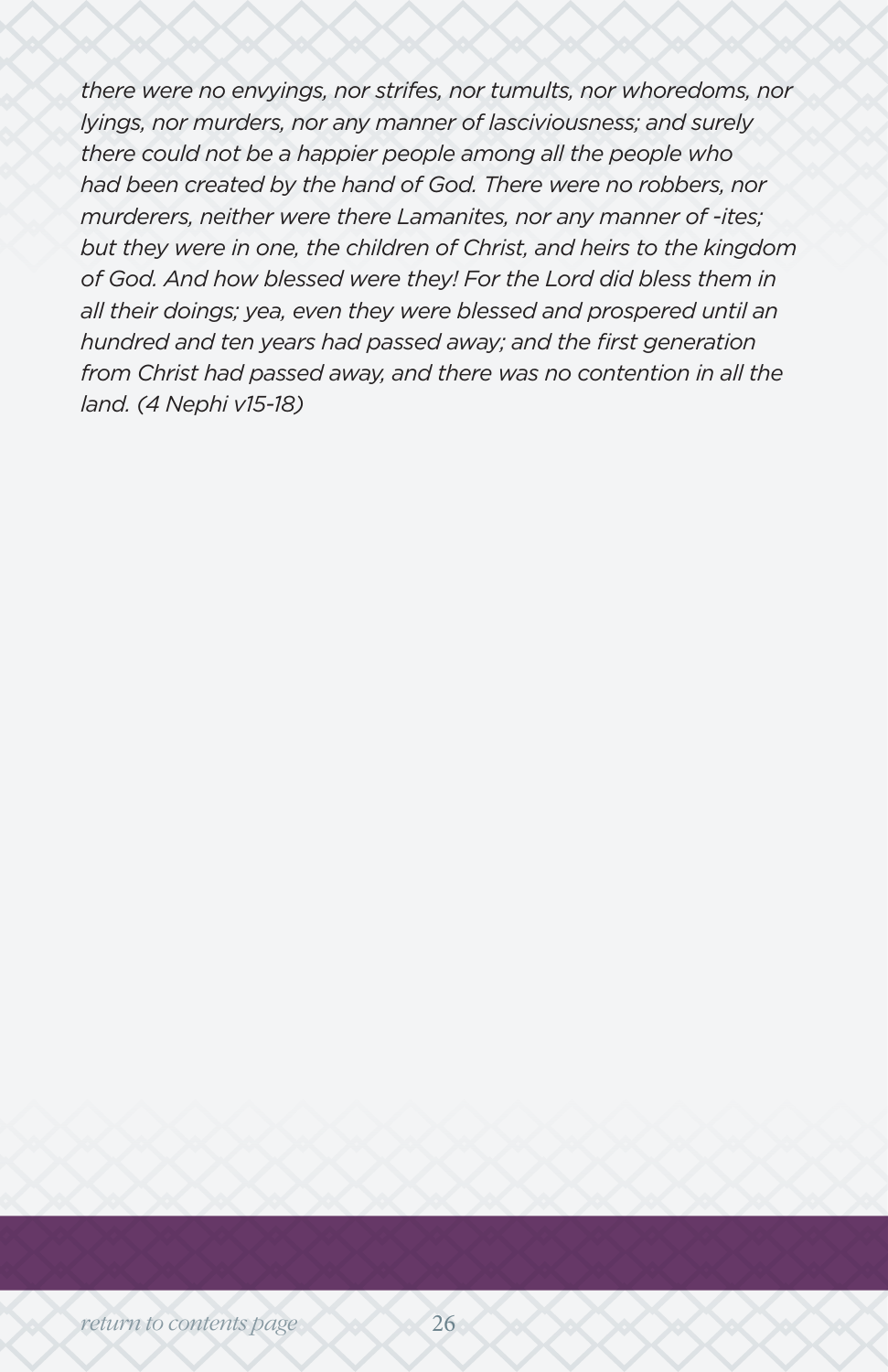# *Hope For Israel*

<span id="page-26-0"></span>Hope is defined as a feeling of expectation and desire for a certain thing to happen. The Church of Jesus Christ has a genuine and unique *LOVE* and *HOPE* for Israel and is fully certain great events (things) will happen on Israel's behalf. When The Church of Jesus Christ refers to Israel we are not only referencing the nation of Israel and the predominant indigenous people of that nation, the lineage of Judah, but also the entire house of Israel. The entire house of Israel is comprised of all the descendants of the twelve tribes of Jacob who was renamed Israel (Genesis 32:28).

In previous articles from the Quorum of Twelve Apostles we have identified that when the Peaceful Reign occurs one of the results from establishing this peaceful kingdom is the restoration and gathering of the House of Israel (1 Nephi 22:11-12 and Jeremiah 16:15). The Church of Jesus Christ has for over the past 150 years been blessed with an understanding of the importance of bringing the Gospel to the Indigenous peoples in the Americas (Native Americans), many of whom are descendants of Joseph of Egypt (Son of Jacob). The Church of Jesus Christ has been given understanding of the holy scriptures by the Spirit of God that the restoration of Joseph is the first step in the restoration of the entire House of Israel.

The first step toward the restoration of Israel is by the knowledge and conversion of the descendants of Joseph to the fullness of the Gospel of Jesus Christ when the Gentiles shall sin against HIS gospel. (3 Nephi 16:10-12). God will work in a powerful manner to the convincing the descendants of Joseph of His pure and unadulterated Gospel and will employ His servant, the Choice Seer, to the convincing of the words that have gone forth (2 Nephi 3:11). We of The Church of Jesus Christ are blessed in understanding that the believing Gentiles shall assist the remnant of Jacob on the lands of the Americas to build a city which shall be called the New Jerusalem. (3 Nephi 21:23-24).

The blessings of God to the House of Israel do NOT stop at the establishment of the New Jerusalem in the Americas. The House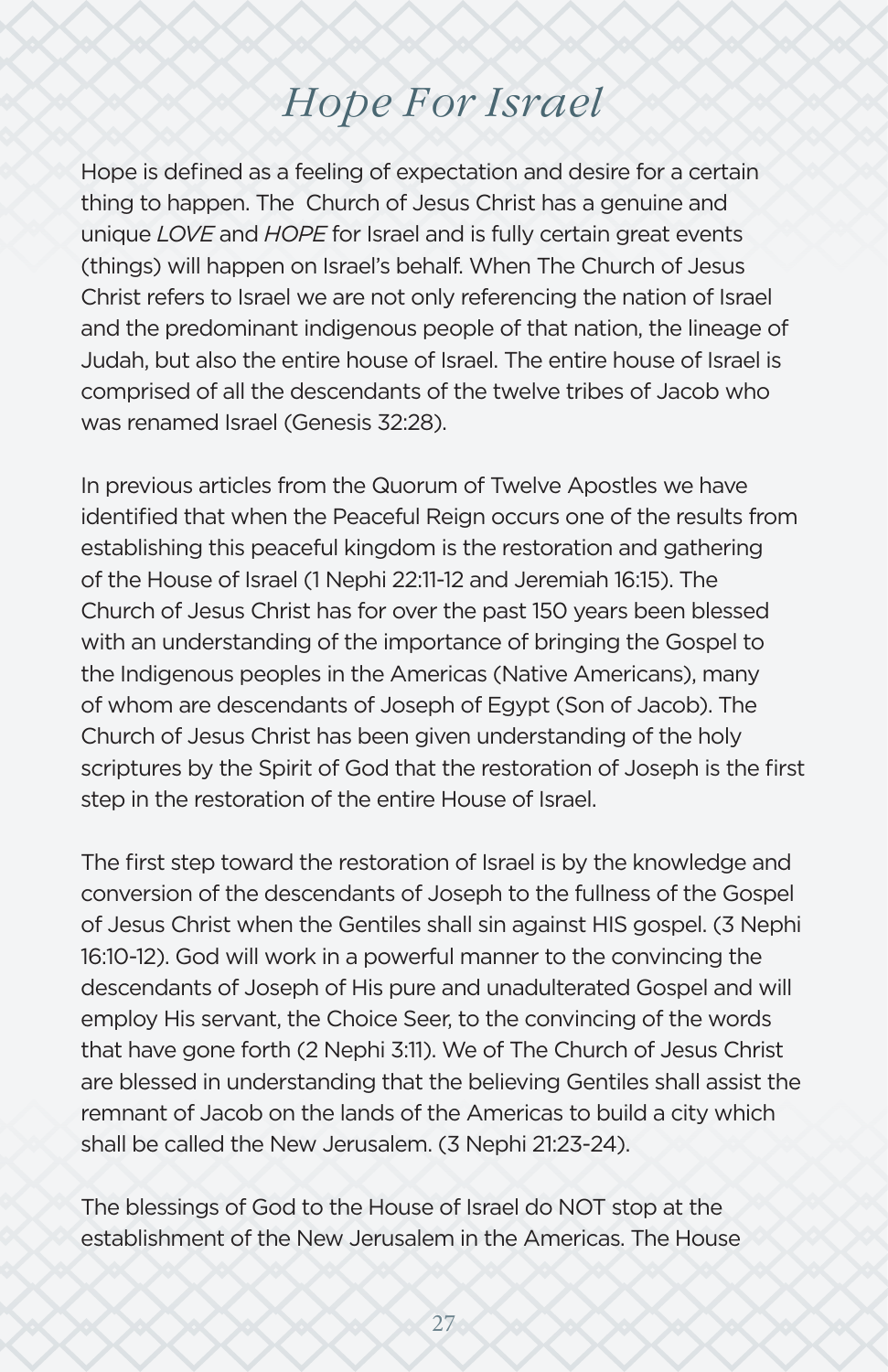of Israel is part of the lineage of Abraham therefore they inherit the promises made to Abraham. The covenants made to Abraham from God were great and everlasting – including the prophesy of Christ coming into the world as his posterity. One of several references is found in Genesis 17:7 "And I will establish my covenant between me and thee and thy seed after thee in their generations for an everlasting covenant, to be a God unto thee, and to thy seed after thee." Throughout the Scriptures, God has spoken through His Holy Prophets that he would gather again the House of Israel. One such scripture is found in Jeremiah 31:10 "Hear the word of the Lord, O ye nations, and declare it in the isles afar off, and say, He that scattered Israel will gather him, and keep him, as a shepherd doth his flock."

Our HOPE for Israel is the express understanding that all the tribes of Israel will be gathered to not only their lands of their inheritance but also, and most importantly, they will serve God by accepting Jesus Christ as the Messiah and savior of the world. The Holy Bible and Book of Mormon are replete with references to the gathering of the House of Israel as the gathering will be one of the greatest events in the Last Dispensation of Time before Jesus Christ returns to earth and time stops and eternity begins.

A partial listing of the highlights of the restoration of the entire House of Israel are as follows (note these are not presented in sequential order):

1. As the pure and unadultered Gospel of Jesus Christ is brought to the descendants of Joseph and the Peaceful Reign is established God commences to recover the entire House of Israel *"And then shall the work of the Father commence at that day, even when this gospel shall be preached among the remnant of this people. Verily I say unto you, at that day shall the work of the Father commence among all the dispersed of my people, yea, even the tribes which have been lost, which the Father hath led away out of Jerusalem. (3 Nephi 21: 26)*

2. The lost tribes of Israel are NOT lost, their exact location is known to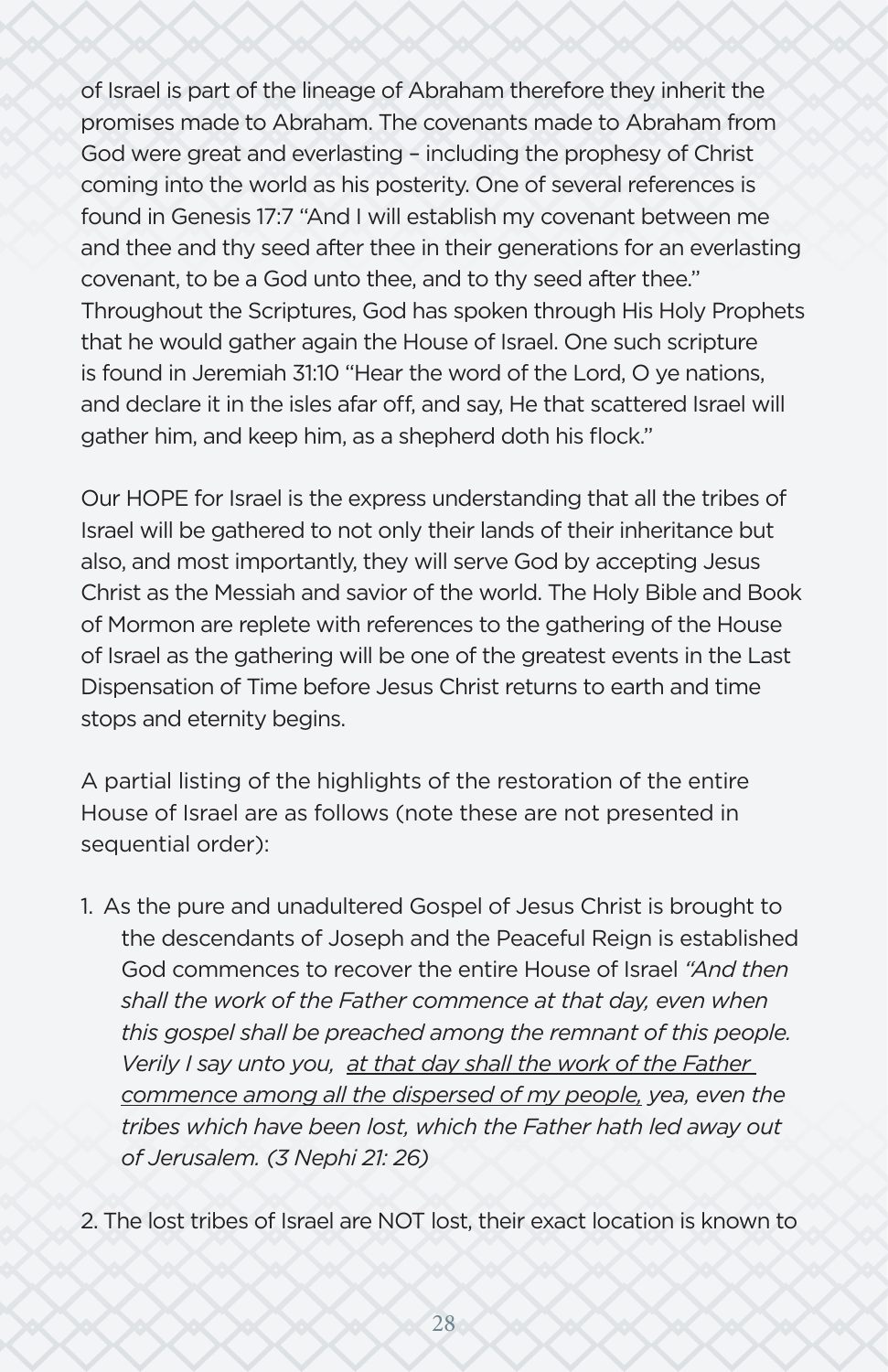God *"But now I go unto the Father, and also to show myself unto the lost tribes of Israel, for they are not lost unto the Father, for he knoweth whither he hath taken them.' (3 Nephi 17:4)*

- Many of the tribe of Judah will acknowledge Jesus as the Christ, be converted to Him and He will write His law in their inward parts and He will remember their sin no more (Zechariah 13:6 and Jeremiah 31:31-34). This **fact** is also found in 2 Nephi 25:15-16 *"Wherefore, the Jews shall be scattered among all nations; yea, and also Babylon shall be destroyed; wherefore, the Jews shall be scattered by other nations. And after they have been scattered, and the Lord God hath scourged them by other nations for the space of many generations, yea, even down from generation to generation until they shall be persuaded to believe in Christ, the Son of God, and the atonement, which is infinite for all mankind and when that day shall come that they shall believe in Christ, and worship the Father in his name, with pure hearts and clean hands, and look not forward any more for another Messiah, then, at that time, the day will come that it must needs be expedient that they should believe these things."*
- 3. All the tribes of Israel (who follow Christ) will be gathered together, to accept and worship Jesus Christ and dwell in peace with one another. (Isiah 11:12-13 and Ezekiel 37:21-23)
- 4.Jerusalem (in the land of Israel) will be rebuilt unto the house of Israel (Ether 13: 5).
- 5. All tribes of Israel will be represented in the New Jerusalem to be built while in the flesh in the Americas (with the assistance of the believing Gentiles). The House of Israel gathered in the old Jerusalem will be able to travel to the New Jerusalem in the Americas as a highway will be prepared for the remnant of God's chosen people. (Isaiah 11:16 and Isaiah 35:8-10)
- 6. Israel and the believing Gentiles they inherit will be NEVER more confounded as it states in 3 Nephi 22:1-5, *"And then shall that*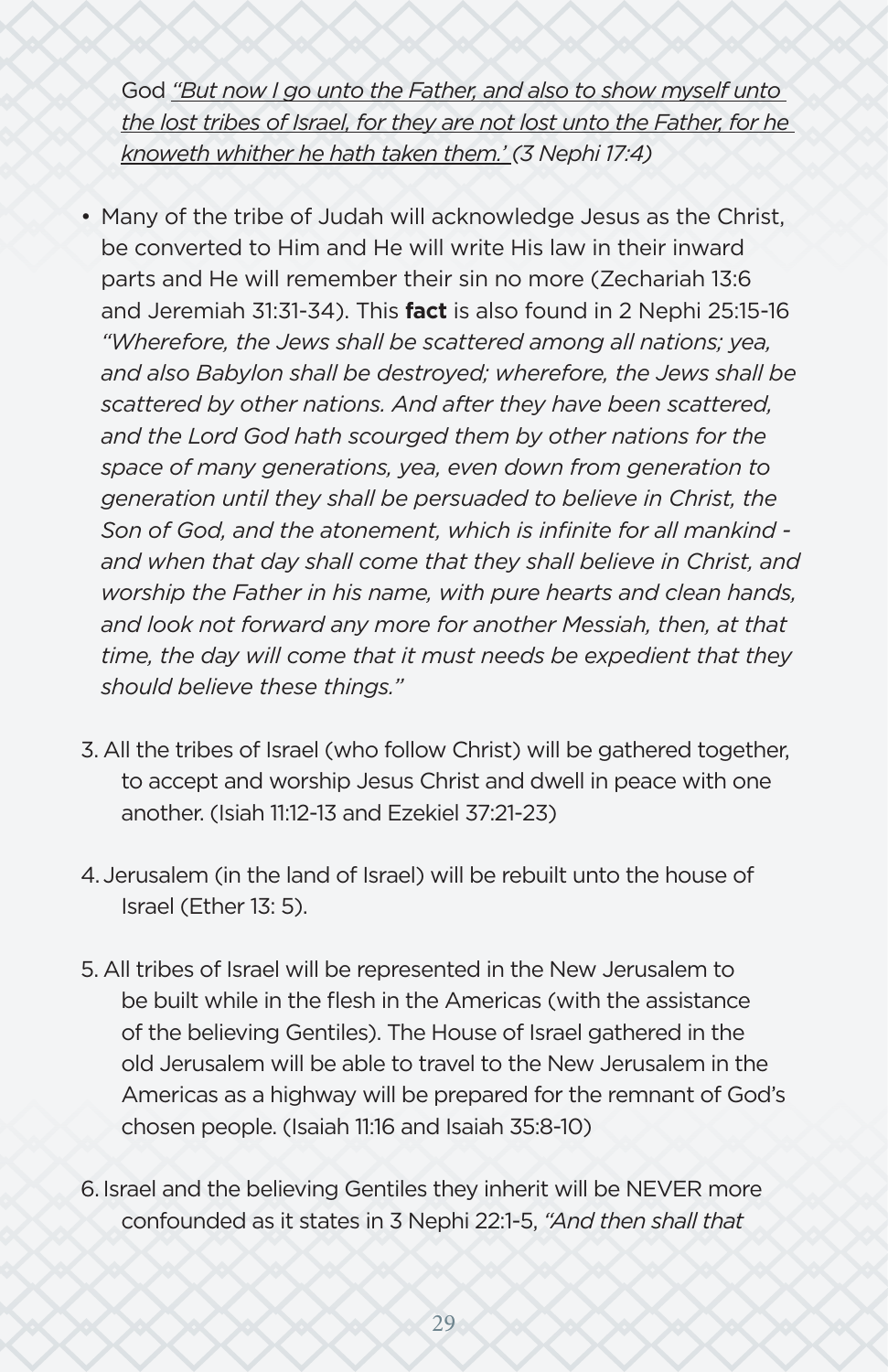*which is written come to pass: Sing, O barren, thou that didst not*  bear; break forth into singing, and cry aloud, thou that didst not *travail with child; for more are the children of the desolate than the children of the married wife, saith the Lord. Enlarge the place of thy tent, and let them stretch forth the curtains of thy habitations; spare not, lengthen thy cords and strengthen thy stakes; For thou shalt break forth on the right hand and on the left, and thy seed shall inherit the Gentiles and make the desolate cities to be inhabited. Fear not, for thou shalt not be ashamed; neither be thou confounded, for thou shalt not be put to shame; for thou shalt forget the shame of thy youth, and shalt not remember the reproach of thy youth, and shalt not remember the reproach of thy widowhood any more. For thy maker, thy husband, the Lord of Hosts is his name; and thy Redeemer, the Holy One of Israel - the God of the whole earth shall he be called."*

There is a great Hope for Israel as stated throughout the scriptures in the Holy Bible and the Book of Mormon. The Church of Jesus Christ eagerly awaits the return of the entire House of Israel to Jesus Christ as depicted in Romans 11:15 *"For if the casting away of them be the reconciling of the world, what shall the receiving of them be, but life from the dead?"* In conclusion, The Church of Jesus Christ is certain on the Hope for Israel and that all these expectations and events will occur as our Lord Jesus Christ stated *"heaven and earth shall pass away, but my words shall not pass away"*. (Matthew 24:35, Mark 13:31 and Luke 21:33).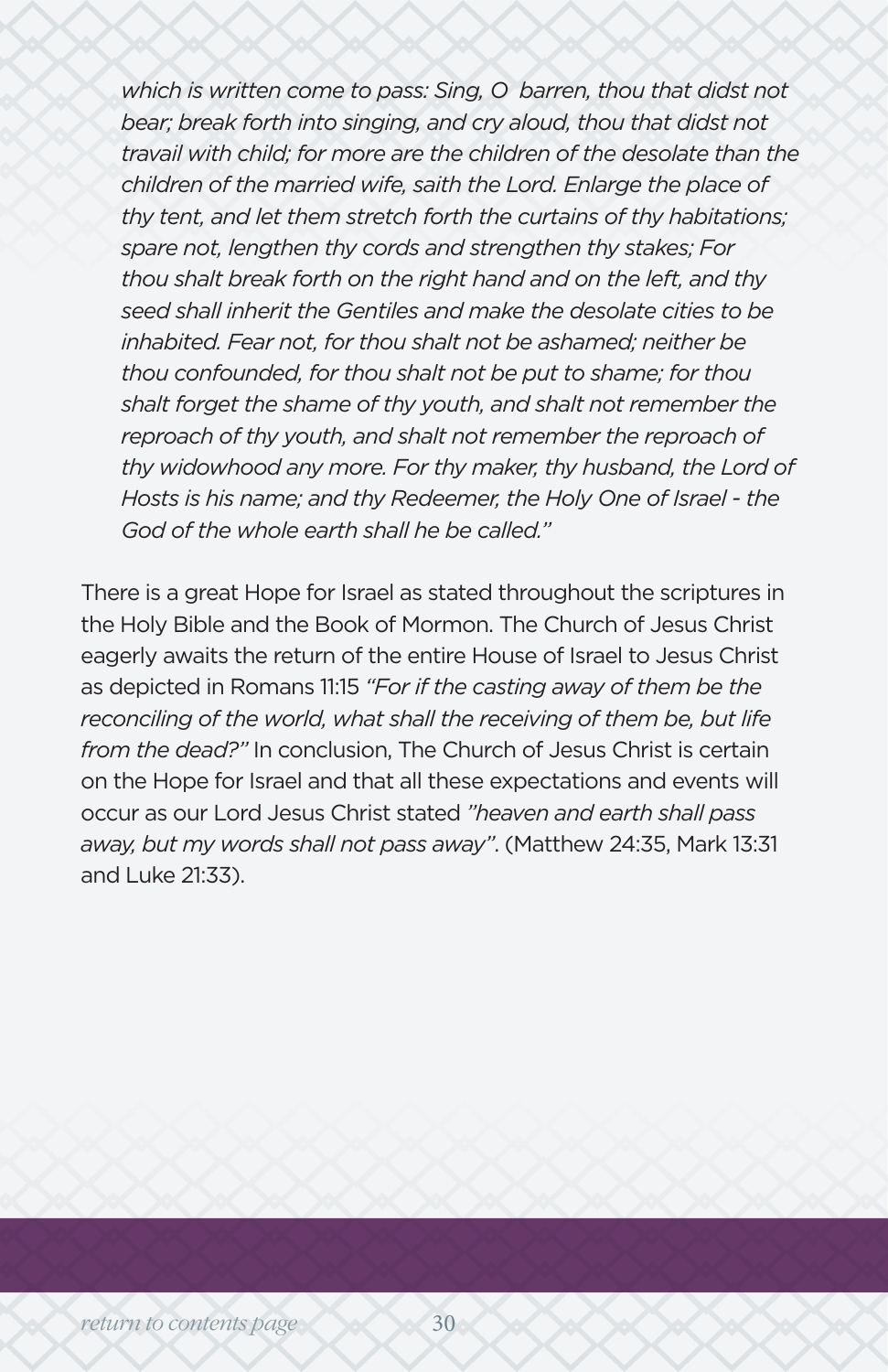# *Is There Life After Death?*

<span id="page-30-0"></span>For thousands of years men and women from all walks of life have been asking, "Is there life after death?" One way to answer this question is, "It depends on who you ask," or even more importantly, "Whom do you want to believe?!" Here is a sampling of answers from several wise and learned people who have no doubt given much time and effort to understand the phenomena of life and death:

- Death is one of two things…Either it is annihilation, and the dead have no consciousness of anything: or, as we are told, it is really a change: a migration of the soul from one place to another – *Socrates*
- A man's ethical behavior should be based effectually on sympathy, education, and social ties – no religious basis is necessary. Man would indeed be in a poor way if he had to be restrained by fear of punishment and hope of reward after death – *Albert Einstein*
- We are ignorant of the beyond because this ignorance is the condition of our own life. Just as ice cannot know fire except by melting and vanishing – *Jules Renard*
- As a well spent day brings happy sleep, so life well used brings happy death – *Leonardo DaVinci*
- You live on earth only for a few short years which you call an incarnation, and then you leave your body as an outworn dress and go for refreshment to your true home in the spirit *– White Eagle*
- Everything is changeable, everything appears and disappears: there is no blissful peace until one passes beyond the agony of life and death *– Buddha*
- I believe there are two sides to the phenomenon known as death, this side where we live, and the other side where we shall continue to live. Eternity does not start with death. We are in eternity now *– Norman Vincent Peale*

Each of these quotes reflects the wisdom of man, trying to understand life and death, in some cases confessing they do not know, and in other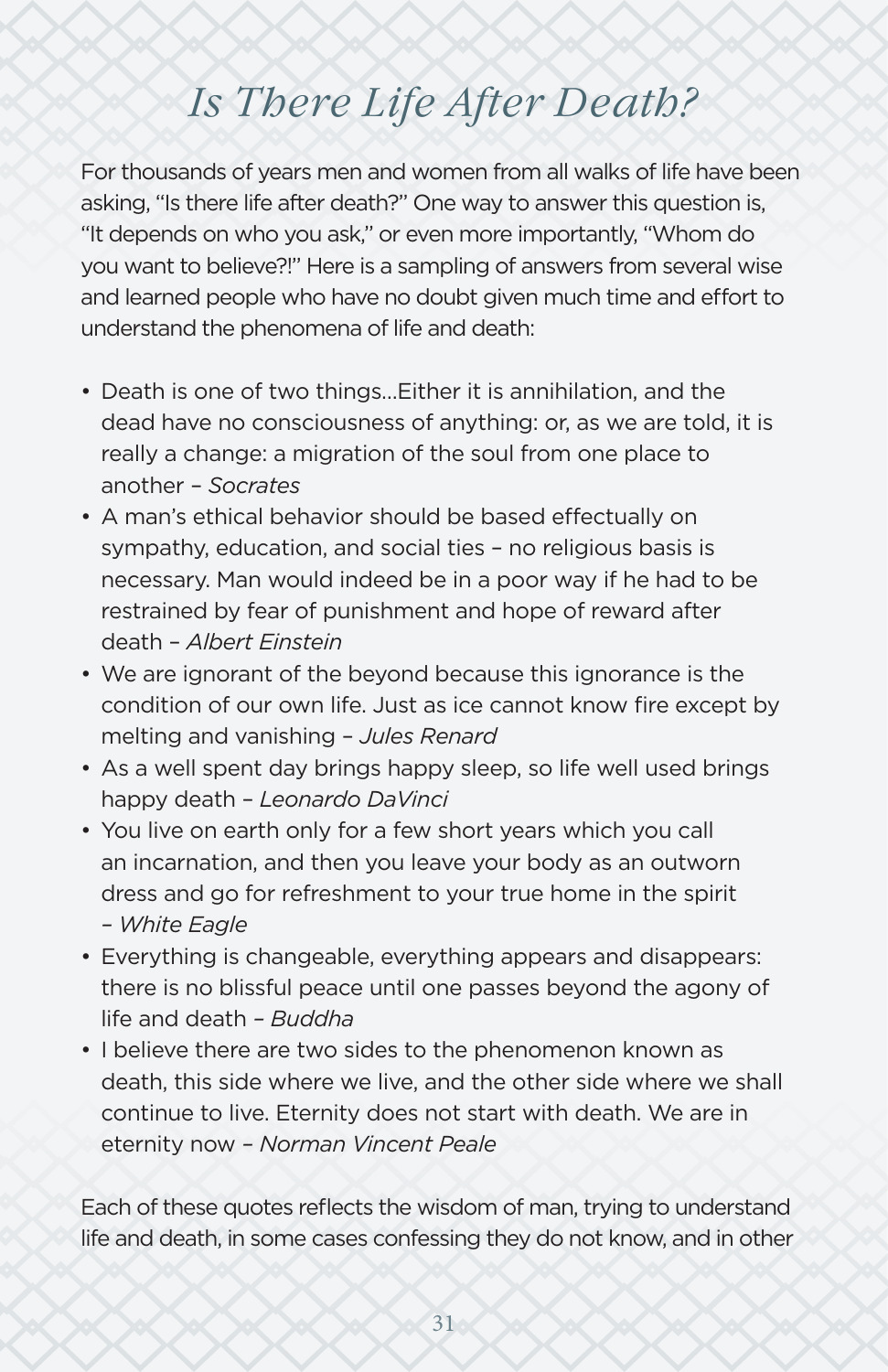cases trying to justify, rationalize or take comfort in the life beyond. They mostly acknowledge that there is life after death but do not articulate what options the after-life may offer, either good or bad. Furthermore, if there is a good place to go versus a bad place, they seem to have no idea of any requirements to get there! It seems to be a mystery to them, even though all seem optimistic that the after-life is a good place. We could examine their lives and try to understand why they spoke as they did, but in the end, we cannot be satisfied with their knowledge or authority to speak about life and death. As previously noted, "Whom do you want to believe?!" We must go to the Word of God.

The *Book of Mormon* teaches that, "For he that diligently seeketh shall find; and the mysteries of God shall be unfolded unto them by the power of the Holy Ghost…" *(1 Nephi 10:19)*. The Bible also teaches that ministers of Christ are "stewards of the mysteries of God." *(1 Corinthians 4:1)*. Therefore, let us not make the mistake of believing the opinions of men over the truth of the Holy Scriptures given to us to understand God's mysteries. The Holy Scriptures contain the words of Jesus Christ, and the writings of inspired men, who have unlocked the mysteries of God. Without the scriptures to guide us we could never understand God's promises of the *Resurrection* and *Eternal Life*.

# **For God so Loved the World that He gave His only begotten son that Whosoever believeth in Him should not Perish but have Everlasting Life – John 3:16**

The Scriptures emphasize that there is life after death and that the *Resurrection* was made possible because of God's love for mankind. Man fell from grace in the Garden of Eden and was consigned to eternal death. Only God's divine love could release him from death to life through the Crucifixion and *Resurrection* of Christ as an *Atonement* for the sins of all mankind. Without the mercy of God the *Plan of Salvation* culminating with the *Resurrection* could not have happened – we know that belief upon Jesus Christ is the key to *Eternal Life* with the Lord:

### **Body and Soul**

In order to understand the Resurrection, we must first understand this life. We must acknowledge that God created man with a body that will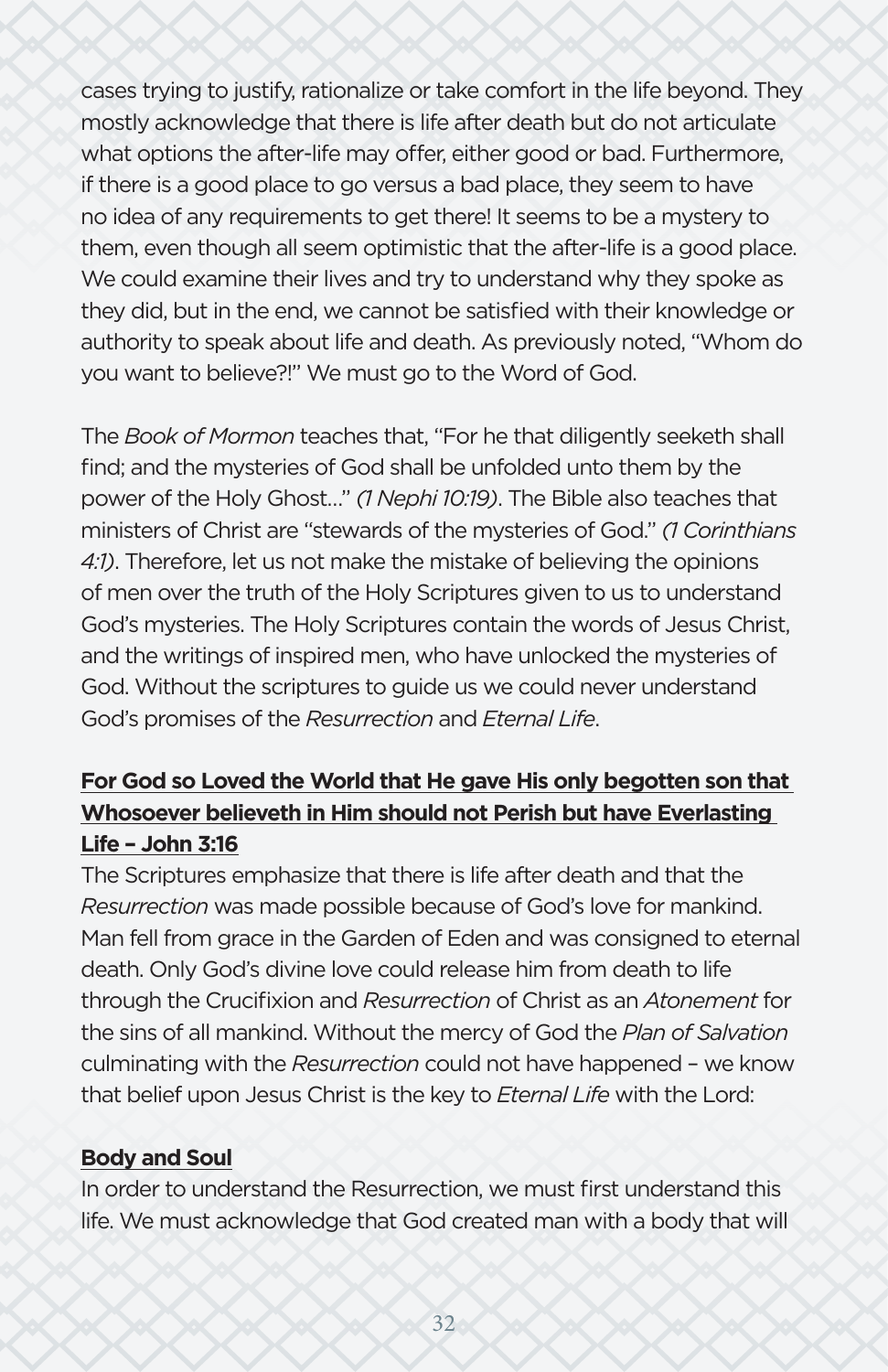die and a soul that will live forever: The scriptures summarized below make it clear that this is so:

- When God created man of the dust of the earth he breathed into his nostrils the breath of life and man became a living soul – Genesis 2:7
- God will preserve our whole spirit and soul and body unto the coming of Jesus Christ – 1 Thessalonians 5:23
- We are not to fear them which kill the body, but to fear him which is able to destroy both soul and body in hell – Matthew 10:28
- The dust shall return to the earth and the spirit shall return unto God who gave it – Ecclesiastes 12:7
- David wrote that Christ would resurrect from the dead, that his soul would not be left in hell – Psalms 16:7-11; Peter referenced this Psalm and wrote that the Apostles confirmed the Resurrection – Acts 2:25-32

#### **Life After Death is Proven by the Resurrection**

The *Faith and Doctrine* of T*he Church of Jesus Christ,* Article 15, embraces the concept of Life after Death through the *Resurrection* of Jesus Christ:

• We believe in the Resurrection of Jesus Christ as recorded in the scriptures, which was a victory over the power of death and a reintroduction of the principle of continuous or eternal existence; that this principle of continuous existence was not only attained for Himself but for all Adam's race, the wicked as well as the righteous, by which the former will be accountable for their conduct during this life and receive due punishment. Also, that the latter may be duly rewarded for their righteousness or good conduct. We also believe that the righteous that lived previous to the days of Jesus Christ expected their resurrection through and as a direct result of, Christ's resurrection; also, that there was a general resurrection of the righteous that lived before the days of Christ (in the flesh) immediately following Christ's resurrection. The scriptures inform us, "and many bodies of the saints which slept arose…and appeared unto many." A few moments of reflection by a person acquainted in a reasonable degree with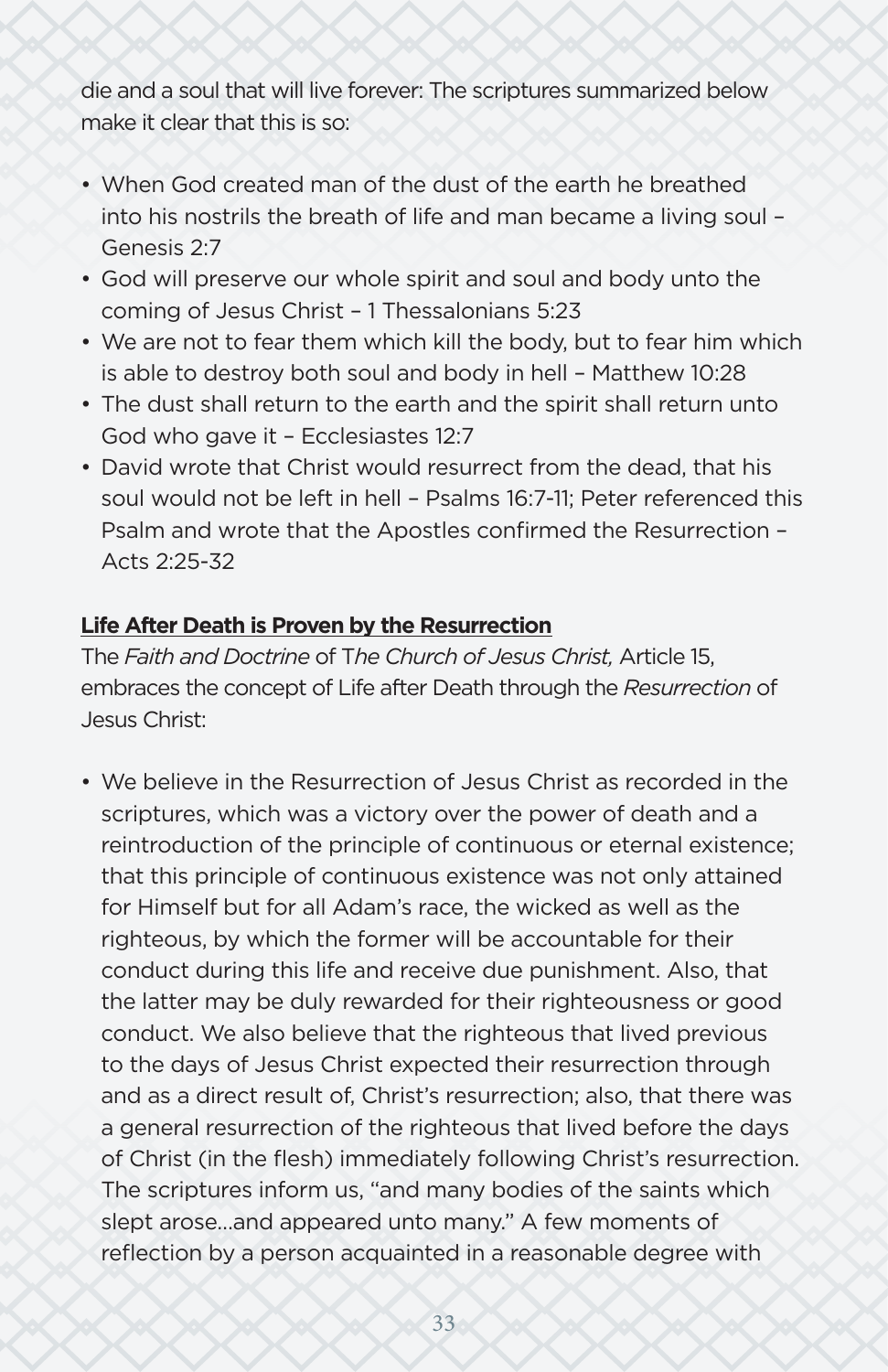the principles of God's divine justice will force him to conclude that God could not grant this great privilege of the resurrection to some (at that time) and deny it to others, who were equally worthy and expectant, and deprive them of the enjoyment of the benefits of Christ's resurrection until a period still beyond our day when Christ will come again. We believe, also, in a future resurrection of those that die after Christ, according to the scriptures.

Reference: Matthew 27:52-54; Alma 40; 2 Nephi 9:4-22; 3 Nephi 23:9-11.

The scripture summaries below provide greater understanding of the *Plan of Salvation* and Christ's *Atonement* for the sins of mankind, which were necessary to enable the *Resurrection*:

- Because of transgression against God in the Garden of Eden, when man disobeyed God and ate of the *Tree of Knowledge*, he was cut off from the presence of the Lord and consigned to everlasting death. However, God, because of His mercy, took on flesh and died for the sins of mankind that they might be redeemed through His sacrifice. Only the infinite Atonement of Jesus Christ and the power of the *Resurrection* could restore mankind back to the presence of the Lord. – *2 Nephi 9:4-7; Genesis 2*
- *• The Church of Jesus Christ* believes that the *Plan of Salvation* affords all people an opportunity to repent of their sins, to be baptized in the name of Jesus Christ, and have their names written in the *Lamb's Book of Life*. God is just, and for those who never knew the Plan of Salvation, the Atonement offers a provision for all to participate in salvation at the time of judgment. – *John 3:3-21; 2 Nephi 31:2-21; Mosiah 3:10-22*.
- Without the *Atonement*, man would have been consigned to hell for eternity. God prepared a way for our escape from the grasp of this awful monster, death and hell, which is the death of the body and also the death of the spirit. The grave cannot hold the body and hell cannot hold the soul as immortal bodies will be reunited with their souls at the *Resurrection*. – *2 Nephi 9:8-13; 1 Nephi 14:1- 7; 2 Nephi 1:13:22*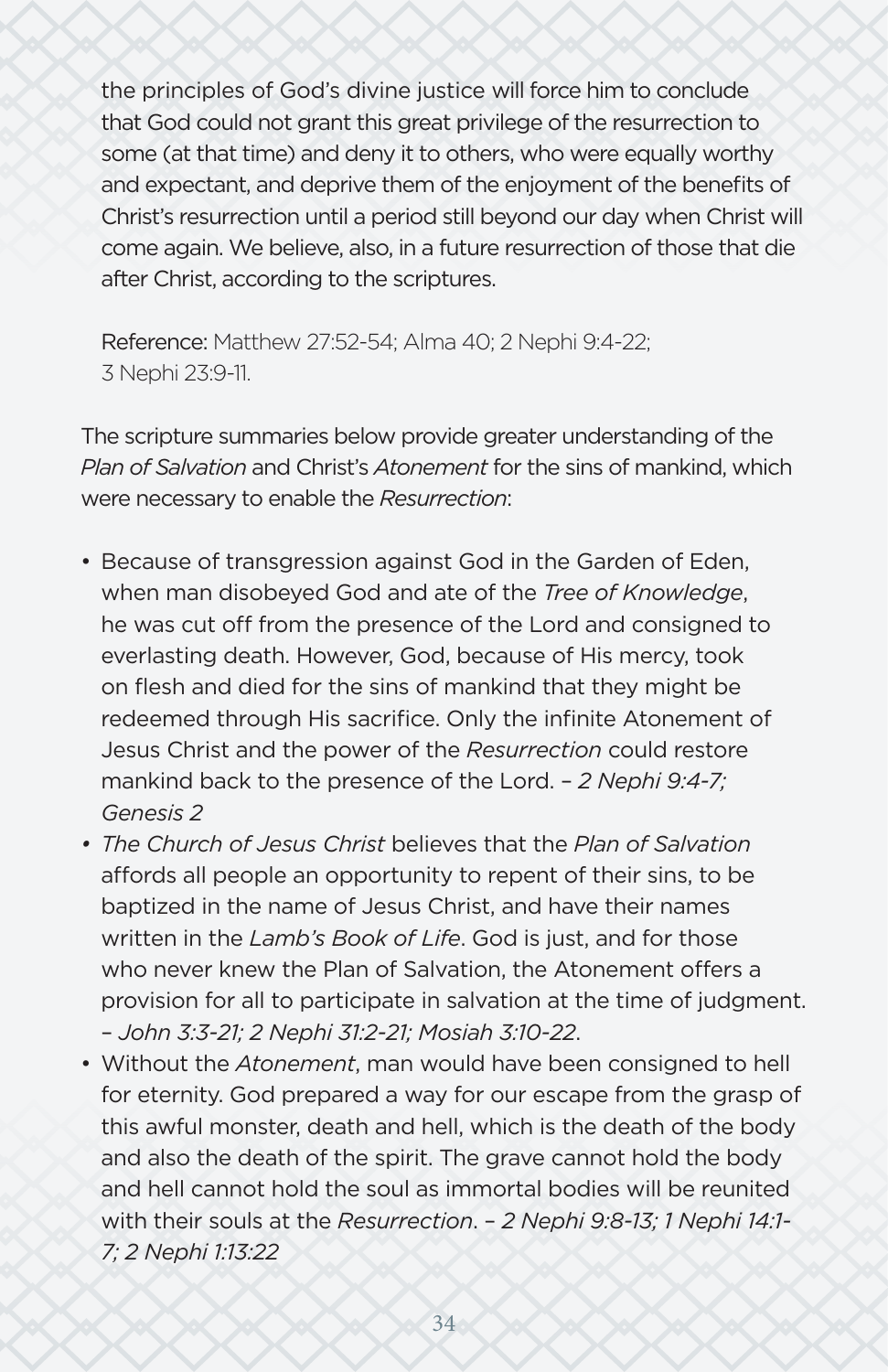- The *Resurrection* of Christ was a sign that the Plan of Salvation was a reality. Graves were opened and many bodies of the saints arose and came out of the graves and appeared unto many. The Roman soldiers guarding the tomb feared greatly, saying, "Truly this was the Son of God." Many scriptures testify of the Resurrection and how it would take place and confirm that it was known hundreds of years before it happened – *Matthew 27:52; 1 Corinthians 15; Jacob 4:4-13; Mosiah 18:7-10; Helaman 8:13-20*
- There is a time appointed, known only to God, for all to come forth from the dead. There is a space between the time of death and the time of Resurrection. All will be judged by God for their deeds. – *Alma 40:1-6; Alma 12; Alma 20:17; Alma 34:31-35; Mosiah 26:25- 28; Isaiah 38:18-19*
- As for the soul after death, the spirits of all men, as soon as they depart from their mortal body, are taken home to that God who gave them life. – *Alma 40:7-11*
- The spirits of the righteous are consigned to Paradise, which is a state of rest and peace. The spirits of the wicked, who are evil, have no part of the Spirit of the Lord and are consigned to outer darkness where there shall be weeping, wailing and gnashing of teeth. The righteous and the wicked will remain in their respective states until the time of their resurrections. – *Alma 40:12-20*
- At the appointed time, the dead shall come forth and their bodies and souls shall be reunited. Then, they shall stand before God and be judged according to their works for permanent assignment of their immortal bodies. The righteous will shine forth in the kingdom of God but an awful death will come upon the wicked and they will be cast out to drink the dregs of a bitter cup. *– Alma 40:21-26*
- Alma and others continue to explain the judgment, mercy and justice of God. Our time on earth is a probationary time to repent and serve God. *– Alma 41 and 42; John 6:40; John 3:16; 3 Nephi 26.*
- Everyone will resurrect, the just and the unjust, and will face the judgment of God. The spirit we carry in this life (hopefully: good desires, love for man, love for God, faith, etc.) stays with us after death. The righteous will remain in their righteous state and the sinners (filthy) will remain in their filthy state. The righteous shall inherit the Kingdom of God and the filthy will go into an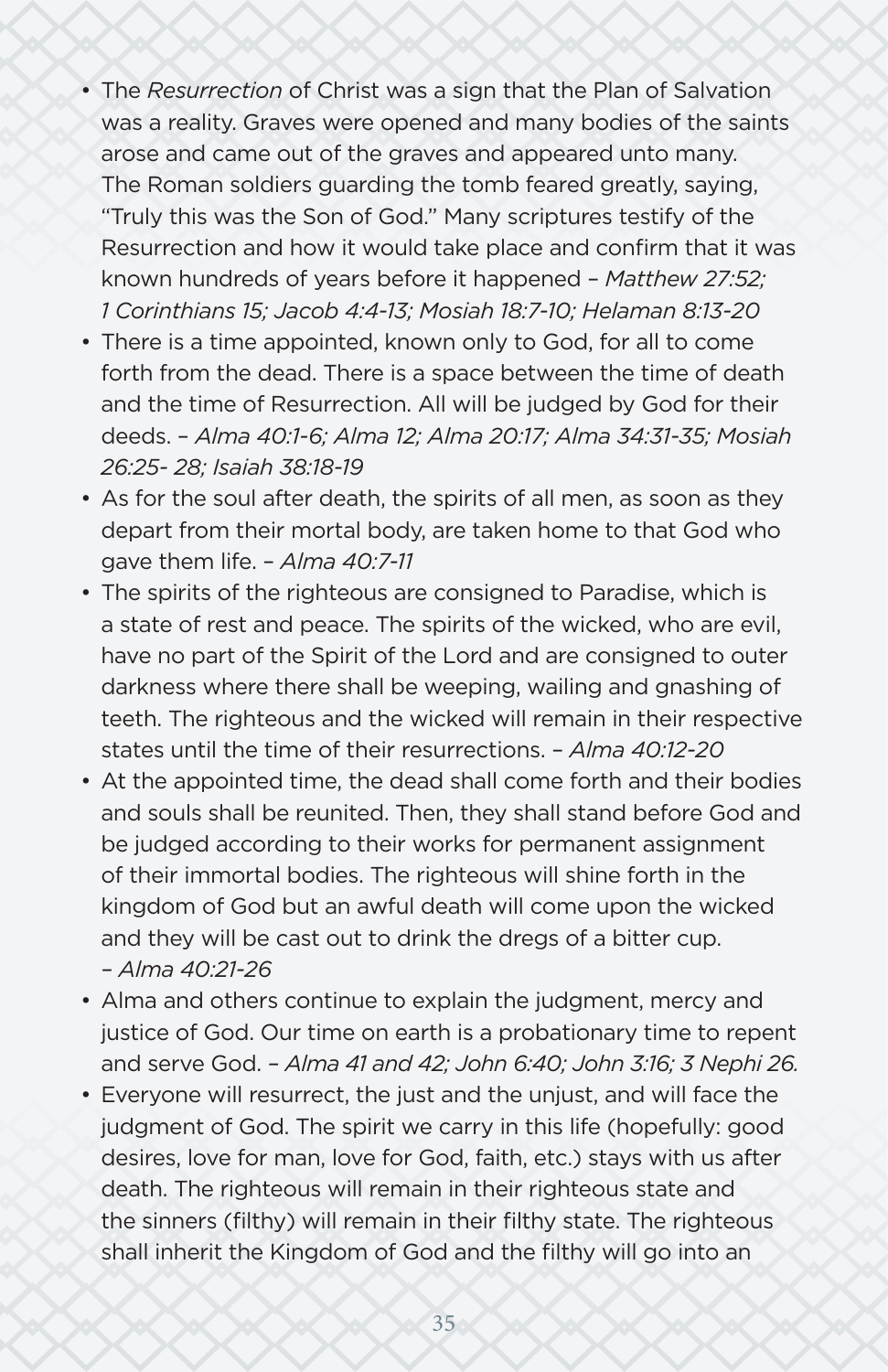everlasting lake of fire. Through the Atonement all men have an opportunity to enjoy eternity with God if they repent, are baptized in the name of Christ, have faith in the Holy One of Israel and endure to the end. For those who never knew the Plan of Salvation and have not been given the law, the Atonement offers a provision to be delivered from that awful monster, death and hell, and the devil, and the lake of fire and brimstone, which is endless torment, but no one should be lulled to believe that the unrighteous will be able to change to righteous. – *2 Nephi 9:14- 26; John 5:24-29; Alma 34:16-17; Mosiah 3:11-22; Mosiah 15: 21-26; Moroni 8:22-26*

### **From Birth to Death to Life: A Summary of the Journey of Life**

A quick reference is provided for clarity:

- All men are born into this life with a natural body of flesh and a soul that does not die when the body dies
- While the natural bodies return to the dust they came from, the souls are consigned according to the way they lived:
	- » The souls of the "evil" are consigned to outer darkness where there is weeping, wailing and gnashing of teeth
	- » The souls of the "righteous" are consigned to Paradise a state of rest and peace and freedom from sorrow
- In the Resurrection(s) all souls are reunited with their bodies in an immortal state
	- » The "evil" are cast out to a state of endless misery consigned to partake of the fruits of their works
	- » The "righteous" shine forth in the Kingdom of God

### **Christ's words on the Resurrection**

In conclusion, it is well to remember that Christ willingly gave up His life that we might have *Eternal Life* with Him. May we cherish His words always:

• And this is the will of him that sent me, that every one which seeth the Son, and believeth on him, may have everlasting life: and I will raise him up at the last day. – *John 6:40*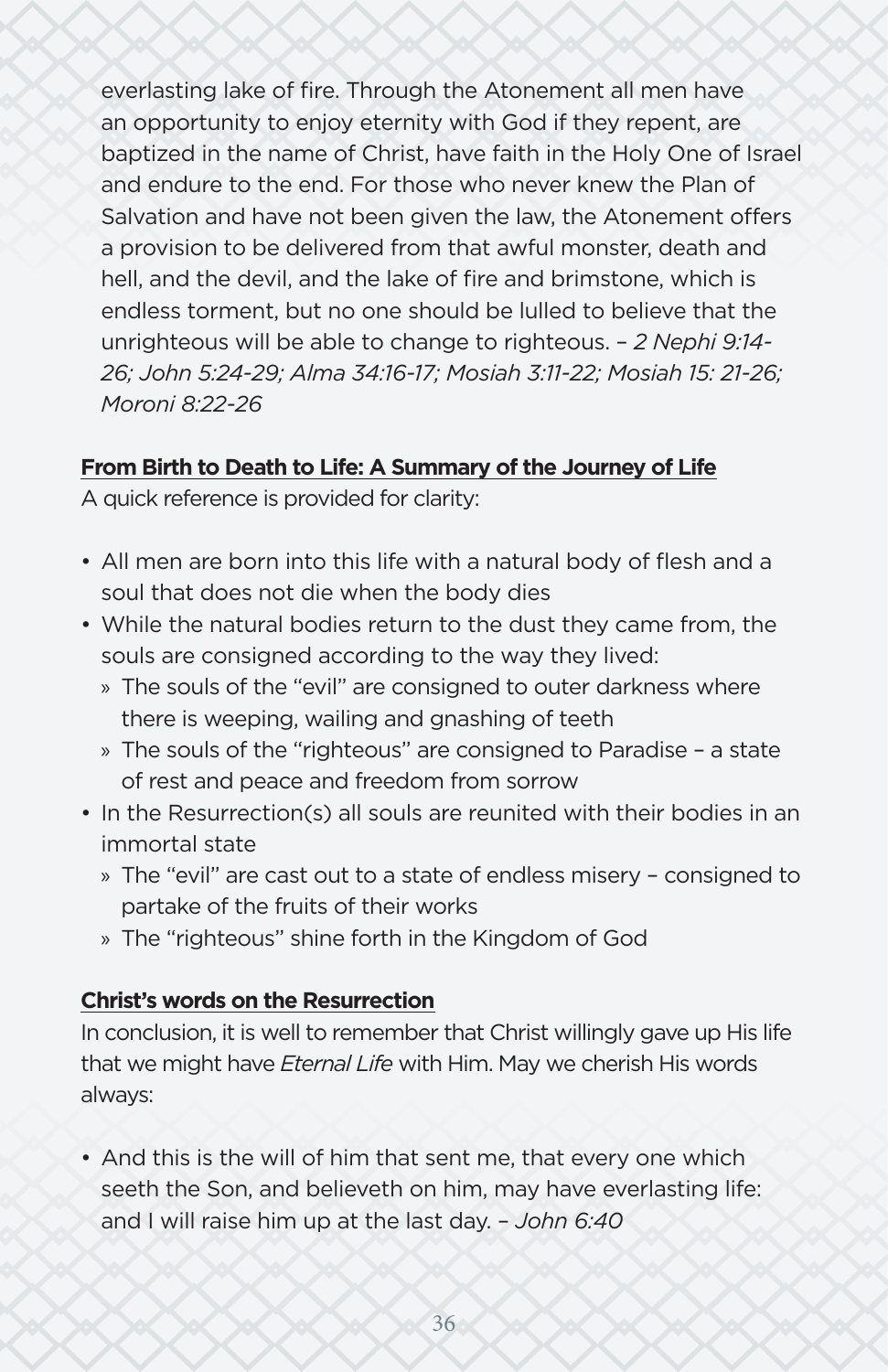- I am the living bread which came down from heaven: if any man eat of this bread, he shall live for ever: and the bread that I will give is my flesh which I will give for the life of the world. *– John 6:51*
- Jesus said unto her, I am the resurrection, and the life: he that believeth in me, though he were dead, yet shall he live: And whosoever liveth and believeth in me shall never die. Believest thou this? *- John 11:25-26*
- Yet a little while, and the world seeth me no more; but ye see me: because I live, ye shall live also. *– John 14:19; Matthew 24:21-31*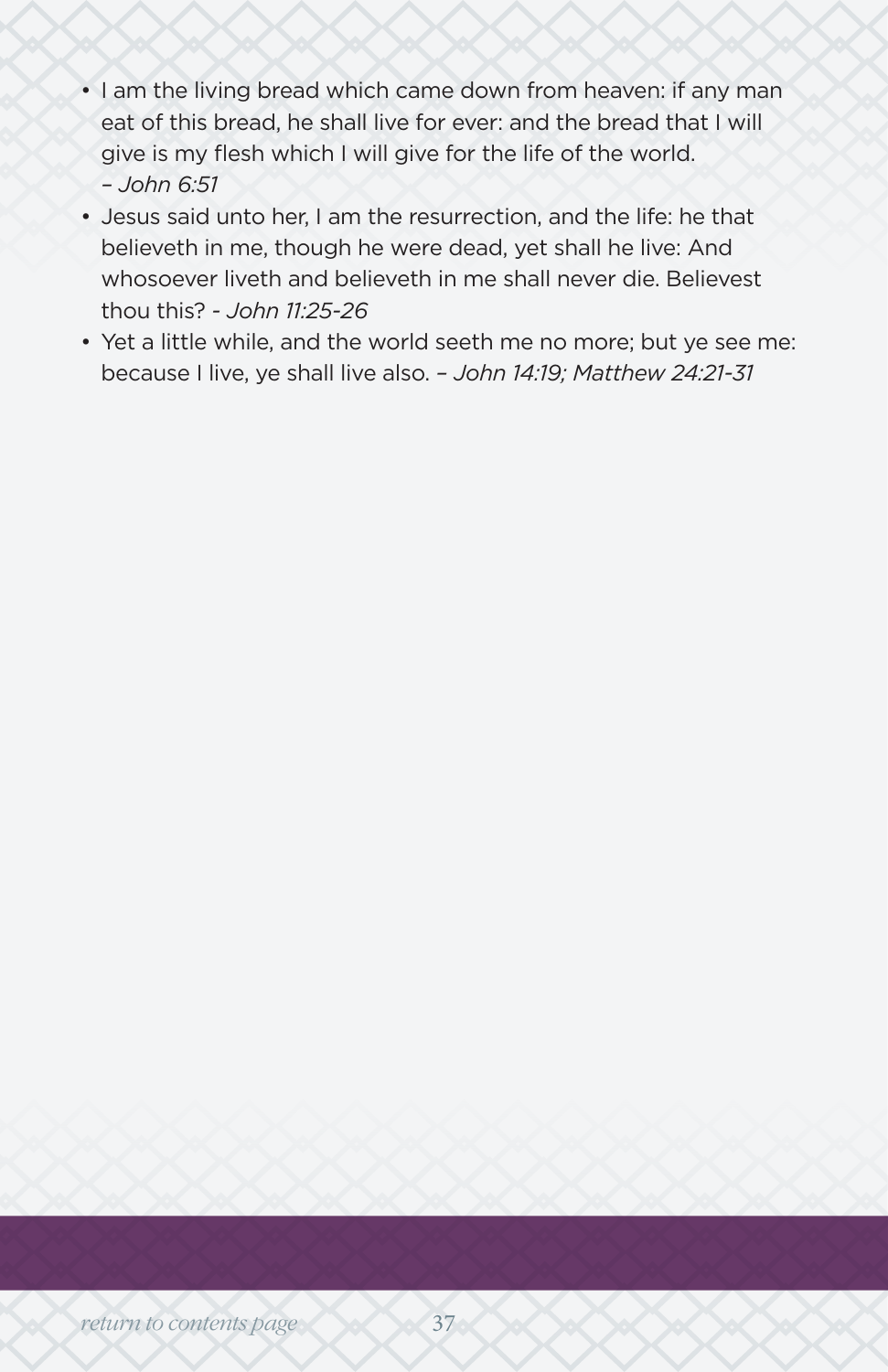# *What Are The First And Second Resurrections?*

<span id="page-37-0"></span>Part one of this article clarified the following:

- When the body dies the souls of the "righteous" are consigned to Paradise and the souls of the "evil" are consigned to "outer darkness." *– Alma 40:11-14*
- Everyone that passes away from this life is destined to resurrect with the same mind (and spirit) they possessed when they died. *– 2 Nephi 9:14-16; Alma 34:32- 36; Alma 20:17; Mormon 9:13-14*
- At the judgment, God will reunite souls with bodies and permanently assign the immortal bodies to their final resting places: The righteous will shine forth in the *Kingdom of God* and the wicked are cast out to drink the dregs of a bitter cup. *– Alma 40:21-26; John 5:28-29*
- Followers of Christ will resurrect to the reward of the righteous. Because God is just, for those who never knew the *Plan of Salvation* and did not have an opportunity to repent of their sins during their lifetimes, a provision was made through Christ's *Atonement* for the sins of mankind, enabling those among these ignorant who have righteous spirits to participate in salvation at the time of judgment. *– 2 Nephi 9:14-26*

This article will focus on the following aspects of the resurrection:

- How many resurrections will there be and who will participate in each of them?
- Who will participate in the First Resurrection and the *Second Resurrection*?
- What are the prospects of those who willfully reject Christ and of those who do not know of Him or the *Plan of Salvation*?

# **How Many Resurrections?**

Although there are multiple examples of people being raised from the dead in the scriptures, these are exceptions to the pattern of resurrection established by the resurrection of Christ. Those who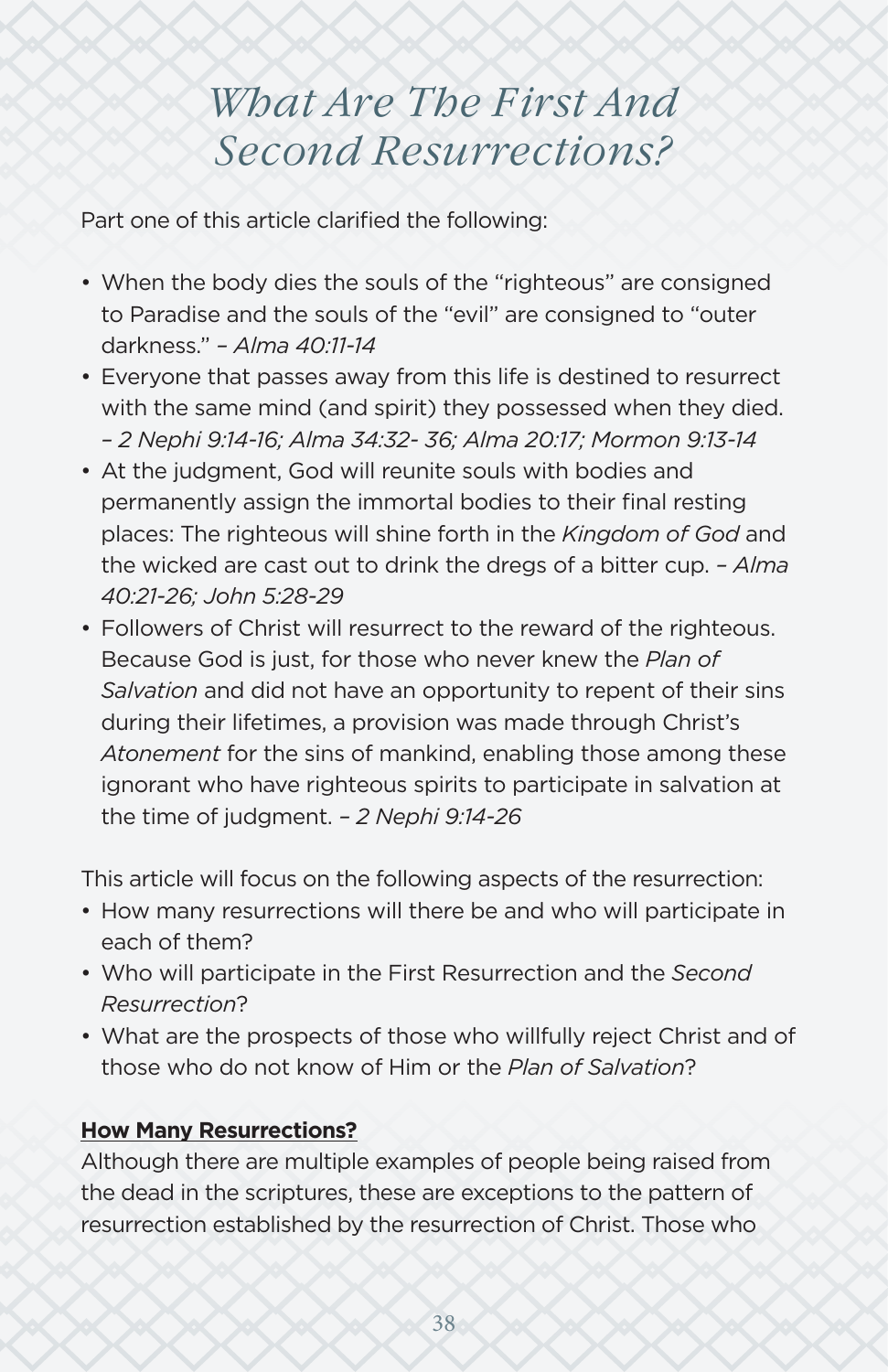died and were restored to mortal life again were not alive for eternity and the recipients eventually died to await the resurrection made possible by the *Atonement*. Additionally, the scriptures speak of those who were translated and taken up to heaven and of those who were translated and permitted to live forever. All of these special cases illustrate the omnipotence of God who is able to do all things. We are reminded of His sovereignty and supremacy in *Isaiah 45:5-25*. Notwithstanding exceptions, it is important for us to preach and teach salvation through Christ according to God's plan: Faith in Christ, Repentance, Baptism, and Endurance to the end of life.

The resurrection of Jesus Christ was truly the "first" general resurrection and included all souls up to and including the time of Christ who lived in the hope of His Salvation (or were ignorant of Christ but died in a righteous Spirit – these are those who were not "locked" in rebellion against God. See the section below, "The Resurrection of Christ," for detailed explanation of this category of souls). Those who rebelled against God and died in their sins had no part in that resurrection. (See *Mosiah 15:21-27)*. However, the scriptures refer to two resurrections that will occur after Christ's resurrection: One is entitled "The First Resurrection"; a second resurrection is described as well. Both of these resurrections will be discussed below.

### **The Resurrection of Christ**

At the time of Christ's resurrection there were souls in the following categories:

• Alive – knew of Christ; both believers and non-believers Alive – did not know of Christ

"Non-believers" refers to those who do not accept Christ. They will not have part in the First Resurrection.

"Did not know Christ" refers to:

- » some who would later accept Him before passing away
- » some who would never know of Him before passing
- » some who would learn of Him but would not accept Him.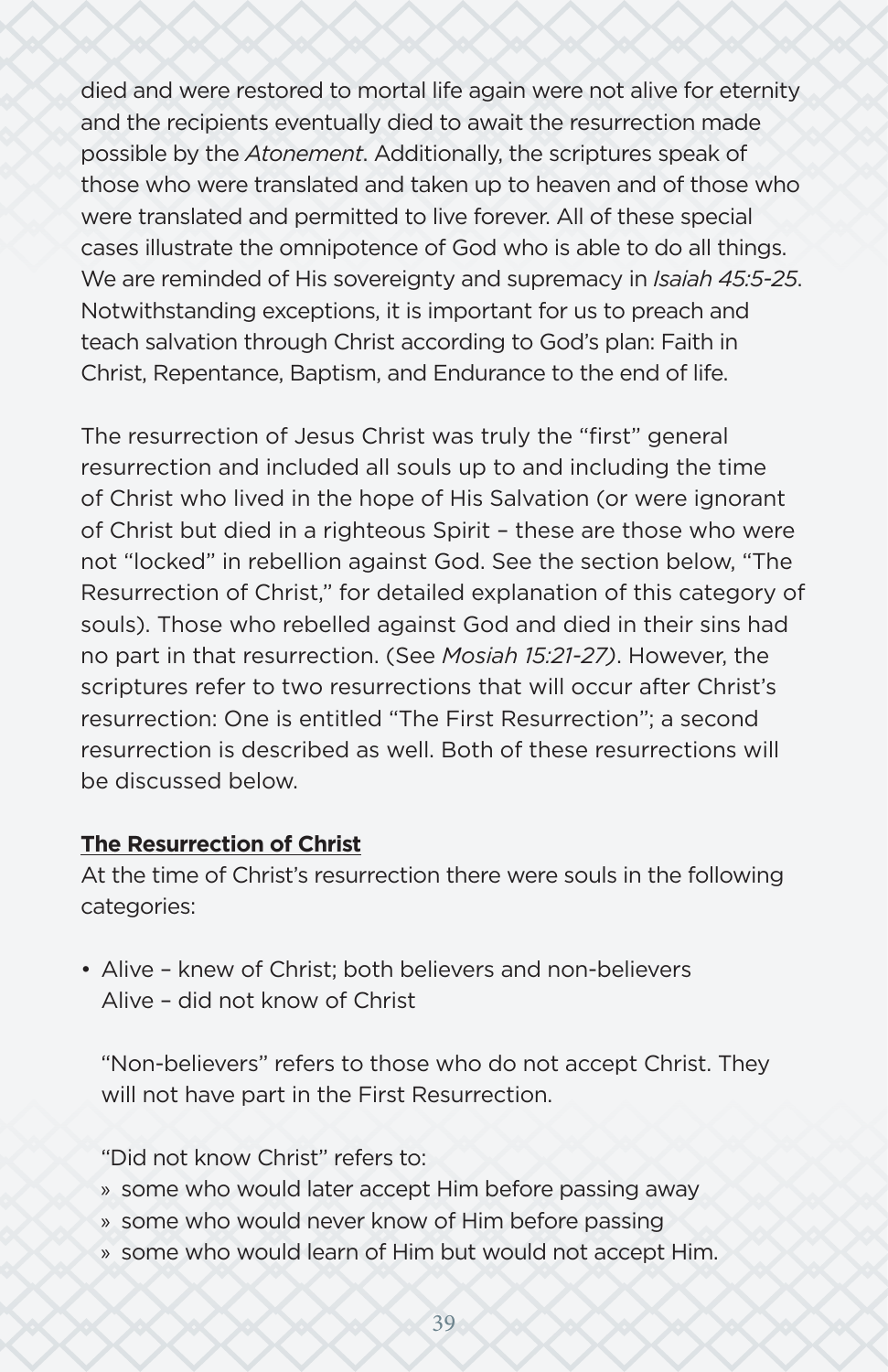Their Resurrections would not be in the same category.

• Passed away – knew of Christ; both believers and non-believers Passed away – did not know of Christ

Those who had passed on were destined to resurrect with the same mind and spirit as they possessed before they passed away. *– Alma 34:32-34; Alma 20:17; Mormon 9:13-14*

At the time of their deaths their souls separated from their bodies and the souls of the righteous were consigned to Paradise while the souls of the unrighteous were consigned to outer darkness. *– Alma 40:11-14*

Many of the righteous who were consigned to Paradise (and resurrected at the time of Christ's resurrection) were seen at the resurrection of Christ *– Matthew 27:52-53; 1 Corinthians 15:22-23; 3 Nephi 23:9-11*

The scriptures confirm that at the time of His resurrection, Christ brought forth those described by Jacob, Helaman and Mosiah, who lived in the Hope of Jesus Christ. All who died faithful in the Gospel since the days of Adam, would have been included in the resurrection at that time.

It is clear that when the body dies the souls of the righteous are consigned to a holding place consisting of Paradise, for the righteous, and outer darkness, for the evil. This holding place separates the righteous from the evil and is where all souls will remain until they resurrect at the final judgment. When Christ's soul was separated from His body, He descended to this holding place referred to as the prison, to await His resurrection. This is when He preached to the spirits there. *– Ephesians 4:9-10; John 5:25-29; 1 Peter 3:18-21; Acts 2:25-31; Psalms 16:7-11*

Peter refers to the souls in prison as being sometime disobedient in the days of Noah. It is important to understand that even if given an opportunity to repent and accept Christ as the one and only Savior,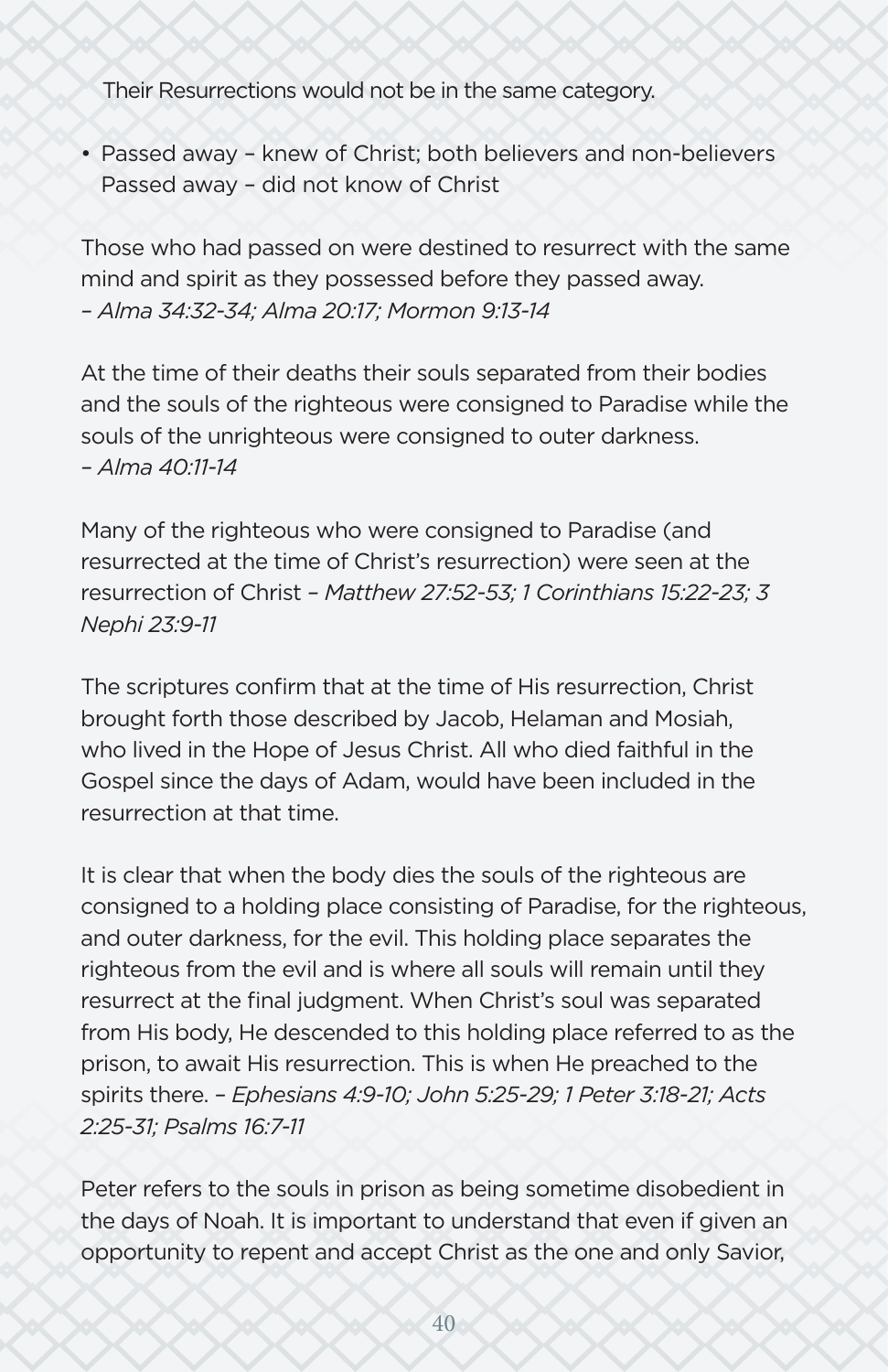the scriptures are clear that souls cannot change from the spirits they die with and must come forth in their resurrection with the same mind and spirit as they possessed before they passed away. From our mortal perspective, it may seem incredulous that anyone facing impending doom would not repent, but it is clear that God's judgment is perfect, piercing even to the dividing asunder of soul and spirit, and of the joints and marrow, and is a discerner of the thoughts and intents of the heart. Only those whose spirits were not "locked" in rebellion against God were able to accept Christ as their Savior after meeting Him. *– 2 Nephi 9:14-16; Alma 34:33-36; Hebrews 4:12; Romans 2:11-16*

We have accounted for all those who resurrected with Christ, from Adam to the time of Christ. Now we will examine the plight of the dead who did not rise with Christ (the unrighteous) and those living from the time of Christ until the end of time.

### **The First Resurrection**

The process of the First Resurrection will follow the pattern of the resurrection of Christ and the requirements for eternal salvation are the same:

- At death souls are separated from their bodies and assigned to Paradise or outer darkness. *– Alma 40:11-14*
- To be carnally minded is death to be spiritually minded is eternal life. *– 2 Nephi 9:39; Romans 8:7; James 4:4*
- All are destined to resurrect with the same mind and spirit as they had when they died. *– Alma 34:32-34; Alma 20:17; Mormon 9:13-14*
- After His death Christ descended to the lower parts and preached to the spirits in prison. This event with subsequent witnessing of those who resurrected with Christ suggests consideration of a pattern concerning souls after Christ who die without knowing Him. *– Ephesians 4:9-10; John 5:25-29; 1 Peter 3:18-21*
- To obtain salvation, the Gospel of Jesus Christ commands everyone to repent of their sins, to be baptized in the name of Jesus Christ, and to serve God to the best of their ability, enduring to the end of life *– John 3:3-21; 2 Nephi 31:2-21; Mosiah 3:19-22; 2 Nephi 9:23-24; Alma 7:14*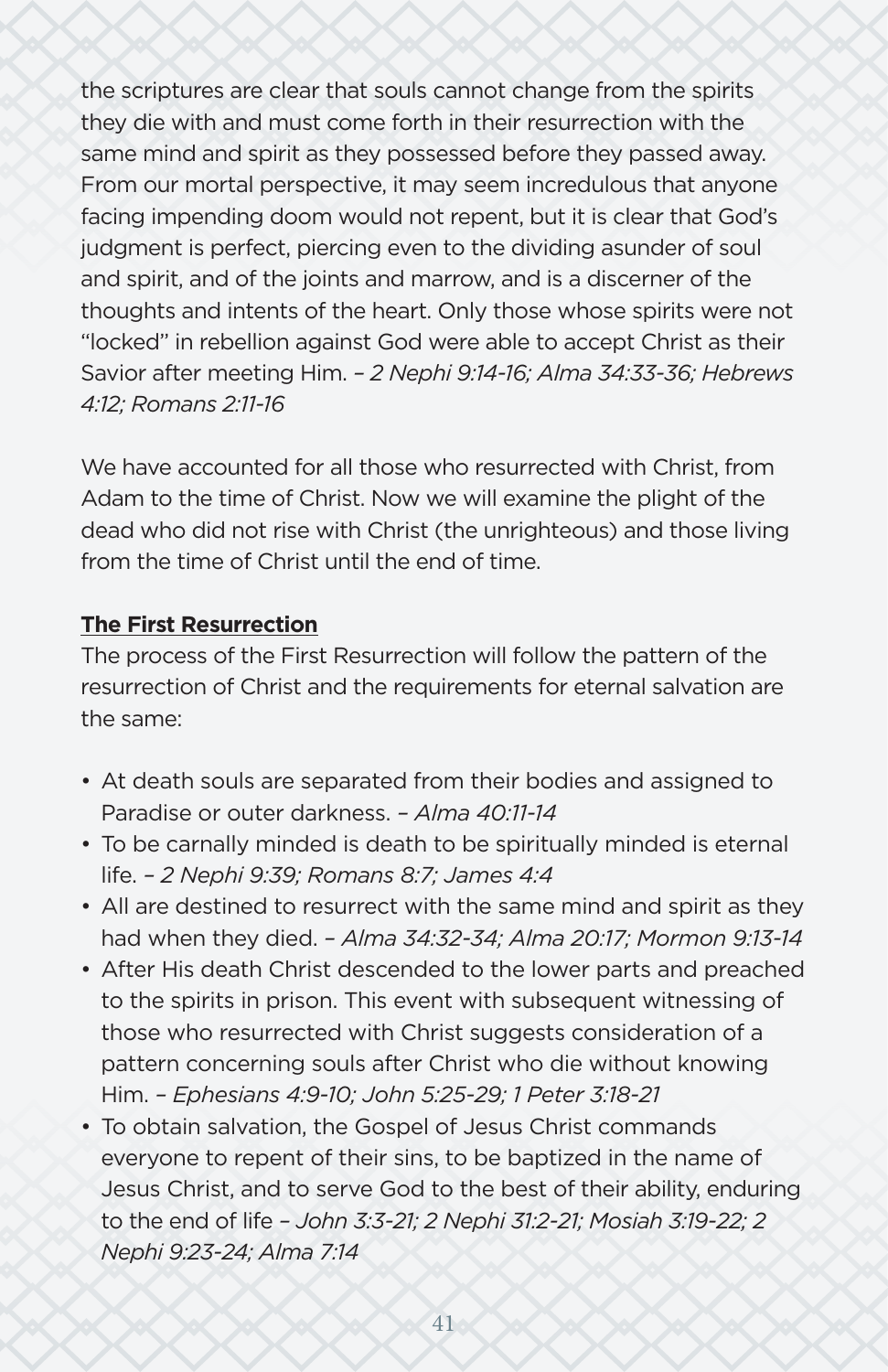- The Blood of Christ atoned for: Those fallen due to the transgression of Adam, those dying without knowledge of God's will, and those who have ignorantly sinned. *– Mosiah 3:11; 2 Nephi 9:25-26; Mosiah 15:21-26*
- We know that little children have eternal life. *Mosiah 3:16*

**At this point it should be easy for believers in the Gospel of Jesus Christ to understand that salvation is assured for those who exercise faith, repent of their sins, are baptized in the name of Jesus Christ, and serve God to the best of their ability enduring to the end of their lives.**

But what about those who die without knowledge of God's will and never have an opportunity to be born again? What about those who ignorantly sin but are righteous to the best of their understanding and ability? Although the law of Christ has been given for all to follow, the scriptures declare that for those who died not knowing the will of God for their lives, or who have ignorantly sinned, there is *Atonement* – not punishment or condemnation. Where there is no condemnation, the mercies of the Holy One of Israel can have claim upon them, because of the *Atonement*. The scripture further states that those who died before the coming of Christ, in their ignorance, not having salvation declared unto them during life, would have a part in the *first resurrection with Christ,* or have eternal life, being redeemed by the Lord. Notwithstanding these promises, those who lived in willful ignorance, or willfully sinned persisting in their carnal spirits will be held accountable for their sins *– 2 Nephi 9:25-26; Alma 42:17-20; Mosiah 3:11-22; Mosiah 15: 21-26; Alma 33:16-20; Alma 29:4; Alma 41:8; Helaman 12:20-26; Helaman 14:20-31; Mosiah 16:1-13*

The scriptures do not tell us how God will reconcile His command to be born again for those who die without knowledge of God's will, but as stated previously, God is omnipotent and supreme, He will not rob justice for mercy, and in His divine wisdom will enter names into the *Book of Life* while satisfying His own requirements. We may take a hint from the visit Jesus made to preach to the souls in prison between His death and resurrection. No doubt, He has a plan for those ignorant souls who have died since that time to know Him and to receive Him.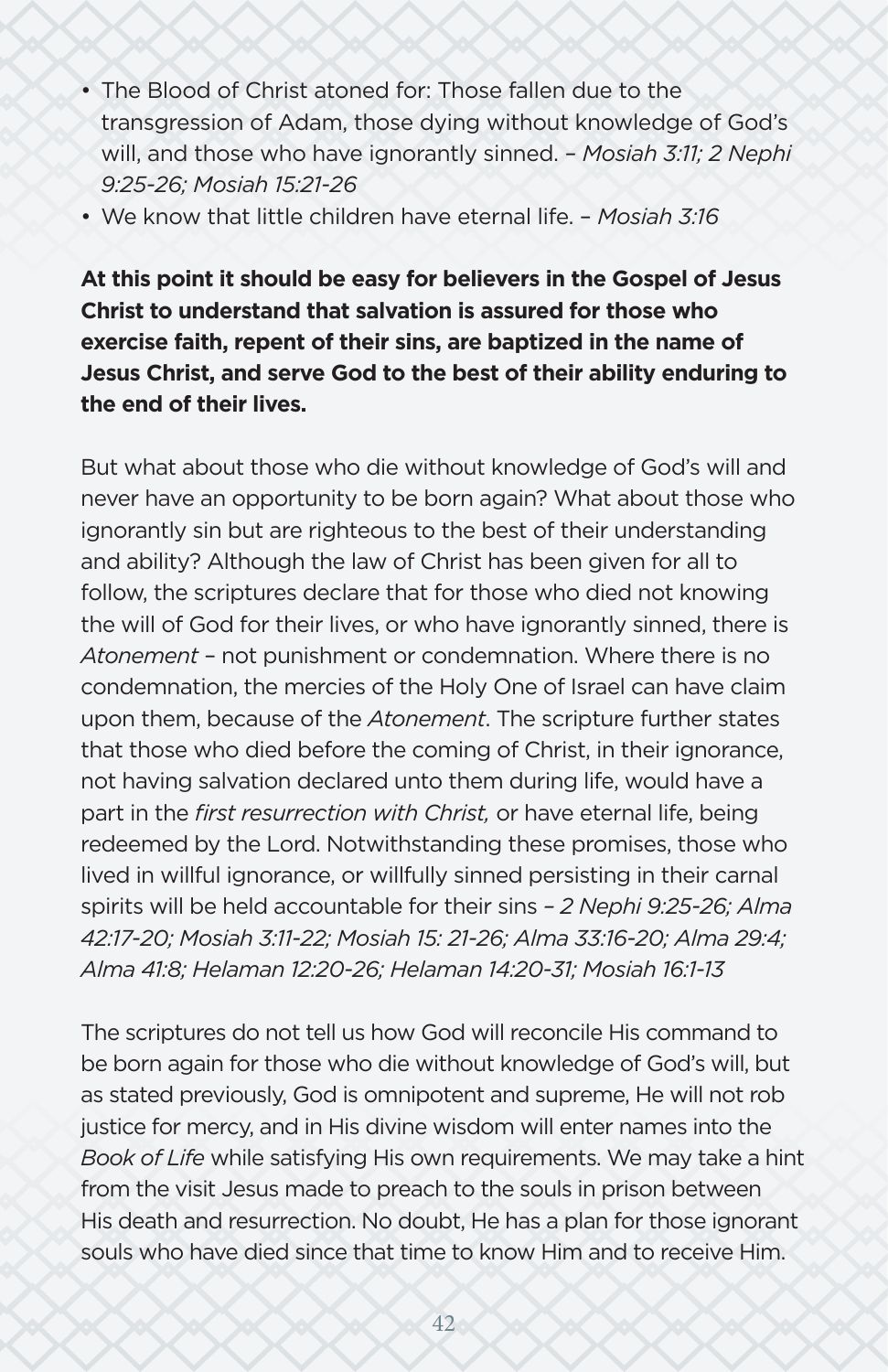A few thoughts about the "ignorant" soul that will receive Christ and be saved: This is one whose spirit drove him to live righteously according to his own understanding and knowledge and who would gladly have accepted the Lord and His Gospel in life had he acquired knowledge and understanding. Accordingly, this is not one who would have turned away from Jesus in this life.

Revelation chapter 20 provides a major outline of the *First and Second Resurrections*.

- The Devil is bound, cast into the bottomless pit where he is sealed and cannot deceive the nations for a thousand years, after which he will be loosed for a little while. *– Revelation 20:1-3*
- The resurrected sit on thrones and reign as priests with Christ for one thousand years. These are the martyrs for Christ and those who have not received the mark of the beast. *– Revelation 20:4-6; 13:11-18; 14:4-10; 15:2; 16:2; 19:20*
- The rest of the dead resurrect when the thousand years ends – This is the First Resurrection. The participants in the First Resurrection cannot be affected by the second death. *– Revelation 20:5-6; 2:11; 20:14; 21:8; Jacob 3:11; Alma 12:16, 32; 13:30; Helaman 14:18-19*

*Revelation 20* tells us that the First Resurrection is reserved for those who died in and for Christ. Also, that it is a great blessing to be part of the First Resurrection, most particularly because of immunity from the power of the second death.

*Matthew 24* foretells the second coming of Christ. Especially note verses 21-31 where after great tribulation Christ comes to gather His elect from the four corners of the earth.

*1 Thessalonians 4:13-17* tells us that the dead in Christ shall rise first, then those alive shall be caught up.

*1 Corinthians 15:22-24; 51-52*, speaking of the saints, says at the trump's sound the dead shall rise and the living shall be changed in the twinkling of an eye.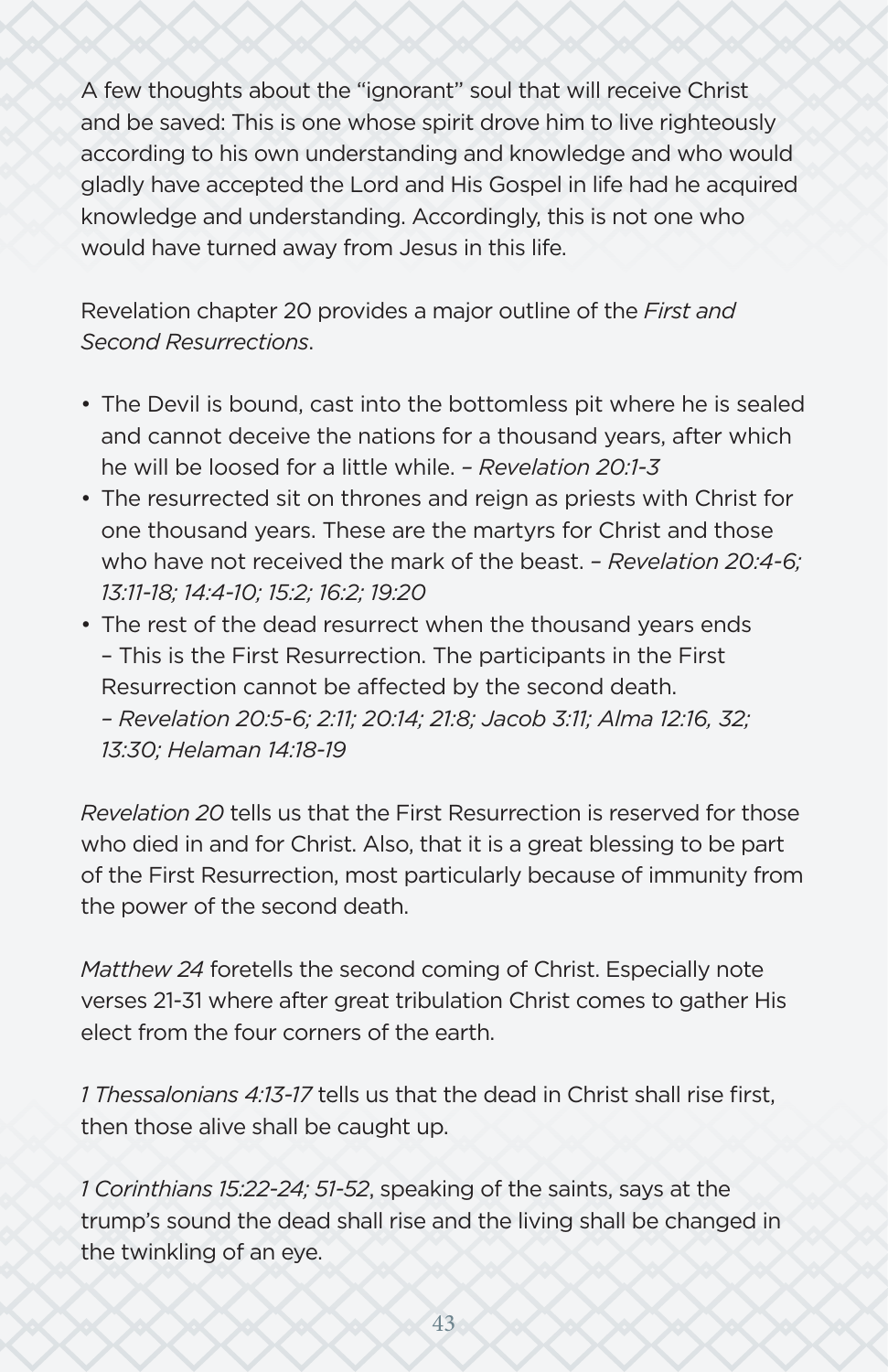#### **The Second Resurrection**

The *Second Resurrection* is shrouded in mystery but supporting scriptures all seem to validate the following scenario:

This final resurrection is for the souls who did not resurrect with Christ (those who did not receive Christ when he went down into the prison at that time) and for all those who did not resurrect in the First Resurrection. All will receive judgment. **At some point, everyone will have had an opportunity to accept salvation, but as noted, none who pass away will be able to change from the spirit in which they lived this life as they will have the same mind and spirit as when they died. Those who have rejected Christ and done evil will not change. This is the final resurrection and the final judgment. All of those who have resurrected in the First Resurrection, including those caught up and changed in the twinkling of an eye, are immune from the second death and the evil will be cast into the lake of fire which is the second death**. *– Revelation 20:5-15; Revelation 21:8; Mosiah 15:21-27; 1 Corinthians 15:22- 24, 51-52; John 5:25-29; 1 Peter 3:18-21; 1 Thessalonians 4:13-17*

Some have speculated that the *Second Resurrection* is a "second chance" to accept salvation. Nothing in this article should be understood as supporting that idea. Multiple scriptures referenced are clear that those who reject the Lord in this life will carry that rejecting spirit with them when they die and will not have the ability to change. "...And while His arm of mercy is extended towards you in the light of day, harden not your hearts…for why will ye die?" *Jacob 6:5-6*. The scriptures are not explicit as to how God will handle those who are truly ignorant as to the will of God, i.e., have been righteous to the best of their ability and knowledge without having met the Gospel. We understand that these souls will have gone to Paradise immediately when they died. At the time of the *First Resurrection* when those alive in Christ are taken up and changed to immortality, there may be others alive who are still ignorant. These would not have participated in the *First Resurrection*, but, given the consistency of God, it seems reasonable to believe that their souls will be treated the same as those who lived and died before Christ without knowing Him. Aligning with that pattern, after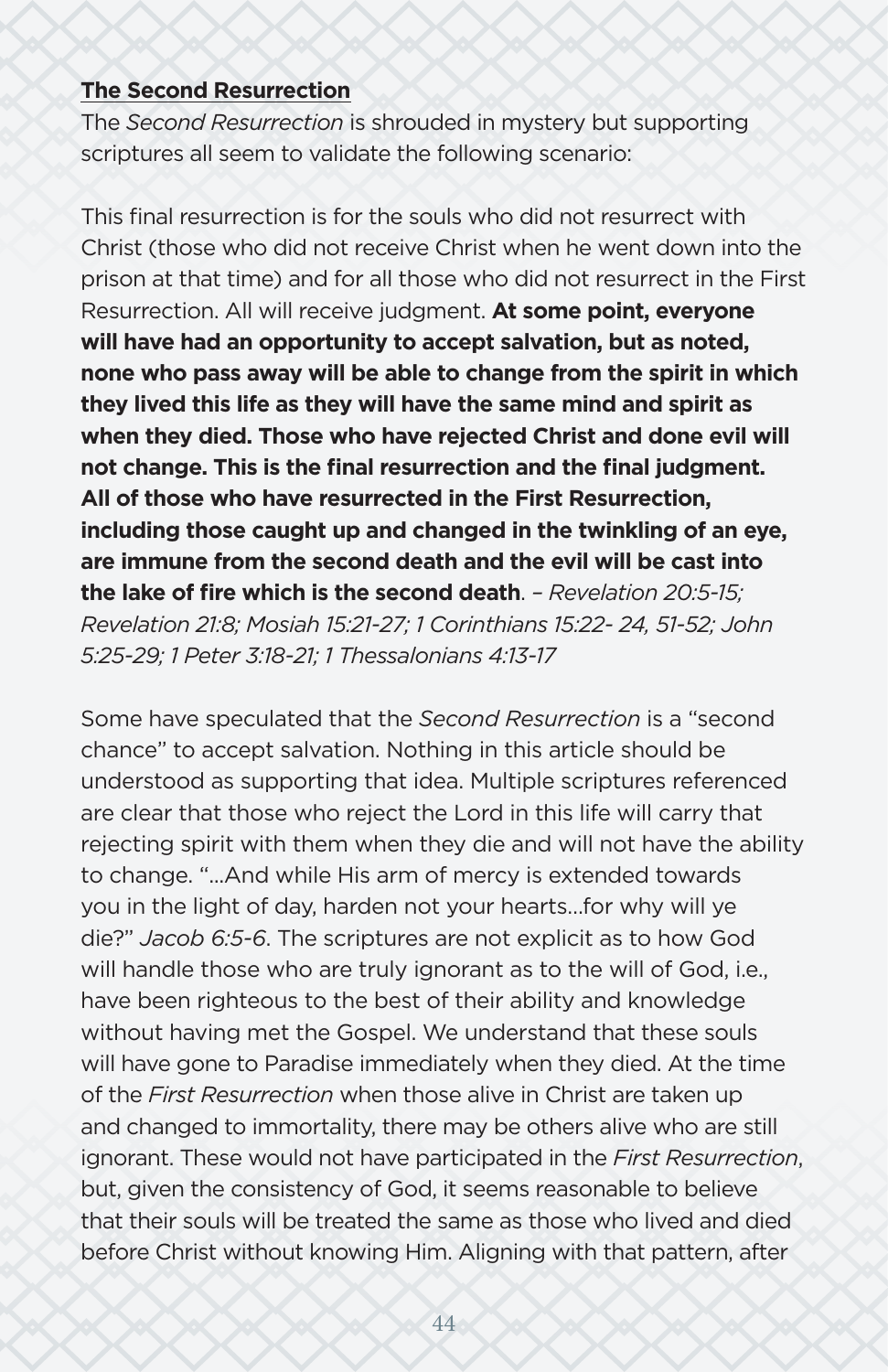the *First Resurrection* and before the final judgment they come to learn of Christ, accept Him as their *Savior*, and are written into the *Book of Life*. As we have mentioned before, God is omnipotent, supreme, and able to do all things. What is mysterious to us is totally within His control! *– Revelation 1:6; 5:10; 20:4-6*

### **Conclusion**

*Revelation 21* sums it all up: We read of a new heaven and a new earth and no more death. God sits on His throne for eternity surrounded by those who have inherited the reward of the righteous. *The New Jerusalem*, the *Bride of the Lamb*, is described and the Lord God and the Lamb are the temple of the city. **The ultimate goal –**  *eternal life* **– is achieved! Amen and amen!**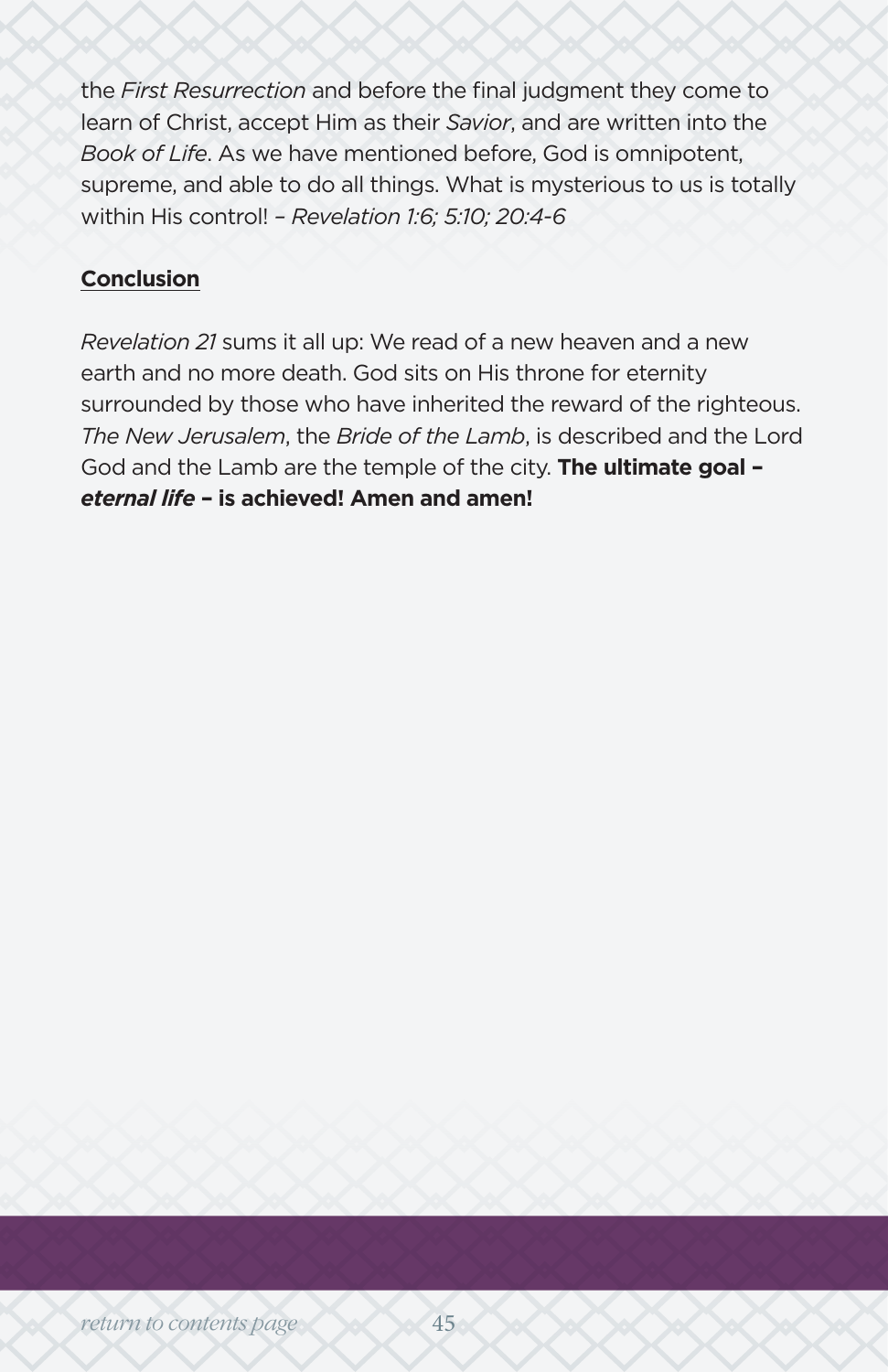# *The End…And The Great Beginning*

<span id="page-45-0"></span>Not everyone is driven by an insatiable curiosity to understand all of the mysteries concerning the last days and the resurrection. It is wonderful and joyous just to know that Christ arose, that all mankind shall, and that the privilege of taking part in the First Resurrection (which is attainable by obedience to the Gospel of Jesus Christ during this life) affords immunity from the second death: eternal separation from God to dwell permanently in outer darkness. Complete understanding of these mysteries is not prerequisite for salvation. Still, many are blessed in discovering that the scriptures reveal a good deal about the end of time and the eternity that follows. We offer an overview of the most important sequence we anticipate:

- *• The Peaceful Reign*
- *• The First Resurrection*
- *• The Second Resurrection*

We know that the battle for the souls of mankind began in the Garden of Eden where God established that Adam and Eve could dwell forever in His presence so long as they abstained from the Tree of Knowledge. Although Adam fell, God, in His wisdom, prepared the way of salvation whereby a Messiah, Jesus Christ, would come to redeem the children of men from the fall and that redemption would provide mankind with the freedom to act for themselves to choose liberty and eternal life, through the mediation of the Savior, or captivity and death, according to the captivity and power of that enemy who, from the beginning, has sought to make all men as miserable as he is. *(See 2 Nephi 2:14-27)* This battle does not go on forever, it will end with triumph for the Lord and eternal reward for all who will serve Him.

### *Peaceful Reign (Zion)*

Going back a bit in this series of articles, we wrote about the *Peaceful Reign* that occurs in this life and sets the stage for the end of mortal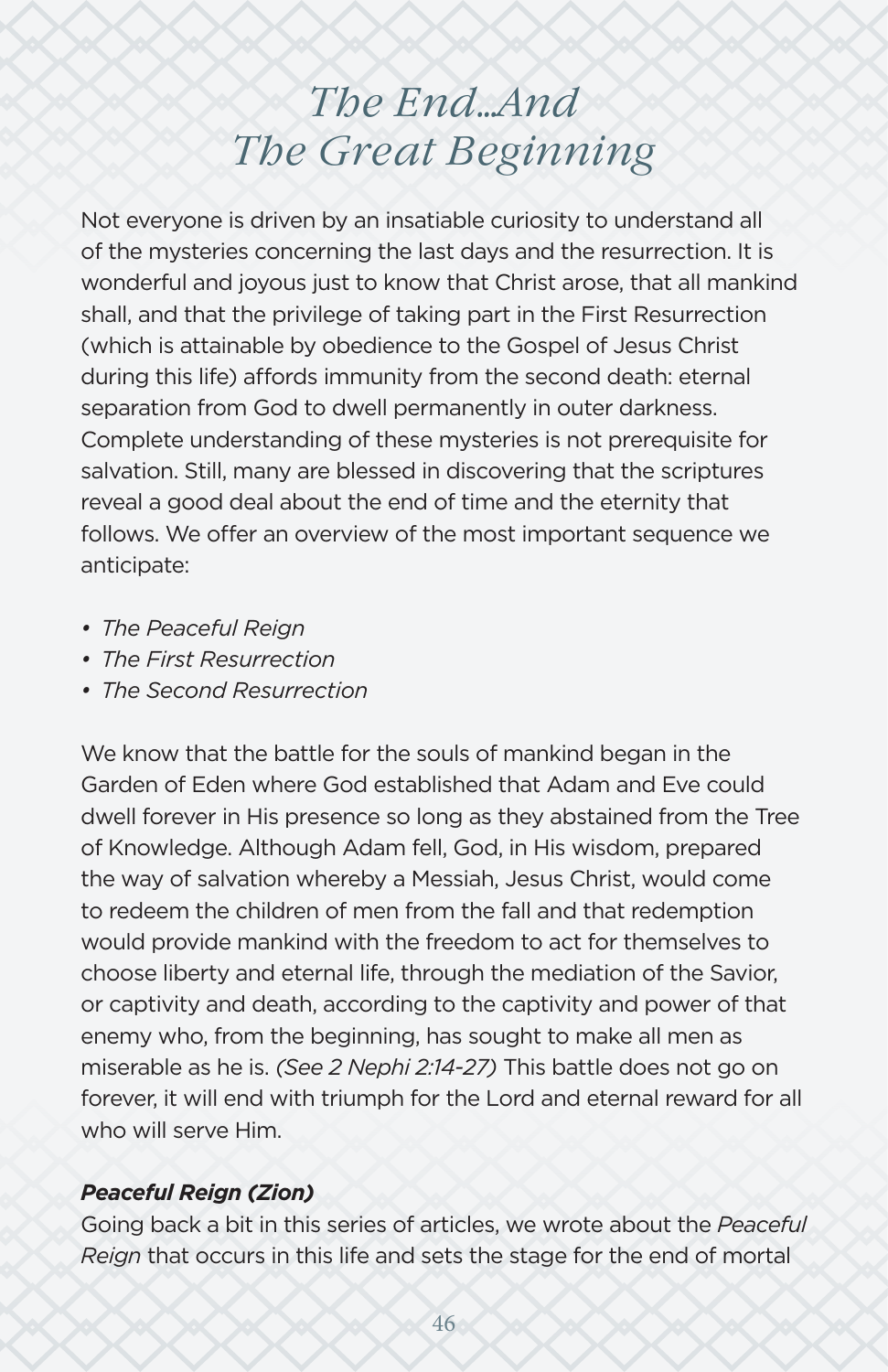life and the sudden onset of the *First Resurrection*. We established that the conditions and events associated with *The Peaceful Reign* result in the tremendous gathering of God's people – all who will obey the Gospel and inherit the ancient promises to Israel – to live under Christ in righteous unity, so great that the devil has no power.

This immense gathering may be difficult to comprehend. Scriptures describe it in physical terms, for example:

- *• And it shall come to pass in the last days, that the mountain of the Lord's house shall be established in the top of the mountains, and shall be exalted above the hills; and all nations shall flow into it. (Isaiah 2:2)*
- *• …a New Jerusalem should be built up upon this land, unto the remnant of the seed of Joseph, for which things there has been a type. (Ether 13:6; 3 Nephi 21:23)*

But it is also described in spiritual terms, for example:

- *• …Behold there are save two churches only; the one is the church of the Lamb of God, and the other is the church of the devil; wherefore whoso belongeth not to the church of the Lamb of God belongeth to that great church, which is the mother of abominations, and she is the whore of all the earth. …And when the day cometh that the wrath of God is poured out upon the mother of harlots, which is the great and abominable church of all the earth, whose foundation is the devil, then, at that day, the work of the Father shall commence, in preparing the way for the fulfilling of his covenants, which he hath made to his people who are the house of Israel. (1 Nephi 14:1-17)*
- *• And he gathereth his children from the four quarters of the earth; and he numbereth his sheep, and they know him; and there shall be one fold and one shepherd; and he shall feed his sheep, and in him they shall find pasture. And because of the righteousness of his people Satan has no power over the hearts of the people, for they dwell in righteousness, and the Holy One of Israel reigneth. (1 Nephi 22:16-28)*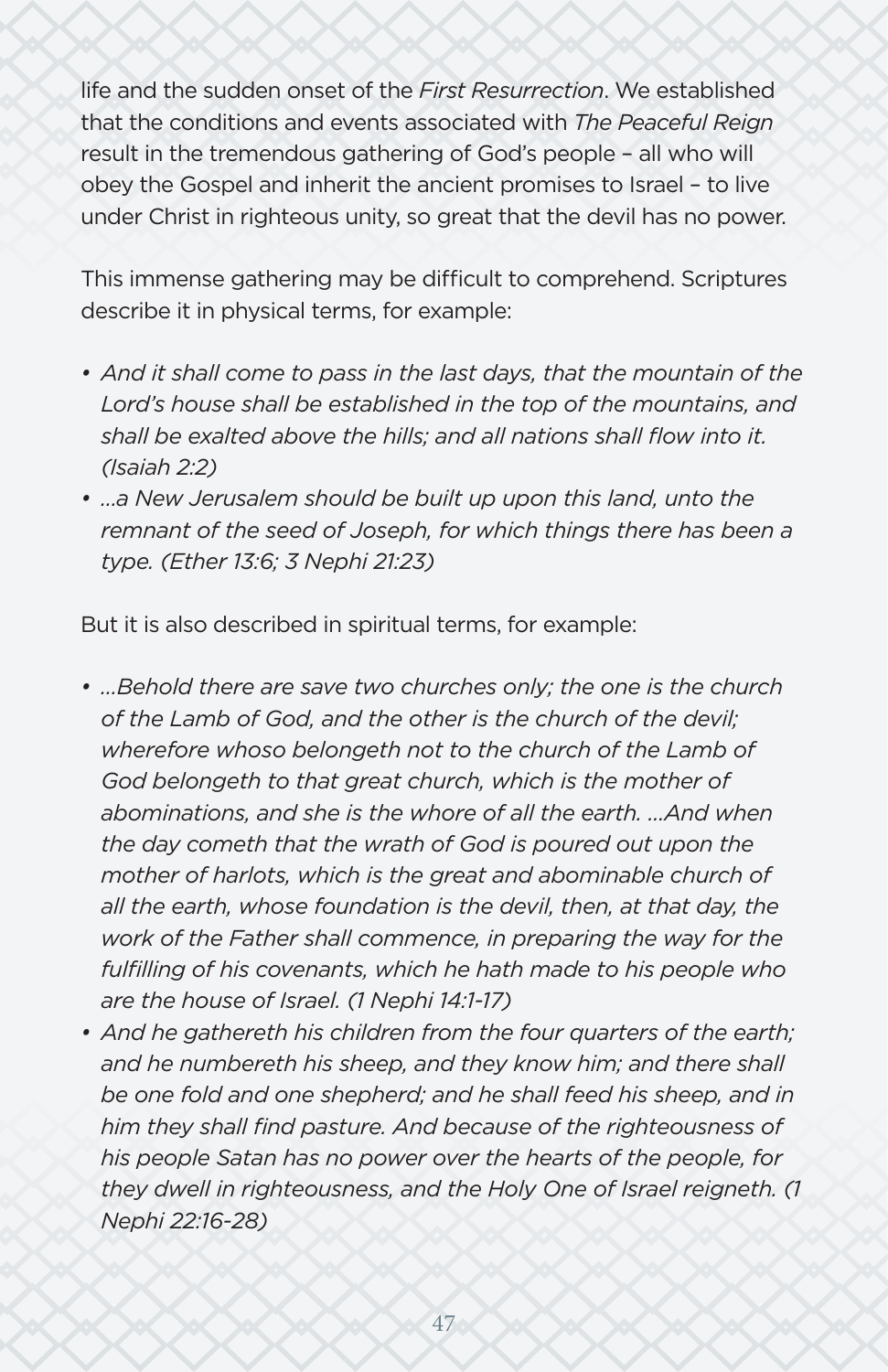The extended scriptures referenced above, along with others, inform us that this gathering of the righteous believers in Christ includes a separation from other people according to the hardness of their hearts. This dividing process will be brought about with destructive forces implemented by the power of God. Considering this process, take special note of 1 Nephi 22:17, 22, which emphasizes the preservation of the righteous who "need not fear." Jesus also verifies this preservation amidst turmoil: *But there shall not a hair of your head perish. (Luke 21:17-18)* (Again, please review the earlier article in this series for more detail regarding the *Peaceful Reign*.)

This "marvelous" and "wonderful" work was initiated with the restoration of the Gospel and the revelation of the Book of Mormon. Regardless of how soon this part of the plan of God will culminate in the restoration of Israel and the Peaceful Reign, right now it is critical that each of us understands and remains aware of personal preparedness and diligence in God's love in order to bring about the ultimate development of unity and righteousness which will render Satan powerless. Our mutual goal - which will be realized in the Peaceful Reign - is to become fully ready for Jesus's return by becoming like Him. *(See 1 Nephi 13:32-39; Moroni 7:46-48; John 3:2)*

We get hints about conditions in the Peaceful Reign by reading of other times when the Church was at its best. *(See Acts 2:31-4:38; 4 Nephi)* These times are characterized by phrases such as: one accord, healing the sick, meeting together, no contention, all things common, one heart and one soul. As wonderful as those periods were, both were eventually corrupted as the carnal nature of man rose up within the church and robbed them of their peace, joy, and unity. The *Peaceful Reign* will not fade away in that manner, although the evil one will desperately try to disrupt. *The gospel of the kingdom shall be preached in all the world for a witness to all nations; and then shall the end come.* As opposition and turmoil flare up and deception rises, the Lord, in His mercy, will shorten the days of tribulation for the sake of the saints*. (See Matthew 24: 4-24)*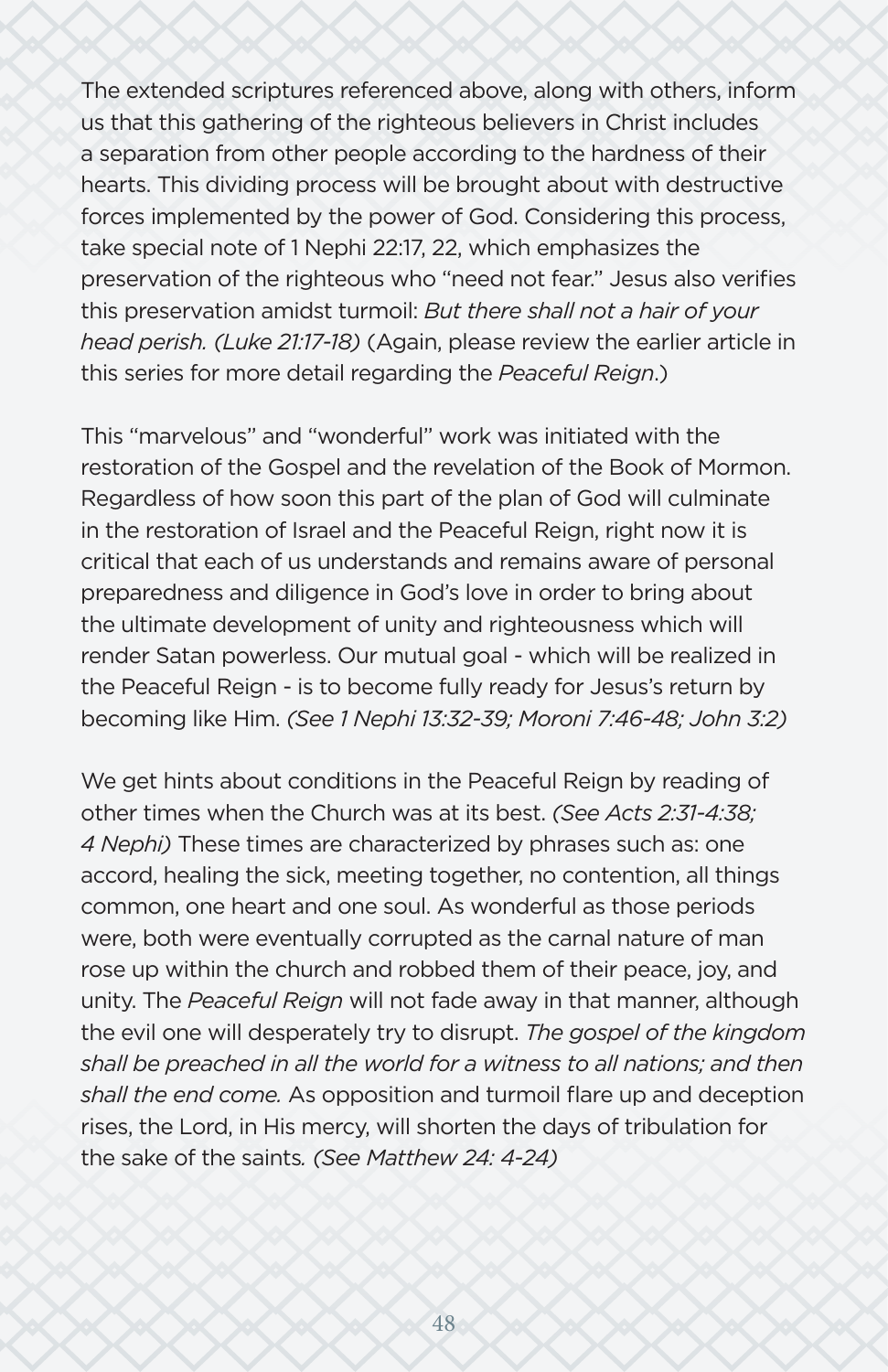*Note: This article predominantly utilizes simple scriptural references and intentionally avoids interpretation of many relevant but symbolic or mysterious scriptures and prophesies which various individuals understand or speculate in different ways. As time passes, all prophesies will come to pass and interpretation will become a matter of witness.*

#### *First Resurrection*

As the end of the world approaches, we see that the people of God will reach a new zenith *(Peaceful Reign)* in their righteousness and unity while the world whirls in turmoil and tribulation as the enemy seeks to pull the saints into this vortex of destruction along with all the unbelieving. But for the righteous elects' sake, God will bring about the end while they endure, prepared in faith and righteousness for Christ's return. John saw that God would seal His servants before He brings about the end of the world. *(See Revelation 7:1-3)* Jesus will return triumphantly in power and great glory to claim His own – both the dead and the living - as the earth falls to ultimate destruction. *(See Matthew 24:25-31)*

- *• Immediately after the tribulation of those days shall the sun be darkened. And the moon shall not give her light. And the stars shall fall from heaven, and the powers of heaven shall be shaken: And then shall appear the sign of the Son of man in heaven: and then shall all the tribes of the earth mourn, and they shall see the Son of man coming in the clouds of heaven with power and great glory. And he shall send his angels with a great sound of a trumpet, and they shall gather together his elect from the four winds, from one end of heaven to the other. (Matthew 24:29-31; also see Revelation 6:12-17; Revelation 8)*
- *• … we which are alive and remain unto the coming of the Lord shall not prevent them which are asleep. For the Lord himself shall descend from heaven with a shout, with the voice of the archangel, and with the trump of God: and the dead in Christ shall rise first: Then we which are alive and remain shall be caught up together with them in the clouds, to meet the Lord in the air: and so shall we ever be with the Lord. (1 Thessalonians 4:15-17)*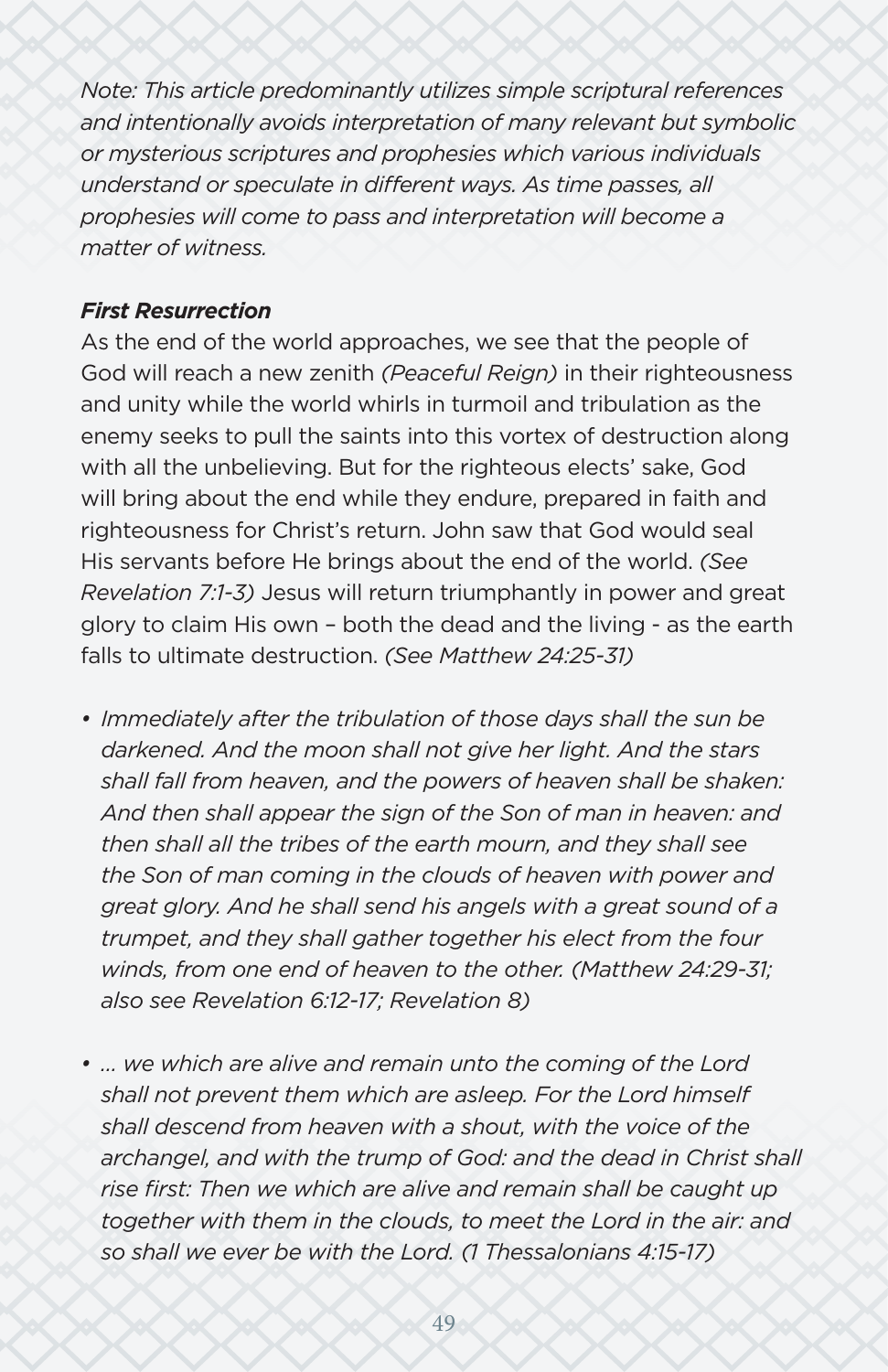So the dead in Christ - those who will have come to know Jesus, believed and died faithful – will be first to resurrect at His coming. Also at this time, the living faithful will be taken up and transformed to the state of resurrected immortality. (Remember from the previous articles on the resurrections, that at the time of His resurrection, those who had died faithfully in the hope of Christ resurrected with Him.) Speaking of the saints alive at Christ's return, Paul wrote:

*• … flesh and blood cannot inherit the kingdom of God; neither doth corruption inherit incorruption. Behold, I show you a mystery;*  We shall not all sleep, but we shall all be changed, In a moment, *in the twinkling of an eye, at the last trump: for the trumpet shall sound, and the dead shall be raised incorruptible, and we shall be changed. For this corruptible must put on incorruption, and this mortal must put on immortality. (1 Corinthians 15:50-54)*

With the resurrection of Christ's servants and the end of the world, Satan will be cast into a bottomless pit, sealed there for a thousand years so that he will be unable to deceive the nations any more until the thousand years are complete when he will be loosed again for a little while. *(See Revelation 20:1-3)* At this point, the world has been destroyed; there is no more mortal life. John saw thrones occupied by the resurrected saints, martyred for their witness of Jesus and the word of God, and those who would not worship the enemy or take on his mark. These will live and reign with Christ for the thousand years. *(See Revelation 20:4, Revelation 13:11-18, 14:8-10, 15:2, 16:2, 19:20)* This is the *First Resurrection*. Those who resurrect at this time shall be immune from any further threat and shall reign as priests with Christ for the thousand years. *(See Revelation 20:5- 6)* This 1000-year period is frequently referred to as the *Millennium* and is differentiated from the *Peaceful Reign*. We do not use the term *Rapture* in reference to the *First Resurrection* because of other understandings associated with that term.

#### *Second Resurrection*

The rest of the dead will not live again until the end of 1000 years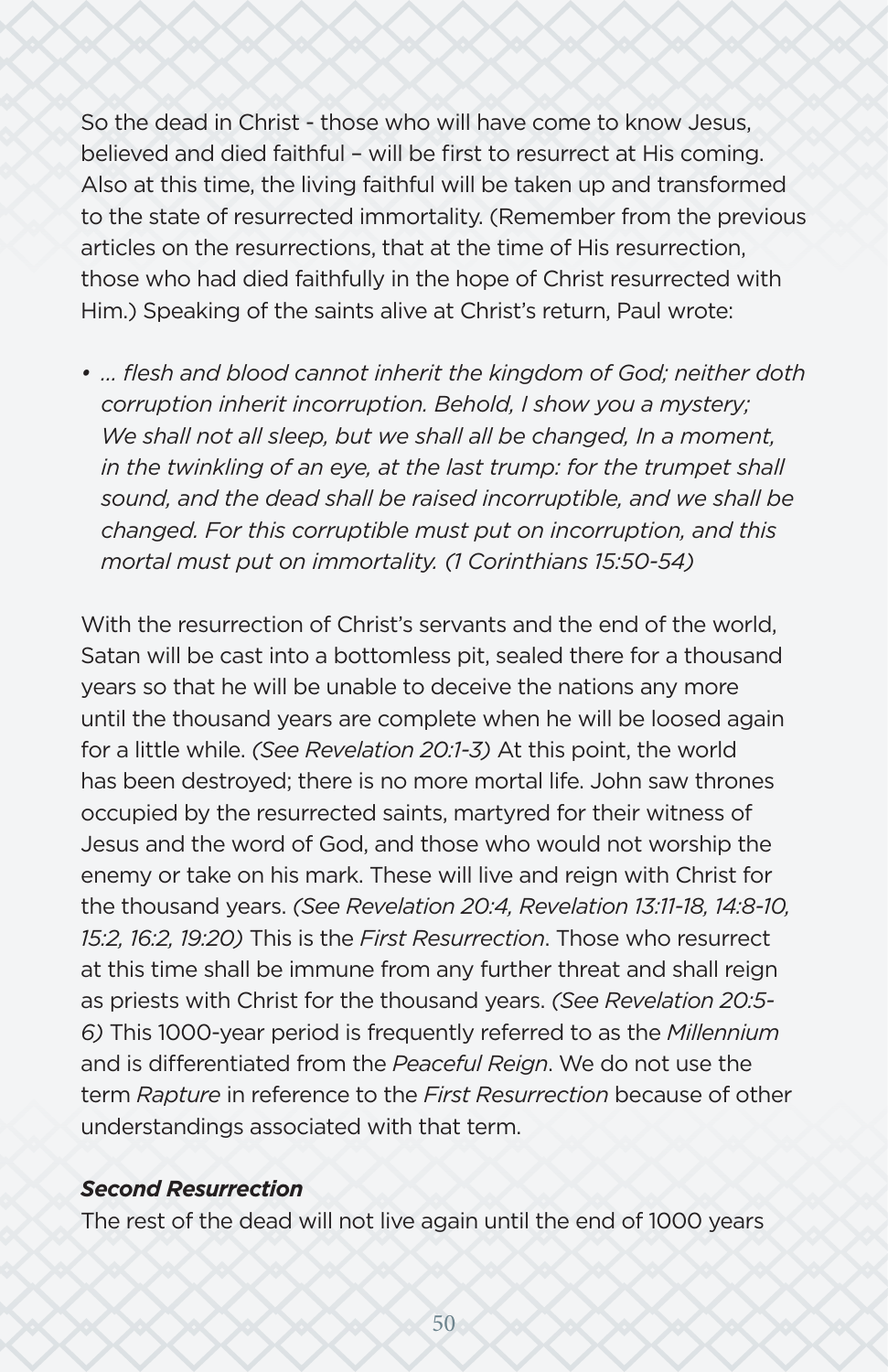*(See Revelation 20:5)*. After 1000 years, Satan will be loosed and will go out to deceive the nations in the four quarters of the earth – to gather them to battle, their number being as the sands of the sea. *(See Revelation 20:7-8)* Here we must ponder "the nations."

- Everyone dead or alive in Christ has already resurrected. Those participating in the *First Resurrection* will not be subject to the second death, i.e., will not be subject to deception, destruction, or separation from God.
- With the *First Resurrection* there will be great plagues and destruction that destroy the earth and melt the elements. The saints will resurrect and reign with Christ. Who will be left? Only the souls of the dead who still await resurrection.
- This cannot be a "flesh and blood" picture. "The nations" must refer to those who will resurrect after the 1000 years. Refer again to the previous articles on the Resurrections: Souls await their resurrection in a place consisting of Paradise and outer darkness. They will be consigned to one or the other according to their respective spirits in which they lived their lives. Besides those "dead in Christ" who resurrect at the *First Resurrection*, others among the dead at the time of the *First Resurrection* will retain various "spirits" – some examples:
	- » Some will have never learned of Christ but will have been sincerely righteous according to their own understanding.
	- » Others who never learned of Christ will not have lived up to their own understanding of righteousness.
	- » Some will have learned of Christ incompletely or under erroneous teaching.
	- » Some will have hearts too hard to receive Christ.
	- » Some will have learned of Christ but, yielding to the carnal nature, procrastinated repentance.
	- » Some will have accepted Christ at a point in their lives but left Him later.
	- » Some will have been purposefully evil in this life.

Refer to the previous articles in this series about the resurrections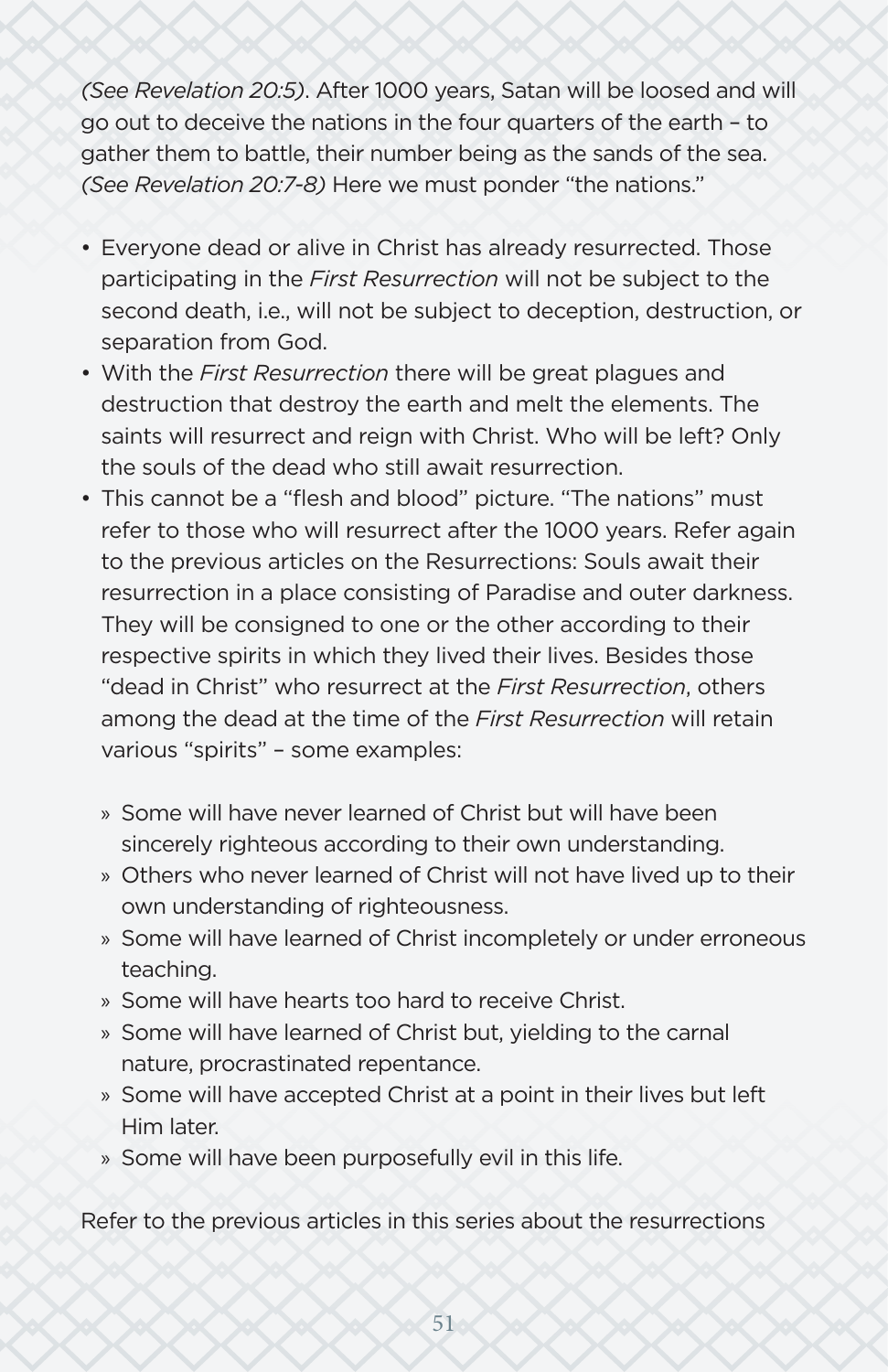to recall that Jesus preached to the souls in prison before He resurrected. Without knowing details that the scriptures do not provide, we can rest assured that Jesus will also deal justly with all souls before the second resurrection according to the spirits they retain from their lives and their assignments to Paradise or outer darkness. As discussed in our previous article, truly ignorant sin has been atoned for, living in true ignorance of the will of God has been atoned for, little children carry no sin, those who live as righteously as they know how will continue in that desire. Likewise, the hardhearted will remain so, those who do evil will retain that desire, and anyone who procrastinates repentance throughout life will find it impossible to repent after death*. (See Mosiah 3:11; Alma 34:32-35, 20:17; Mormon 9:12-14; Alma 41:2-8; 2 Nephi 9:22-39; Helaman 14:29-31)*

*And when the thousand years are expired, Satan shall be loosed and shall go out to deceive the nations which are in the four quarters of the earth, Gog and Magog, to gather them together to battle: the number of whom is as the sand of the sea. Nevertheless, God will take measures to ensure that His promises are kept and His plan preserved. And they went up on the breadth of the earth, and compassed the camp of the saints about, and the beloved city: and fire came down from God out of heaven, and devoured them. (See Revelation 20:7-9)*

At this point, the devil will be permanently cast into the lake of fire and brimstone to be tormented forever and ever. *(See Revelation 20:10)* And God will sit on His throne to judge all of the rest of the dead according to their works in life. *And death and hell were cast into the lake of fire. This is the second death. And whosoever was not found written in the book of life was cast into the lake of fire. (See Revelation 20:11-15; Mosiah 16:1-13*; Refer also to previous two articles on the Resurrections.)

#### *New Heaven and New Earth*

The first heaven and the first earth will have passed away and a new heaven and a new earth will be established with the holy city, New Jerusalem, coming down from God out of heaven. This will be the